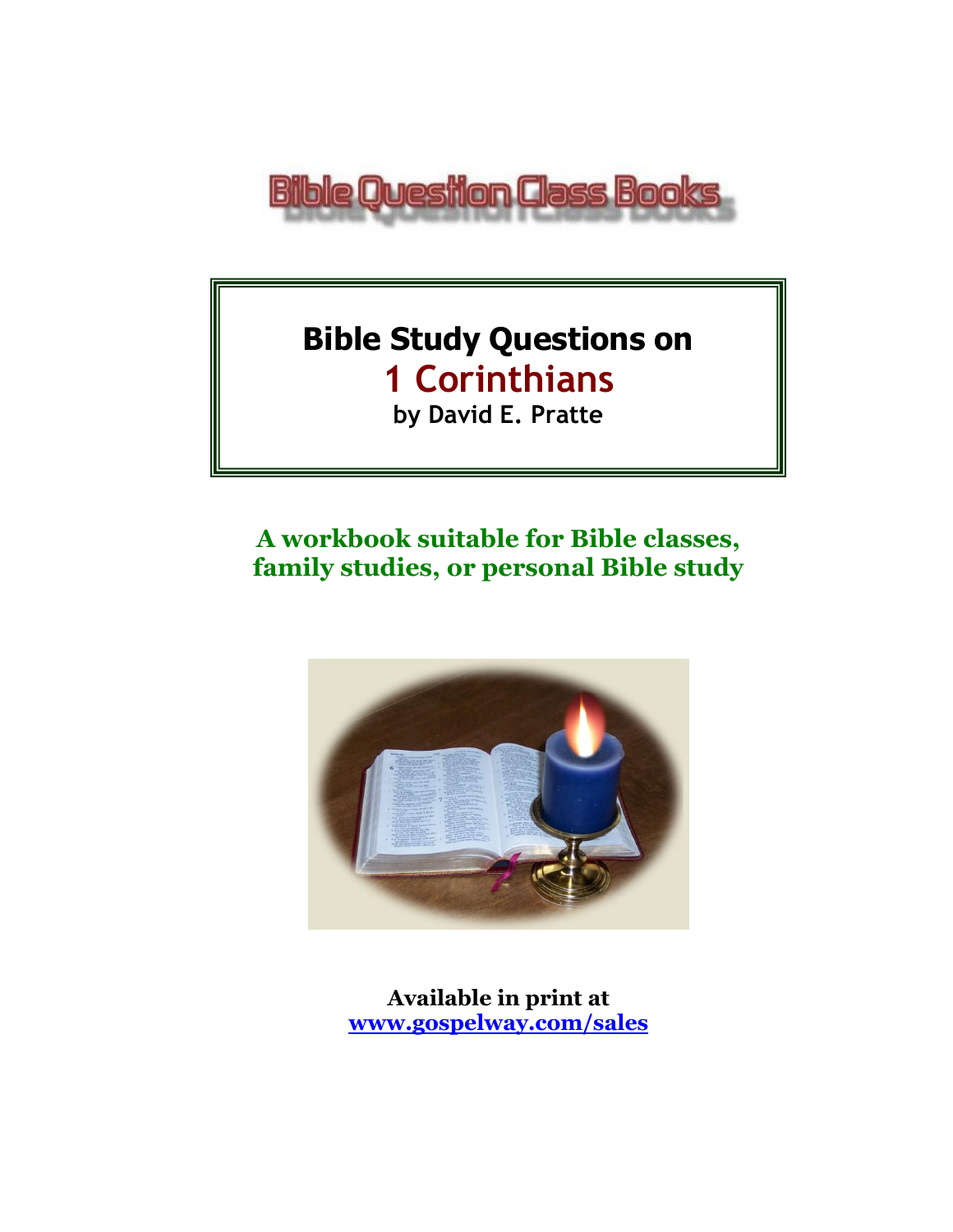#### *Bible Study Questions on the Book of 1 Corinthians: A workbook suitable for Bible classes, family studies, or personal Bible study*

© Copyright David E. Pratte, 2013, 2014 Minor revisions, 2016 All rights reserved

> ISBN-13: 978-1496125040 ISBN-10: 1496125045

**Printed books, booklets, and tracts available at [www.gospelway.com/sales](https://www.gospelway.com/sales) Free Bible study articles online at [www.gospelway.com](http://www.gospelway.com/) Free Bible courses online at [www.biblestudylessons.com](http://www.biblestudylessons.com/) Free class books at [www.biblestudylessons.com/classbooks](http://www.biblestudylessons.com/classbooks) Free commentaries on Bible books at [www.gospelway.com/commentary](http://www.gospelway.com/commentary) Contact the author at [www.gospelway.com/comments](http://www.gospelway.com/comments)**

**Note carefully: No teaching in any of our materials is intended or should ever be construed to justify or to in any way incite or encourage personal vengeance or physical violence against any person.**

#### **"He who glories, let him glory in the Lord" – 1 Corinthians 1:31**

#### **Front-page photo**

Ruins of the bema or judgment seat in Corinth. It is virtually certain that the apostle Paul stood before the Roman proconsul Gallio in this very place.

"Now when Gallio was proconsul of Achaia, the Jews with one accord rose up against Paul and brought him before the judgment seat." – Acts 18:12.

Photo credit: Ploync distributed under Creative Commons free distribution license, via Wikimedia Commons

Scripture quotations are generally from the New King James Version (NKJV), copyright 1982, 1988 by Thomas Nelson, Inc. used by permission. All rights reserved.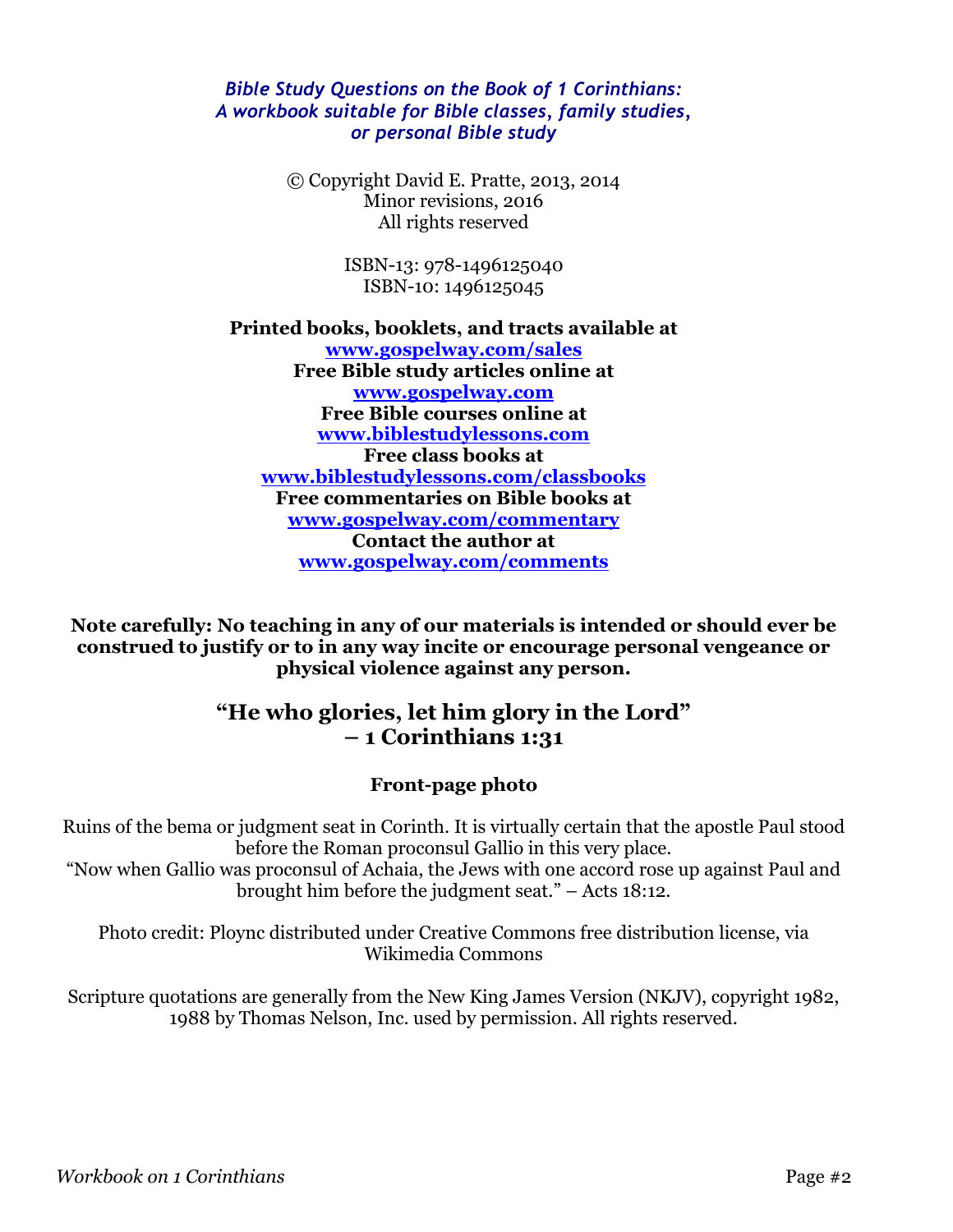#### **Other Books by the Author**

#### **Topical Bible Studies**

*Growing a Godly Marriage & Raising Godly Children Why Believe in God, Jesus, and the Bible? (evidences) The God of the Bible (study of the Father, Son, and Holy Spirit) Grace, Faith, and Obedience: The Gospel or Calvinism? Kingdom of Christ: Future Millennium or Present Spiritual Reign? Do Not Sin Against the Child: Abortion, Unborn Life, & the Bible True Words of God: Bible Inspiration and Preservation*

#### **Commentaries on Bible Books**

*Genesis Joshua and Ruth Judges 1 Samuel Ezra, Nehemiah, and Esther Job Proverbs*

*Gospel of Mark Gospel of John Acts Romans Ephesians Philippians and Colossians Hebrews 1 & 2 Peter*

#### **Bible Question Class Books**

*Genesis Joshua and Ruth Judges 1 Samuel Ezra, Nehemiah, and Esther Job Proverbs Ecclesiastes Isaiah Gospel of Matthew Gospel of Mark Gospel of Luke*

*Gospel of John Acts Romans 1 Corinthians 2 Corinthians and Galatians Ephesians and Philippians Colossians, 1&2 Thessalonians 1 & 2 Timothy, Titus, Philemon Hebrews General Epistles (James - Jude) Revelation*

#### **Workbooks with Study Notes**

*Jesus Is Lord: Workbook on the Fundamentals of the Gospel of Christ Following Jesus: Workbook on Discipleship God's Eternal Purpose in Christ: Workbook on the Theme of the Bible*

#### **Visit our website at [www.gospelway.com/sales](https://www.gospelway.com/sales) to see a current list of books in print.**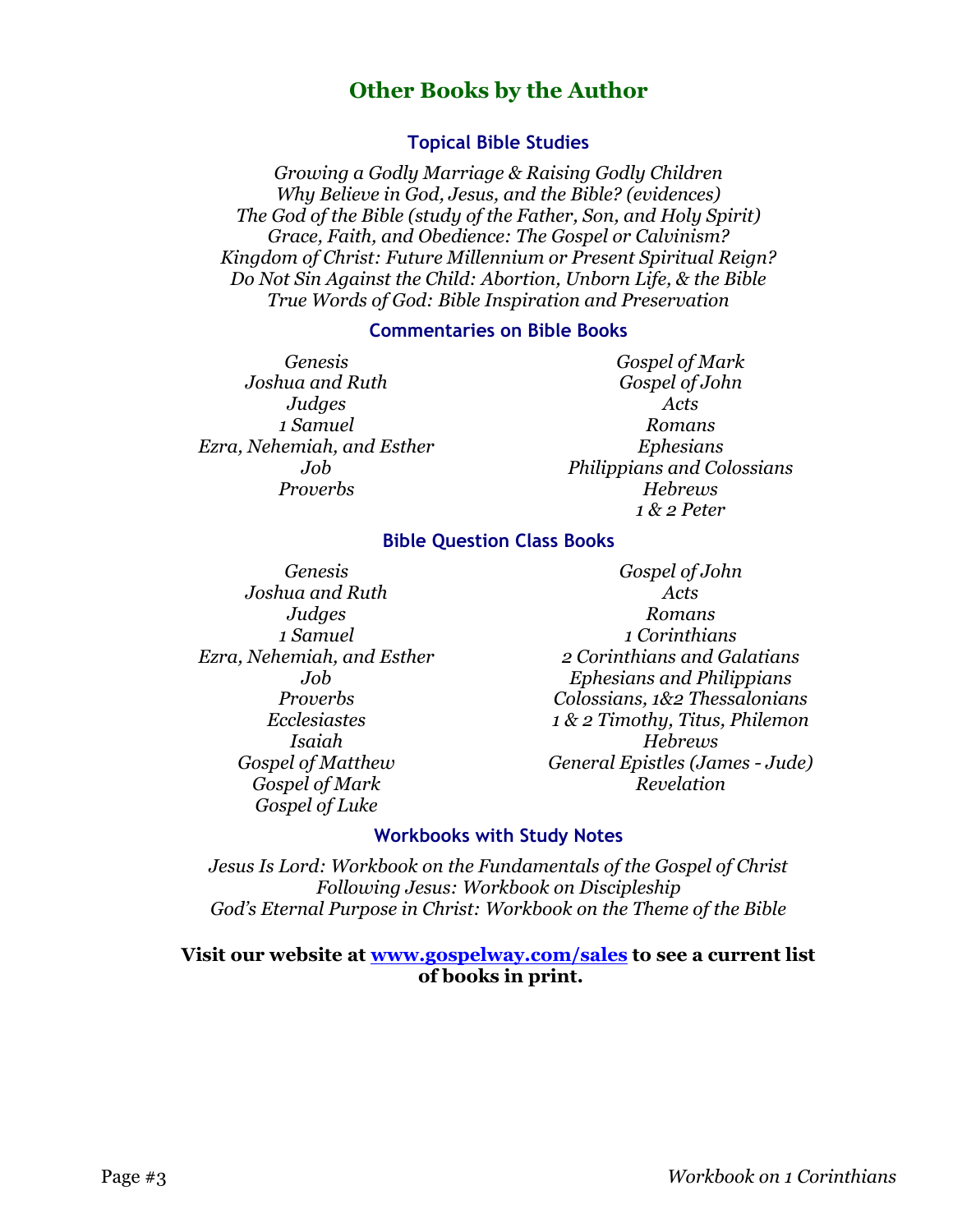#### **Bible Study Questions on 1 Corinthians**

Introduction:

This workbook was designed for Bible class study, family study, or personal study. The class book is suitable for teens and up. The questions contain minimal human commentary, but instead urge students to study to understand Scripture.

Enough questions are included for teachers to assign as many questions as they want for each study session. Studies may proceed at whatever speed and depth will best accomplish the needs of the students.

Questions labeled "think" are intended to encourage students to apply what they have learned. When questions refer to a map, students should consult maps in a Bible dictionary or similar reference work or in the back of their Bibles. (Note: My abbreviation "*b/c/v*" means "book, chapter, and verse.")

For class instruction, I urge teachers to assign the questions as homework so students come to class prepared. Then let class time consist of *discussion* that focuses on the Scriptures themselves. Let the teacher use other Scriptures, questions, applications, and comments to promote productive discussion, not just reading the questions to see whether they were answered "correctly." Please, do *not* let the class period consist primarily of the following: "Joe, will you answer number 1?" "Sue, what about number 2?" Etc.

I also urge students to emphasize the *Bible* teaching. Please, do not become bogged down over "What did the author mean by question #5?" My meaning is relatively unimportant. The issue is what the Bible says. Concentrate on the meaning and applications of Scripture. If a question helps promote Bible understanding, stay with it. If it becomes unproductive, move on.

The questions are not intended just to help students understand the Scriptures. They are also designed to help students learn good principles of Bible study. Good Bible study requires defining the meaning of keywords, studying parallel passages, explaining the meaning of the text clearly, making applications, and defending the truth as well as exposing religious error. I have included questions to encourage students to practice all these study principles.

Finally, I encourage plain applications of the principles studied. God's word is written so souls may please God and have eternal life. Please study it with the respect and devotion it deserves!

For whatever good this material achieves, to God be the glory.

#### **You can find Bible study commentary and notes to accompany these questions at [www.gospelway.com/sales](https://www.gospelway.com/sales)**

© David E. Pratte, June 21, 2017

**Workbooks, commentaries, and topical studies for sale in print at [www.gospelway.com/sales](https://www.gospelway.com/sales)**

**To join our mailing list to be informed of new books or special sales, contact the author at [www.gospelway.com/comments](http://www.gospelway.com/comments)**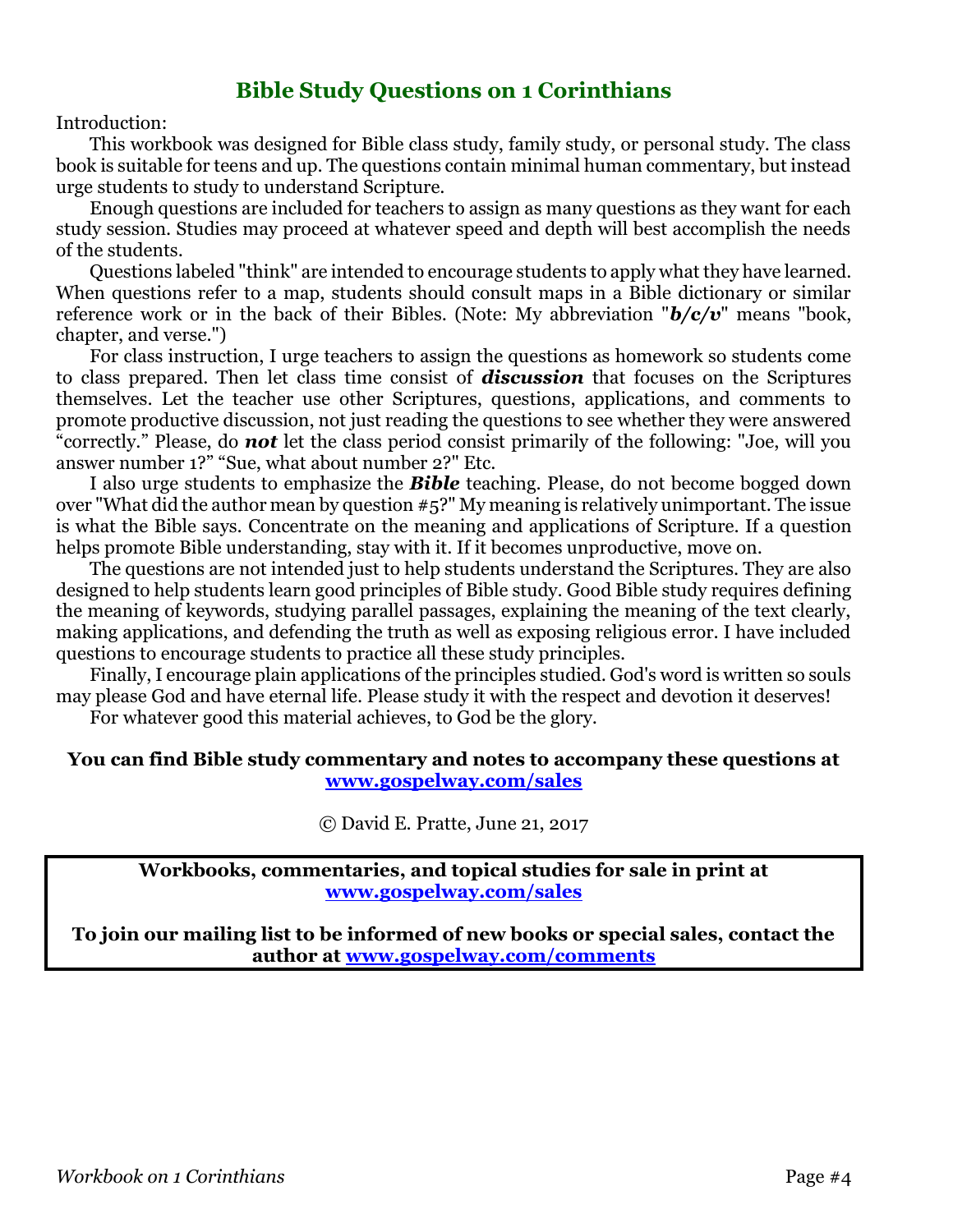Read 1 Corinthians 1 then answer these questions: 1. List 4 facts about the author of this book – 1:1. (Think: Who was Sosthenes?)

2. *Special Assignment:* Describe Corinth (check Bible dictionaries, etc.). Locate Corinth on a map and explain how its location affected the character of the city.

3. List 4 facts about the *church* at Corinth.

4. Skim the book and state briefly what it is about.

5. *Define* "sanctified" and "saint" – 1:2

6. According to 1:5-7, how had God enriched this church? What are "utterance and knowledge"? (Compare chap. 12-14.)

7. Give *b/c/v* showing how Jesus' testimony was confirmed.

8. What "gifts" did Corinth have (think)?

9. What did the Corinthians do regarding Jesus' revelation, and what help was God giving them  $-1:8$ ?

10. *Define* "faithful" (1:9) and tell why this quality of God is important.

11. *Case Study:* Some folks think local church "fellowship" includes coffee and donuts, fun and games, recreation and meals. Discuss whether Biblical fellowship is physical or spiritual.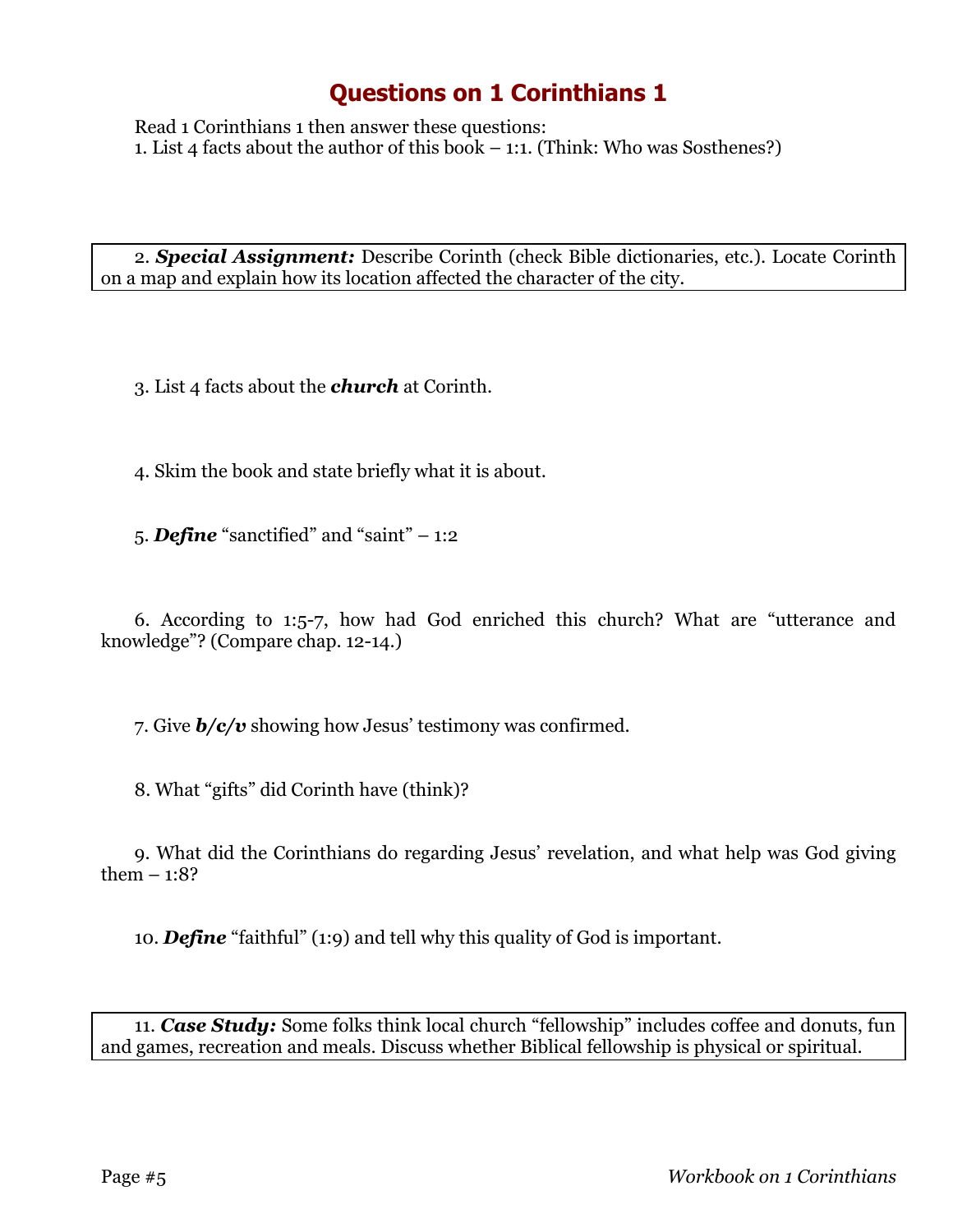12. What problem at Corinth is discussed in 1:10-4:21?

13. List & *define* 4 expressions in 1:10 that describe unity or division.

14. List 3 other *passages* outside 1 Cor. that discuss unity or division.

15. What are "contentions" (1:11), and who reported them to Paul?

16. What was the nature of the division – 1:12? (Think: Were these preachers responsible for the division? Explain.)

17. *Case Study:* List ways people sometimes exalt religious leaders.

18. Answer the questions in 1:13. What is the significance of each one?

19. *Application*: What applications should people today make from vv 10-13?

20. Whom had Paul baptized in Corinth – 1:14-16?

21. Why was Paul glad he had not baptized more (consider context)?

22. Do household baptisms prove infant baptism (v16)? Explain.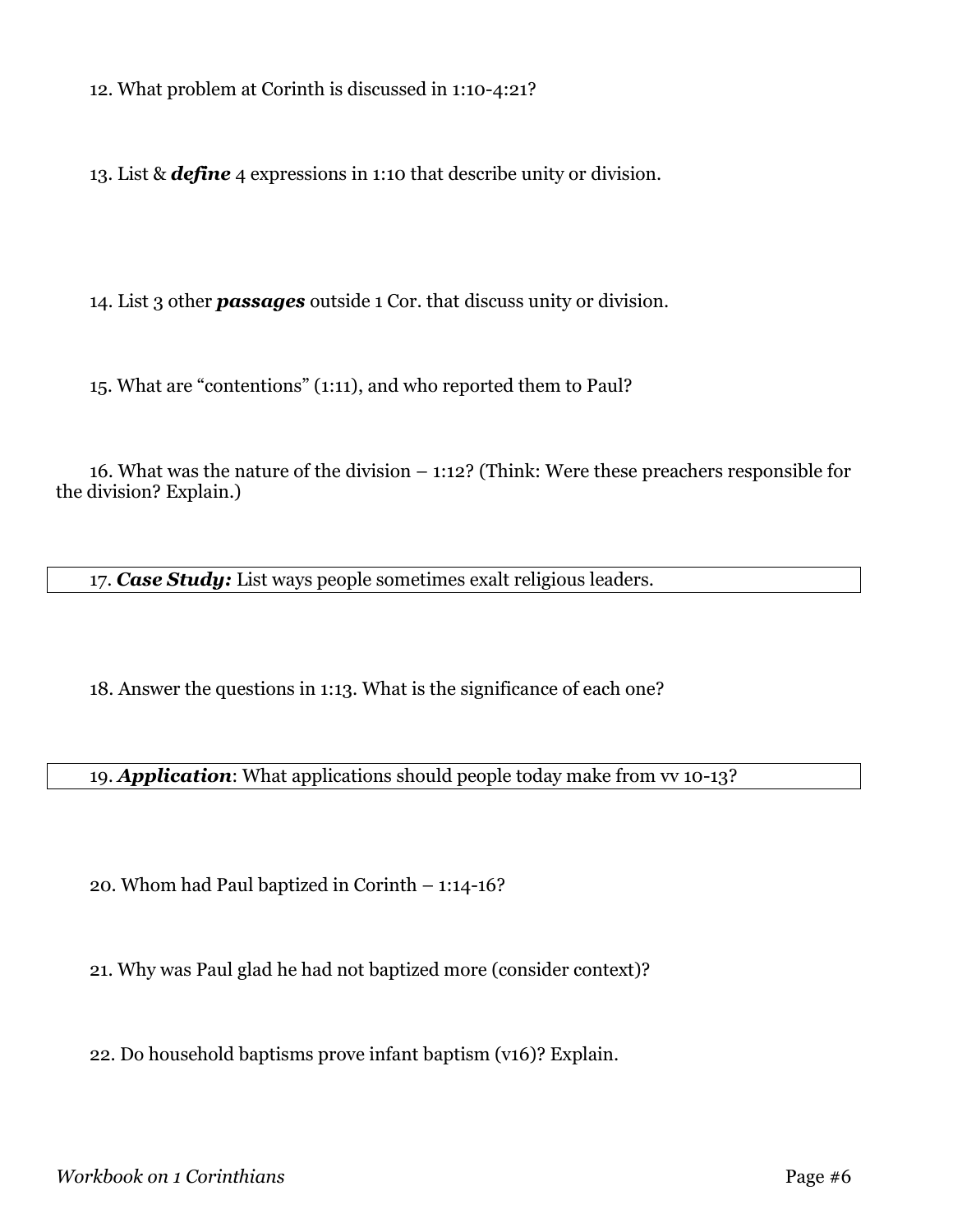23. *Special Assignment:* Prove what Paul taught about whether or not baptism is essential to forgiveness of sins.

24. Does it matter who performs a baptism (cf. John 4:1,2)? Explain.

25. Harmonize 1:17 with other Bible teaching about baptism.

26. *Define* "wisdom" and "foolishness." (Think: What different kinds of wisdom are discussed in vv 17-25?)

27. What is "the word of the cross"? How do different people view it  $-1:18$ ?

28. How can human wisdom make the cross void – 1:17?

29. *Define* "scribe" and "disputer." What happened to these people according to 1:19,20? (Think: Explain how this may happen.)

30. *Case Study:* Give examples of "wise" men that do not know God – 1:21.

31. How is God's wisdom made known?

32. *Define* "sign." Give examples of Jews seeking signs and Greeks seeking wisdom – 1:22. (Think: Was it wrong to seek signs? Explain.)

33. How was Jesus viewed by Jews, Greeks, & the called – 1:23,24? Why?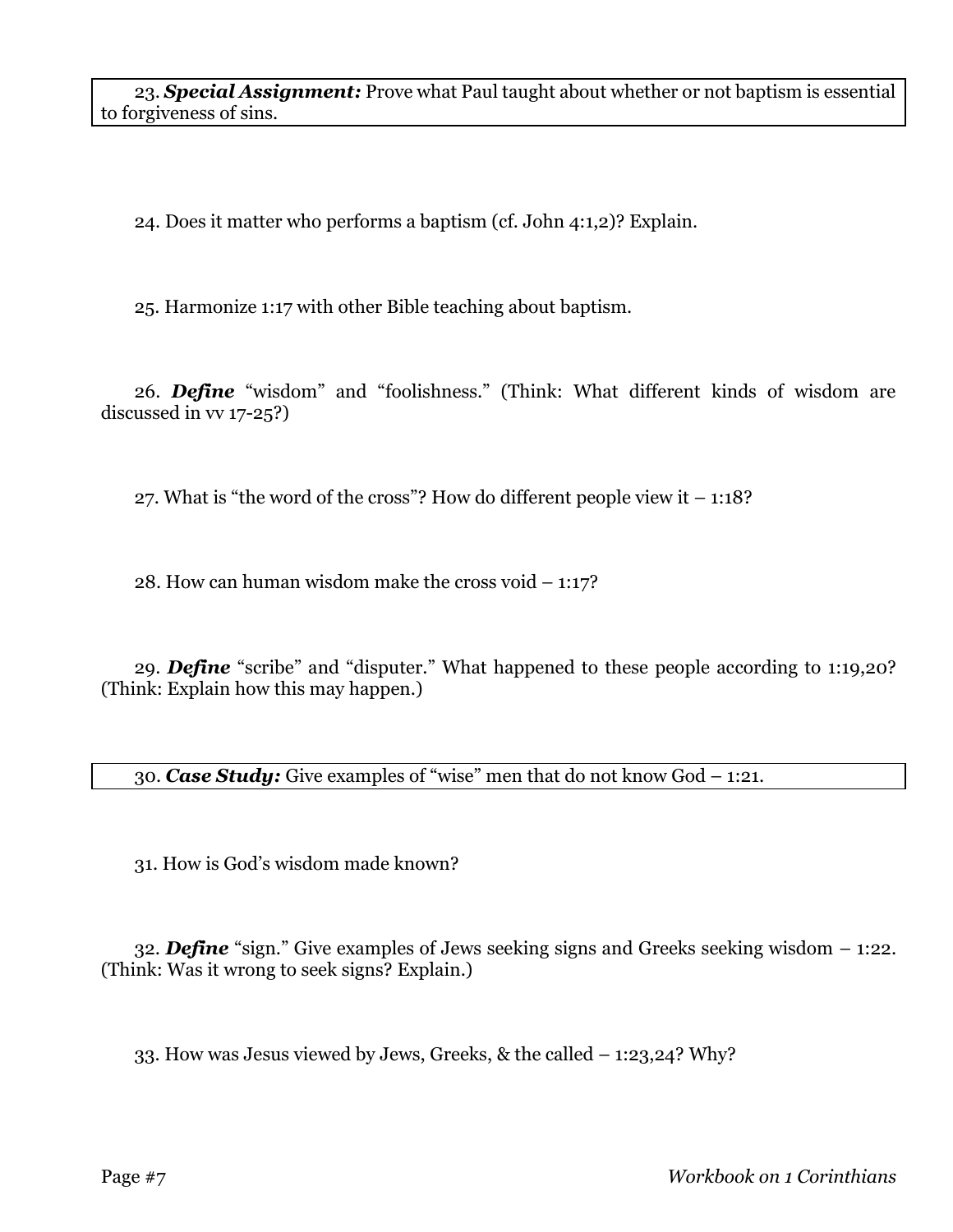34. How can God be "foolish" or "weak"? Explain 1:25.

35. Why did God choose a plan that many would reject – 1:26-29? How does this reveal His wisdom?

36. From what classes of people are not many called? Who is included in these groups? (Think: How is the word "calling" used here?)

37. Does this mean no one in these classes will be saved? Explain.

38. In what sense are the things God chose "foolish," "weak," "despised," etc.? (Think: What is meant by "things that are not"?)

39. Give some of examples of "foolish," "weak," "despised" things.

40. Explain in your own words the point of 1:26-28.

41. What is God's reason for doing all this – 1:29? Where else in chaps. 1-4 is this point made? What was the application to Corinth?

42. *Special Assignment:* Name other examples in which God chose plans so man could not glory? (Think: Does this prove there is nothing for man to do?)

43. What 4 things did Christ become – 1:30? *Define* each and explain the point.

44. What conclusion did Paul reach in 1:31?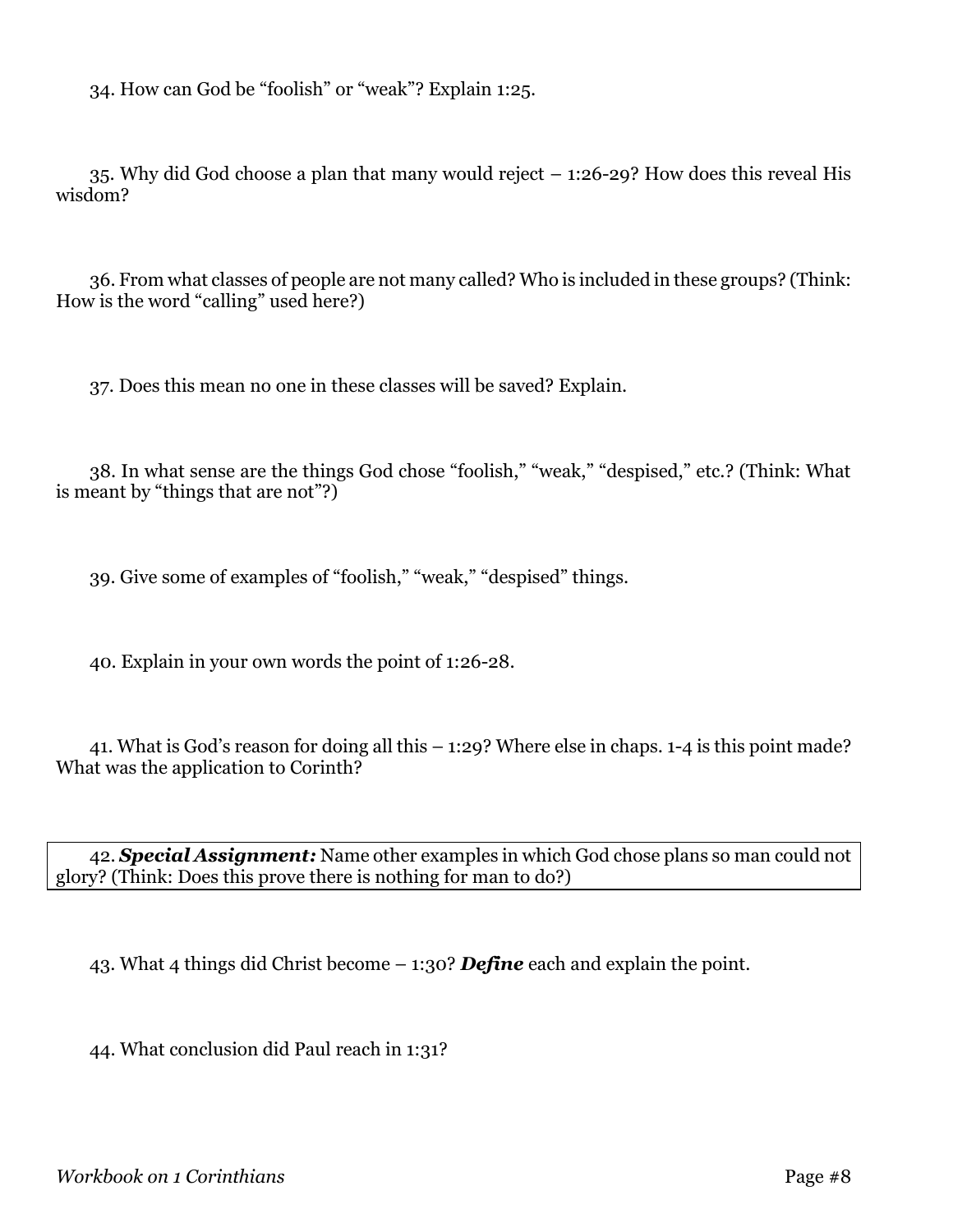Read 1 Corinthians 2 then answer these questions:

1. What did Paul not emphasize in his teaching, and what did he emphasize – 2:1,2? (Think: Where else had he mentioned this?)

2. What problems did Paul have among them – 2:3? Explain.

3. What kind of wisdom did Paul not emphasize, and why not – 2:4,5?

4. What kind of power and wisdom did he emphasize, and why – 2:6,7? (Think: Where else has he made a similar contrast? What is the point of the word "perfect" in v6, KJV?)

5. Who did not recognize this wisdom – 2:8?

6. *Define* "mystery." What other verses say the gospel is a mystery? (Think: In what sense is the gospel a mystery?)

7. What did the rulers do because of ignorance?

8. What passage is quoted in 2:9? Explain what it says. (Think: Do the "things" here refer to heaven? Cf. vv 8,10. Explain.)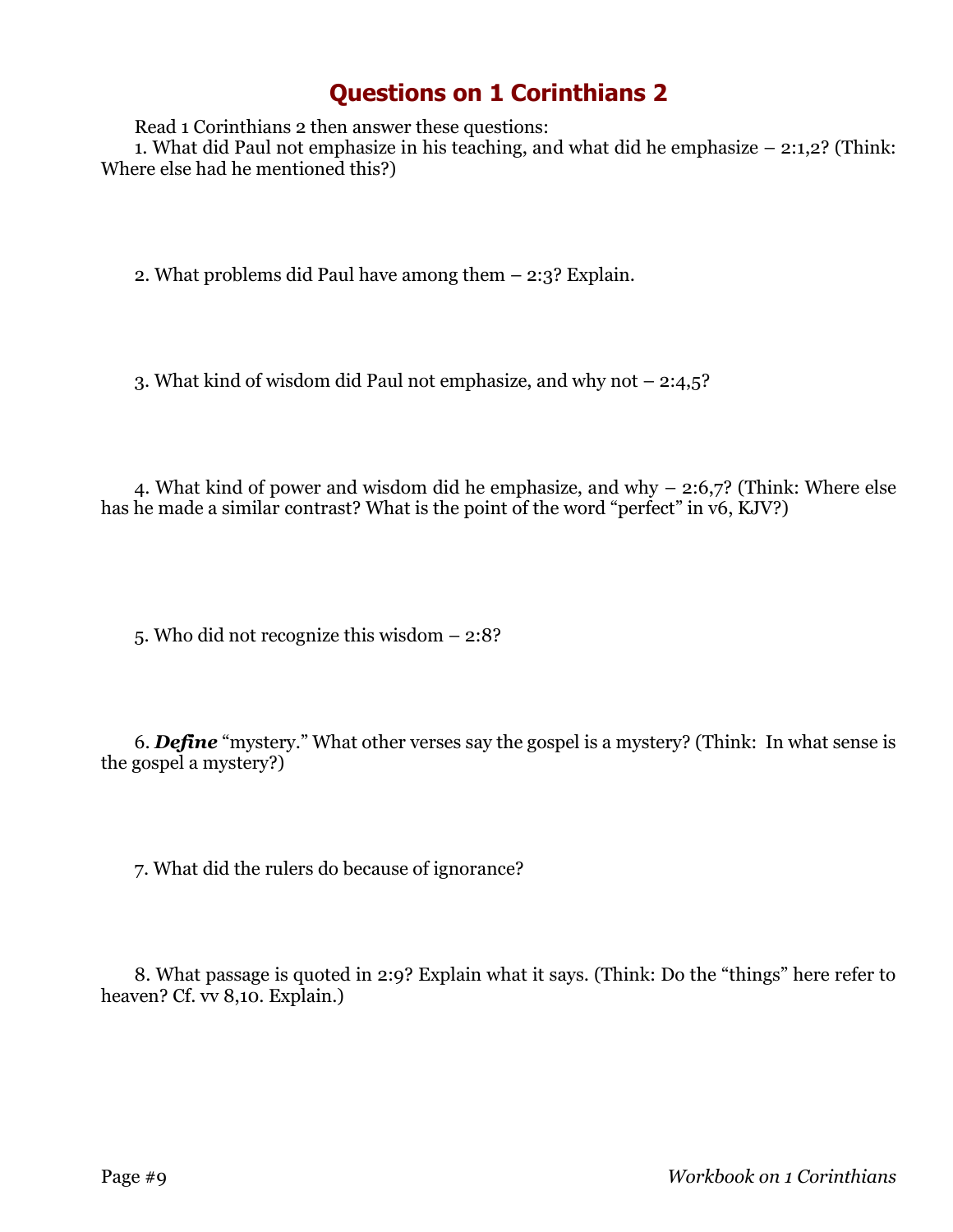9. Who has revealed these unknown things, and how does He know them – 2:10? (Think: Connect this to the idea of a "mystery" in v7.)

10. *Special Assignment:* List 2 other *passages* about the Holy Spirit's work in revealing God's will to man.

11. *Define* "reveal." Explain the comparison of 2:11. (Think: What application can this have to mind readers and psychics?)

12. List the steps in the process of revelation from God to man – 2:10-13.

13. Did human wisdom reveal God's will? Why is this important?

14. *Case Study:* Some folks claim the Spirit revealed ideas but let the writers express those ideas by their own wisdom. What does the Bible teach about this? Why does it matter?

15. What do "natural" and "spiritual" mean in 2:14,15? (Hint: In the context of chaps. 1-3, who thinks God's word is "foolishness"?)

16. How does a "spiritual" man make judgments – 2:14-16? (Think: In what sense is such a man not judged?)

17. In what sense have people known or not known the Lord's mind?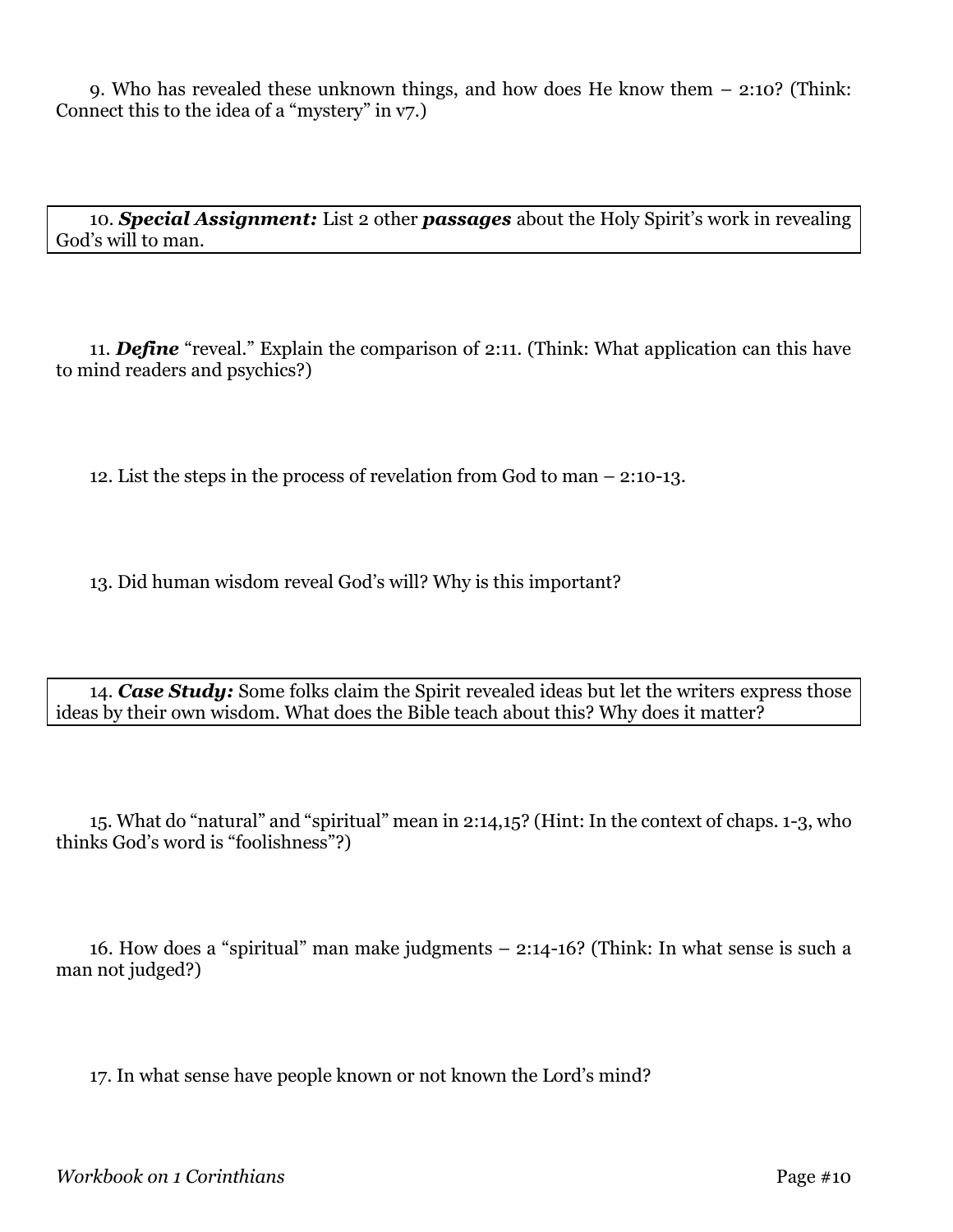Read 1 Corinthians 3 then answer these questions: 1. *Define* "carnal," and tell how it is used in 3:1-3.

2. Explain the illustration of babies and milk (vv 1,2). (Think: Where else is this illustration used in Scripture?)

3. What proved that the Corinthians were carnal – 3:4?

4. *Define* "jealousy" ("envy") and tell how it was manifested in Corinth.

5. *Special Assignment:* Describe examples showing how jealousy among preachers sometimes creates problems.

6. Whom did Paul say he and Apollos were (3:5), and what is his point?

7. Explain the phrase "by whom ye believed." (Think: What had the Lord "given" to them, and what lessons should we learn?)

8. To what are preachers compared in 3:6,7? Where are similar illustrations used?

9. *Case Study:* How can this illustration help us if our teaching leads to many converts? What if few are converted?

10. What relationship should the planter and waterer have (3:8), and what should that teach the Corinthians?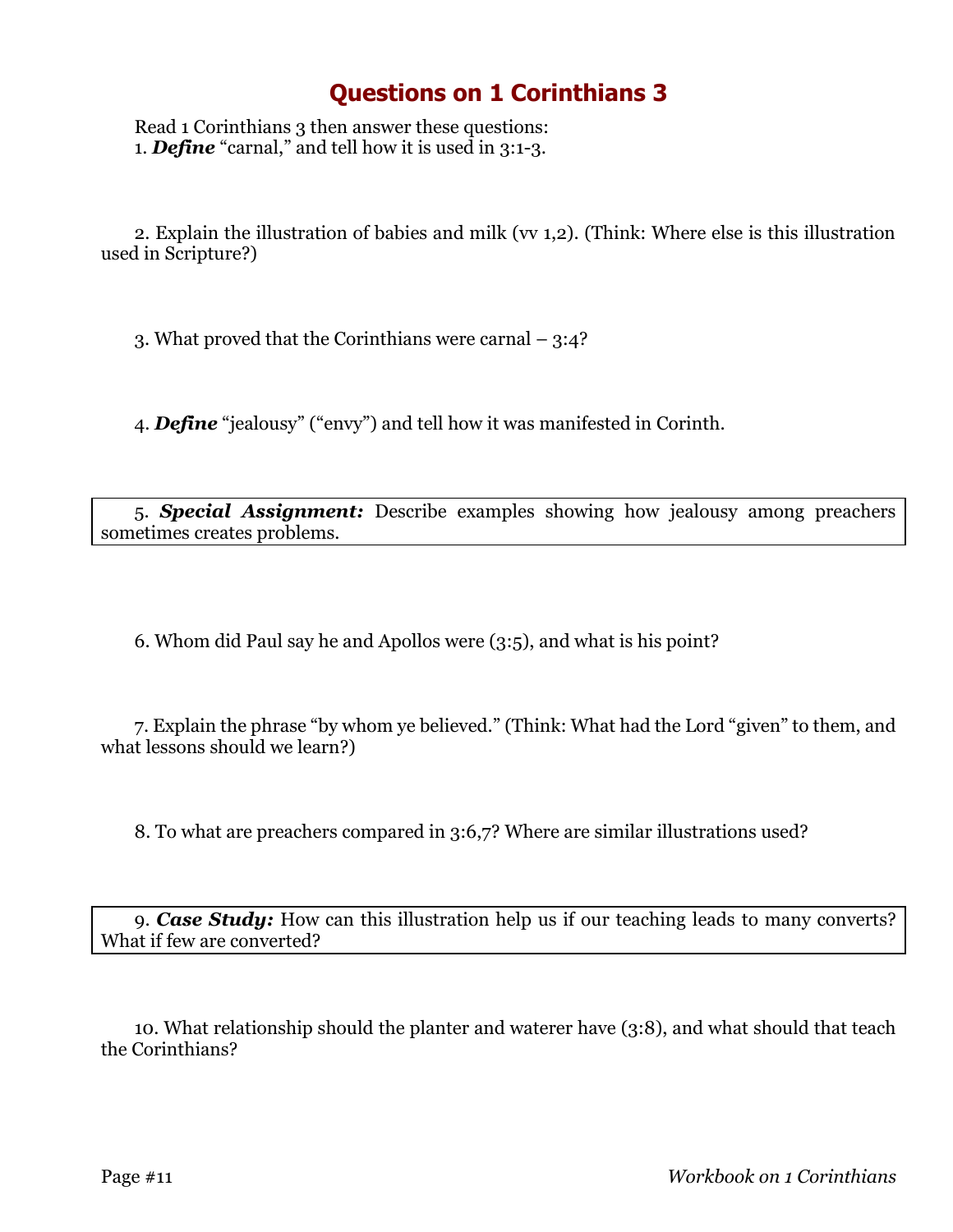11. What is God's relationship to teachers – 3:9? (Think: What blessings does this imply?)

12. What is God's relationship to the church (v9)? (Think: Explain these illustrations.)

13. What does Paul compare himself to in 3:10, and what work did he do? (Think: How had he earlier illustrated this point?)

14. What foundation must we build on  $-$  3:11?

15. *Case Study:* Is the church built on Peter or a man? Explain.

16. What is meant by the materials listed in 3:12 (keep it in context!)?

17. What will reveal the nature of these materials – 3:13? (Think: What is meant by fire?)

18. What happens to the builder if the materials survive or if they are burned up  $-$  3:14,15? (Think: Do these verses teach purgatory?)

19. *Case Study:* A friend says these verses prove "once saved, always saved." How would you answer him?

20. Explain vv 14,15. (Think: How does this comfort teachers?)

*Workbook on 1 Corinthians* Page #12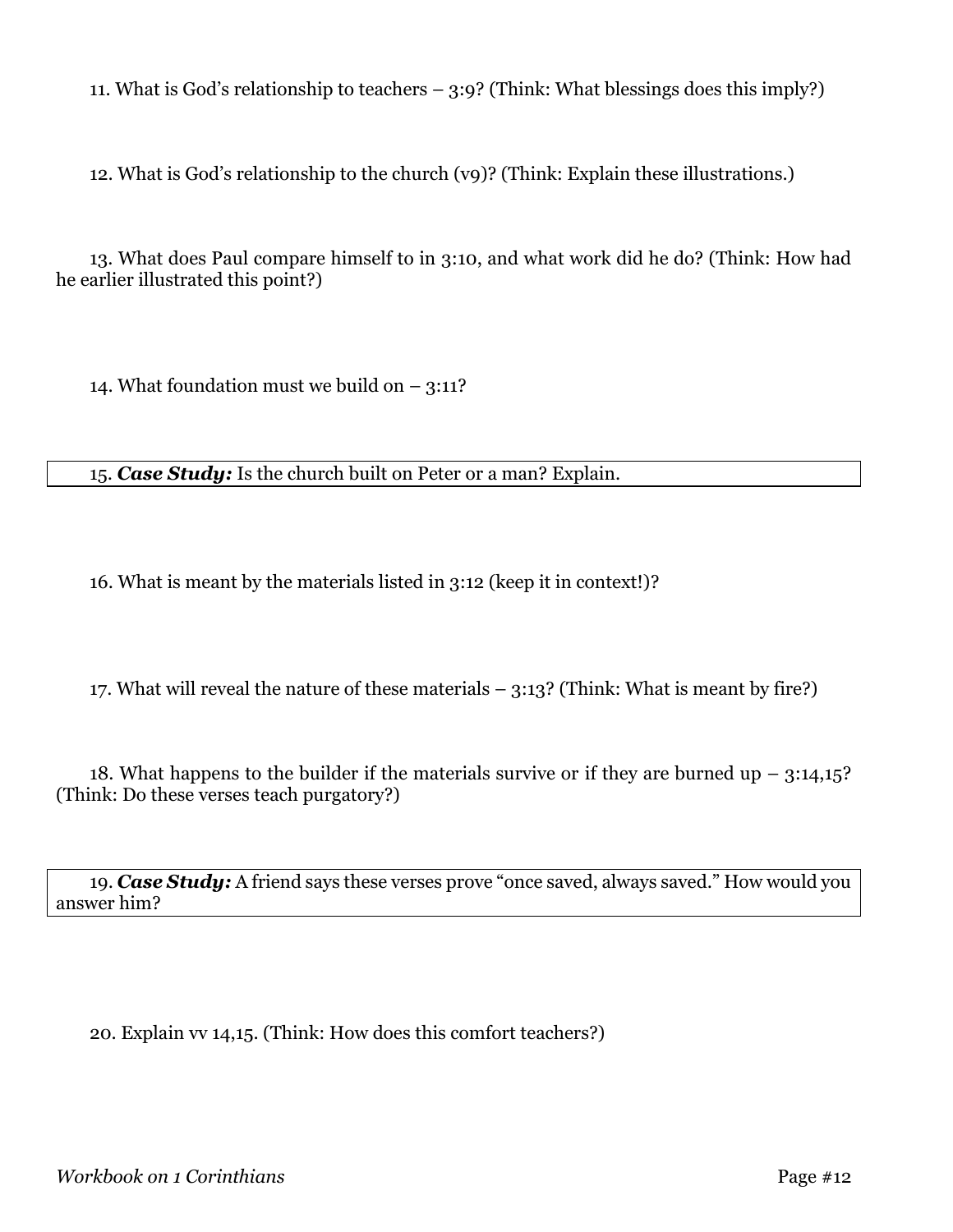21. List Scriptures showing the Holy Spirit is in us  $-$  3:16,17.

22. Does this indwelling prove we can have miracles today? Proof?

23. List Scriptures showing the Father or Son is in us, we in them, or they in one another. (Think: What does indwelling mean in these cases? Study John 17:20-23; 2 Cor. 6:14-18.)

24. How may one be guilty of destroying the temple? (Think: How does this apply to the Corinthians?)

25. Why must one who has worldly wisdom become a fool to be truly wise – 3:18 (keep it in context of chap. 1-4)?

26. *Special Assignment: Summarize* how God views worldly wisdom.

27. What *passages* are quoted in 3:19,20 to prove this?

28. In whom should we not glory or boast – 3:21? Where was this earlier stated?

29. What belongs to the Corinthians – 3:21,22? (Think: What is the point?)

30. In what sense do we belong to Christ – 3:23? (Think: In what sense does Christ belong to God?)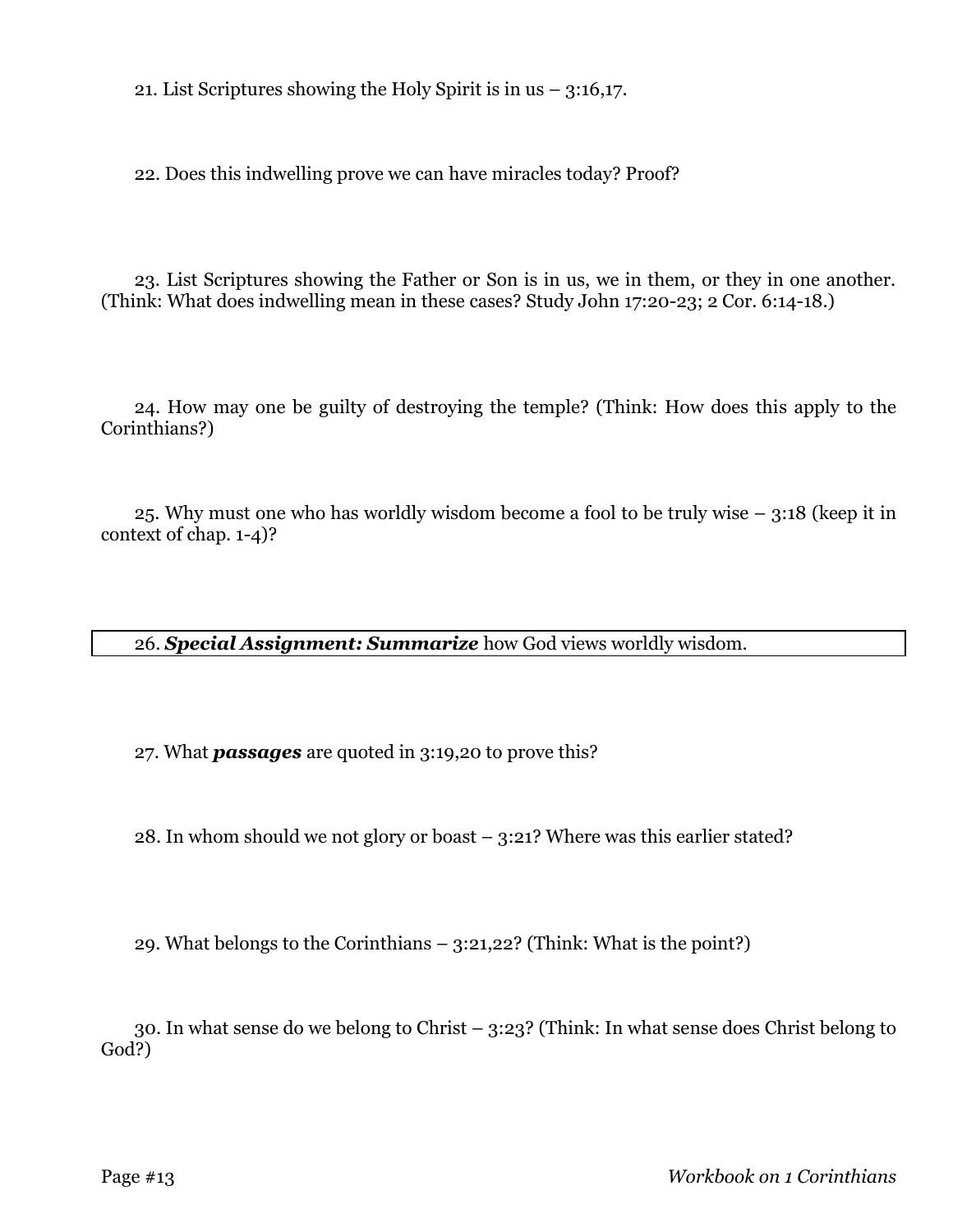Read 1 Corinthians 4 then answer these questions: 1. *Define* "steward" – 4:1. In what sense are preachers stewards?

2. List two other *passages* about stewards.

3. What is the main requirement of stewards – 4:2? Explain.

4. Give examples of ways stewards may be unfaithful.

5. Who judges a steward – 4:3,4? Whose judgment of him matters little?

6. *Case Study:* A friend says we should not tell people they are wrong because we should not "judge." How would you answer?

7. When will we be judged? What advantages will the judge have – 4:5?

8. What does it mean to act or think beyond what is written  $-4.6$ ? In what way was Corinth guilty of this? (Think: What did Paul mean by transferring this to himself and Apollos?)

9. What is the source of the things we have received – 4:7? What does this prove about pride? (Think: How does this apply to preachers?)

10. What 3 characteristics does 4:8 say the Corinthians had? (Think: Were they really like this or did they just think so? Explain.)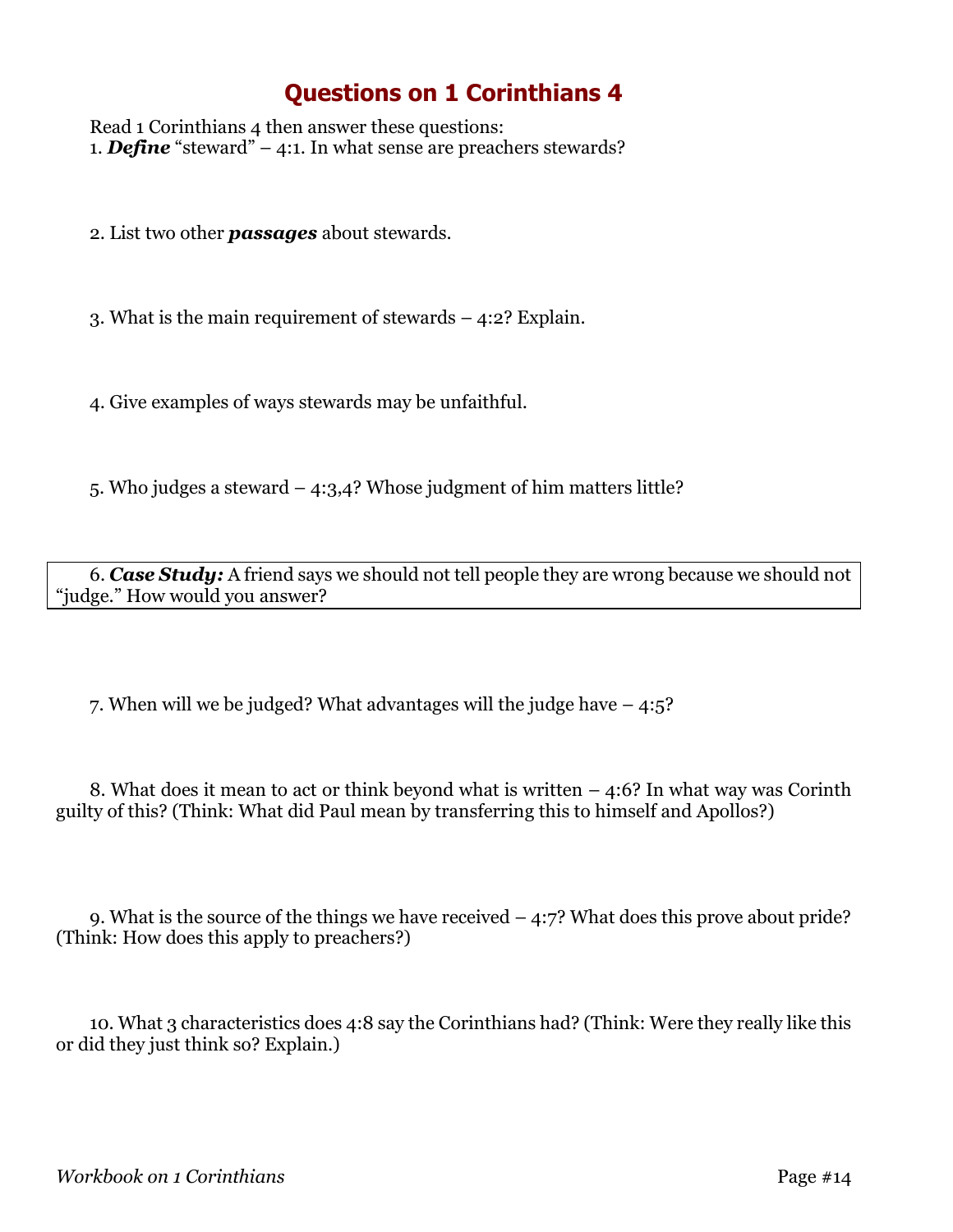11. Why did Paul want them to reign? (Think: In what sense?)

12. What position do apostles have according to 4:9?

13. In what sense were apostles a spectacle?

14. Describe the advantages of the Corinthians and the disadvantages of the apostles – 4:10. (Think: Is this really true? Explain.)

15. What problems did the apostles have – 4:11?

16. How did they act when mistreated – 4:12,13? (Think: What Scriptures show this is proper conduct?)

17. How did Paul conclude his description in 4:13? Explain.

18. What is the point of all these descriptions and comparisons – 4:14?

19. How does Paul use the word "father" in 4:15? (Think: Where else are words such as "child" or "son" used similarly?)

20. *Special Assignment:* What does the Bible teach about calling priests or preachers "father"?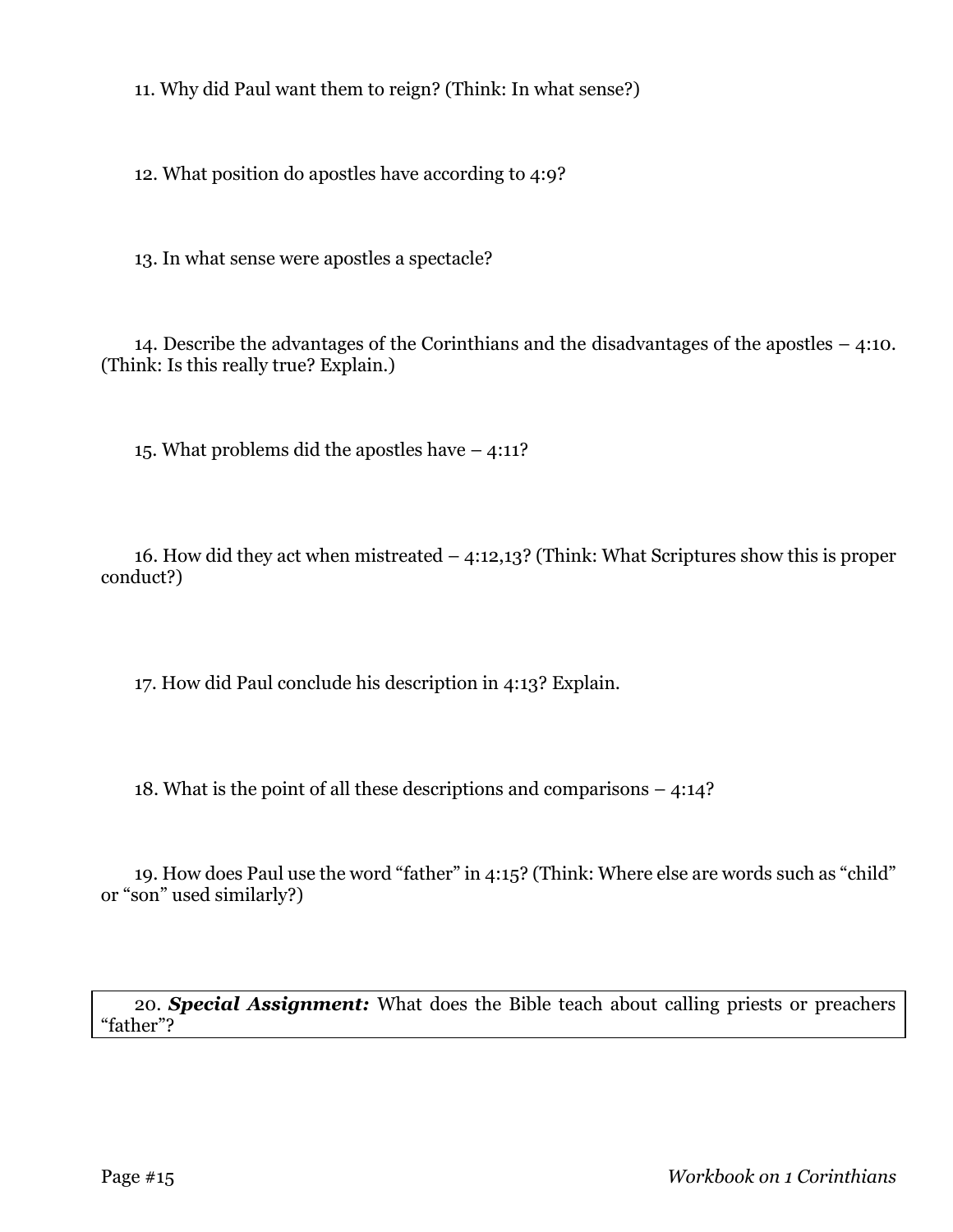21. How do you explain 1 Cor. 4:15? (Note the "10,000 tutors.")

22. What does 4:16 instruct Christians to do?

23. *Special Assignment:* List other *passages* about following the example of inspired men. Discuss the purpose of apostolic examples.

24. Whom had Paul sent to them? Why – 4:17? (Think: What else do we know of him?)

25. Do different churches have the right to teach different doctrines (v17)? Explain the consequences of this.

26. What attitude did some have toward Paul – 4:18?

27. What did Paul intend to do about it  $-4:19$ ?

28. Explain 4:20, and give some applications.

29. What alternatives did Paul offer in 4:21? Explain them. (Think: How is our treatment of others determined by their conduct?)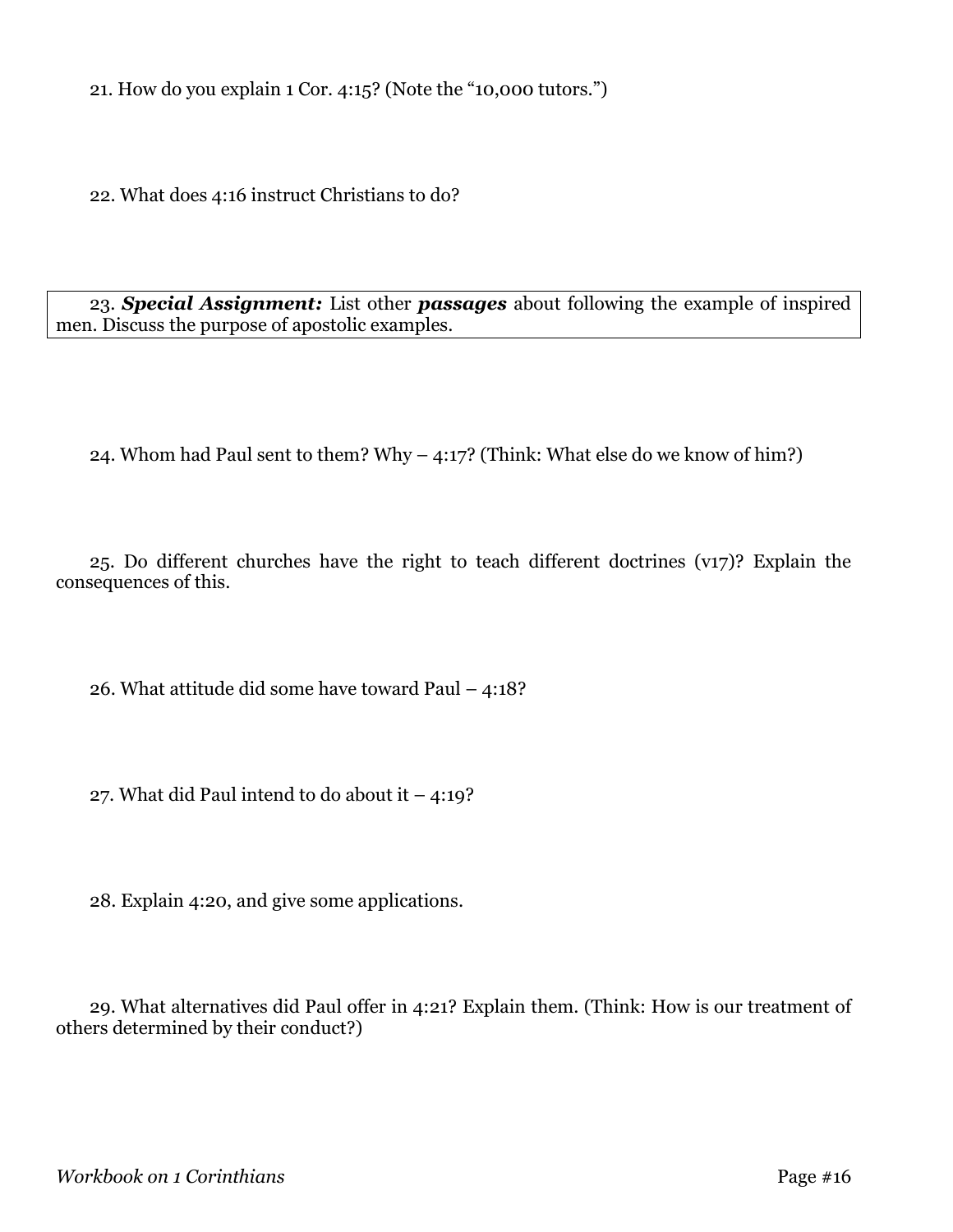Read 1 Corinthians 5 then answer these questions:

1. What specific sin existed at Corinth – 5:1? (Think: What is the point of saying Gentiles would not be guilty of this?)

2. *Special Assignment: Define* fornication. List *passages* about it.

3. What attitude did the church have about this, and what attitude should they have had – 5:2?

4. What should have been done to the guilty man (v2)?

5. *Special Assignment:* As we proceed, make a list of the expressions used to describe the action the church should take.

6. What had Paul done though he was not at Corinth  $-5:3$ ?

7. What does 5:4 tell about how church discipline should be exercised?

8. What should be done to the sinner (5:5), and where else is this expression used? (Think: Explain "deliver him to Satan.")

9. What purpose is given for discipline in v5? (Think: In what sense is the flesh destroyed?)

10. Explain the illustration of leaven and lump – 5:6-8.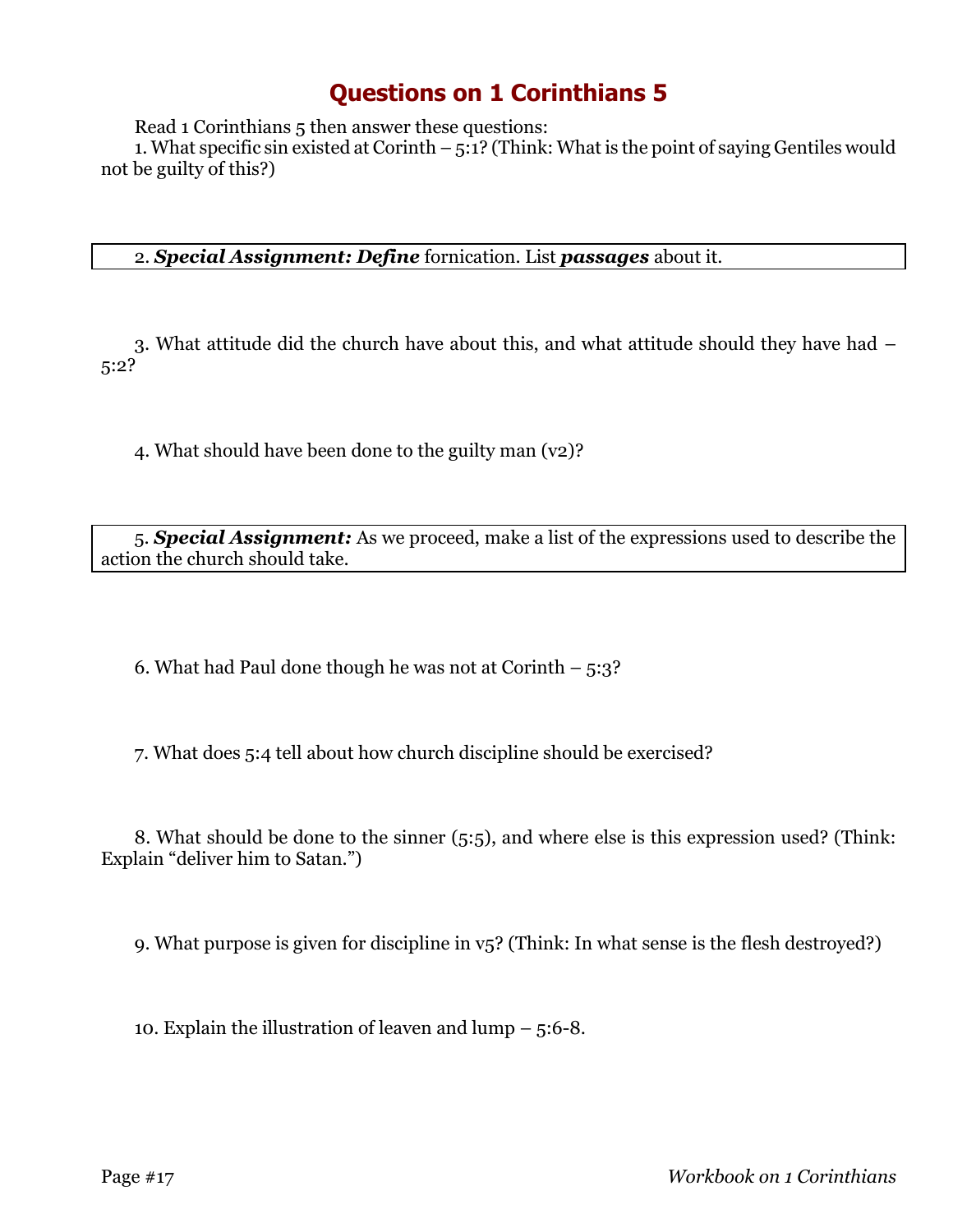11. List other *passages* about the danger of harmful influence and the need to avoid it. (Think: What lessons should Corinth learn?)

12. What should be done to "leaven" in a congregation? (Think: Give other illustrations showing the value of removing bad influence.)

13. Explain the sense in which Christ is our Passover.

14. What "leaven" should be removed (v8)? *Define* these terms.

15. *Case Study:* Suppose a member says the only purpose for church discipline is to restore the sinful member. How would you answer?

16. Instead of leaven, what should we have?

17 What had Paul written to the Corinthians previously – 5:9?

18. *Define* "world" and "brother" in 5:10-13. What is the application to church discipline?

19. List and *define* each sin in vv 10,11. Give other *passages* where they are used.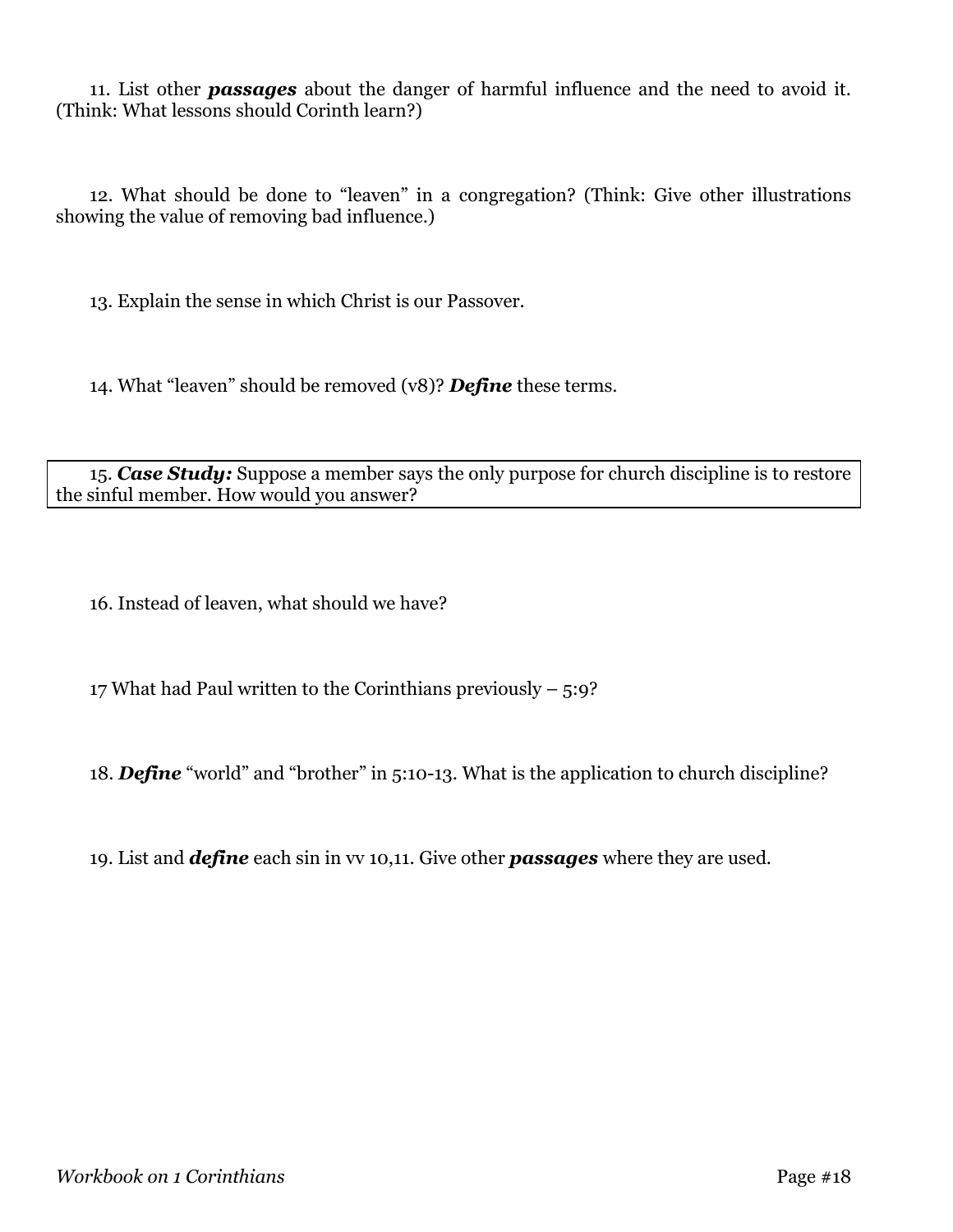20. Explain how these people should be treated according to 5:11.

21. *Define* "judge" as used here – 5:12 (cf. v3). Explain the sense in which the church must make a judgment.

22. Distinguish whom we judge from those whom God judges – 5:13.

23. What should be done to the wicked man (v13)?

24. *Define* "wicked." List Old Testament *passages* where similar language is used. (Think: At what point is a person "put away from among us"? When he just quits attending? Cf. vv 2,7,11,13.)

25. *Special Assignment:* List other *passages* regarding church chastisement of sinners. **Summarize** what these **passages** (including 1 Cor. 5) say should be done regarding sinners in the church. *Summarize* the kinds of sins that should be chastised. *Summarize* the purposes to be accomplished by church discipline.

26. Study 2 Cor. 2:4-11 & 7:5-13 and tell what happened as a result of Paul's instructions. What else can we learn from these *passages*?

27. *Case Study:* May the church withdraw only when people commit immorality like 1 Cor. 5:11, or is this a principle applying to sin in general? Prove which is right.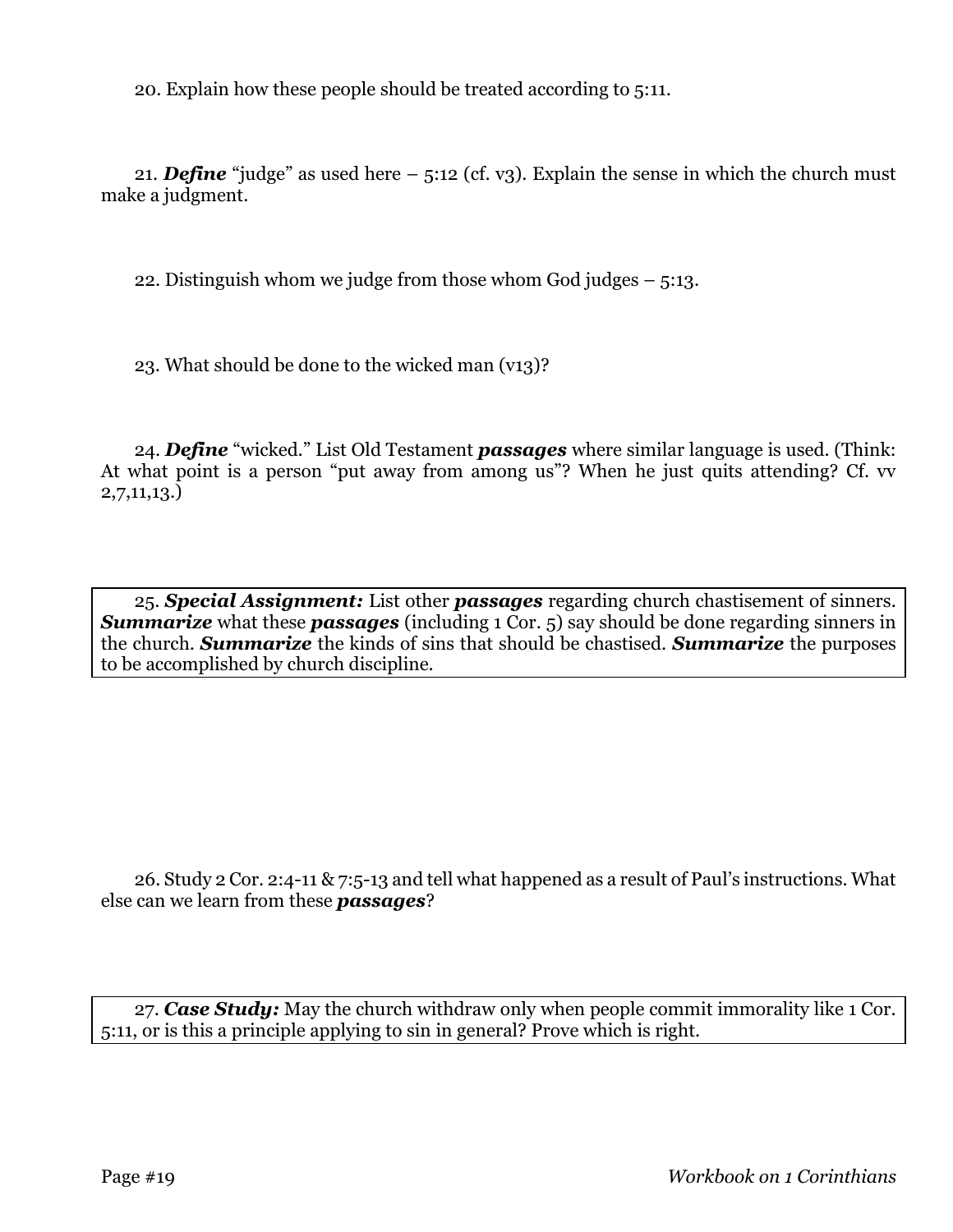Read 1 Corinthians 6: then answer these questions: 1. Describe the problem Paul discusses in – 6:1-8. Note v6.

2. *Special Assignment:* List other *passages* about how Christians should deal with accusations of sin between brethren.

3. What will Christians do according to vv 2,3, and what is Paul's point? (Think: In what sense will Christians do this?)

4. Explain 6:4. Note: the last part can be a question (NKJV) or a statement (KJV).

5. Who should be able to decide between brethren – 6:5? (Think: Then is v4 instructing us to set the "least esteemed" to be judges?)

6. Considering all the above, *summarize* what a brother should do instead of taking a brother to court. (Think: Why are Christians better judges than civil rulers?)

7. What does v7 say we should be willing to do, if necessary? (Think: In what circumstances might this be necessary?)

8. Instead of suffering wrong, what had the Corinthians been doing – 6:8?

9. *Case Study:* What should a Christian do if he has been wronged by one who is not a Christian? Cite Scriptural examples.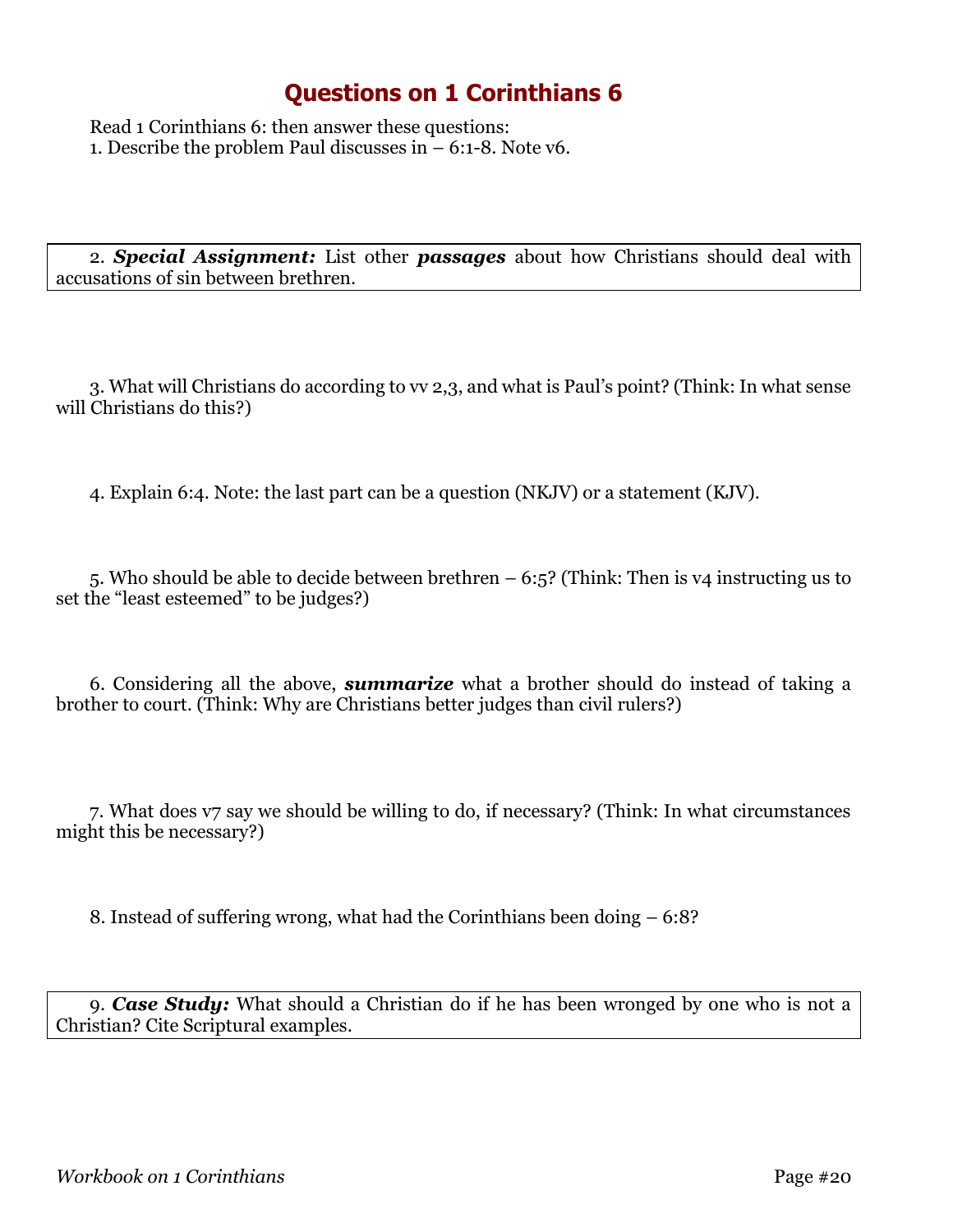10. What consequences will unrighteous people suffer – 6:9? Explain. (Think: List similar *passages* elsewhere.)

11. Who else has previously been called "unrighteous" (or "unjust")? (Think: What is the connection between vv 9-11 and the context?)

12. List people who will not inherit the kingdom of God – 6:9,10. (Think: Compare to 5:11.)

13. *Define* each of the following terms and give other Scriptures regarding each one: "adulterer"

"effeminate" and "abusers of themselves with mankind" (KJV)

"thief."

14. *Case Study:* If a church is considering accepting homosexuals, what *passages* should they consider?

15. What application did this discussion have at Corinth – 6:11? (Think: What does this show about conditions in Corinth?)

16. *Define* "sanctified" & "justified." What solves the problem of sin?

17. *Case Study:* Suppose a homosexual (or alcoholic) says he was born this way and cannot change. How should he be answered?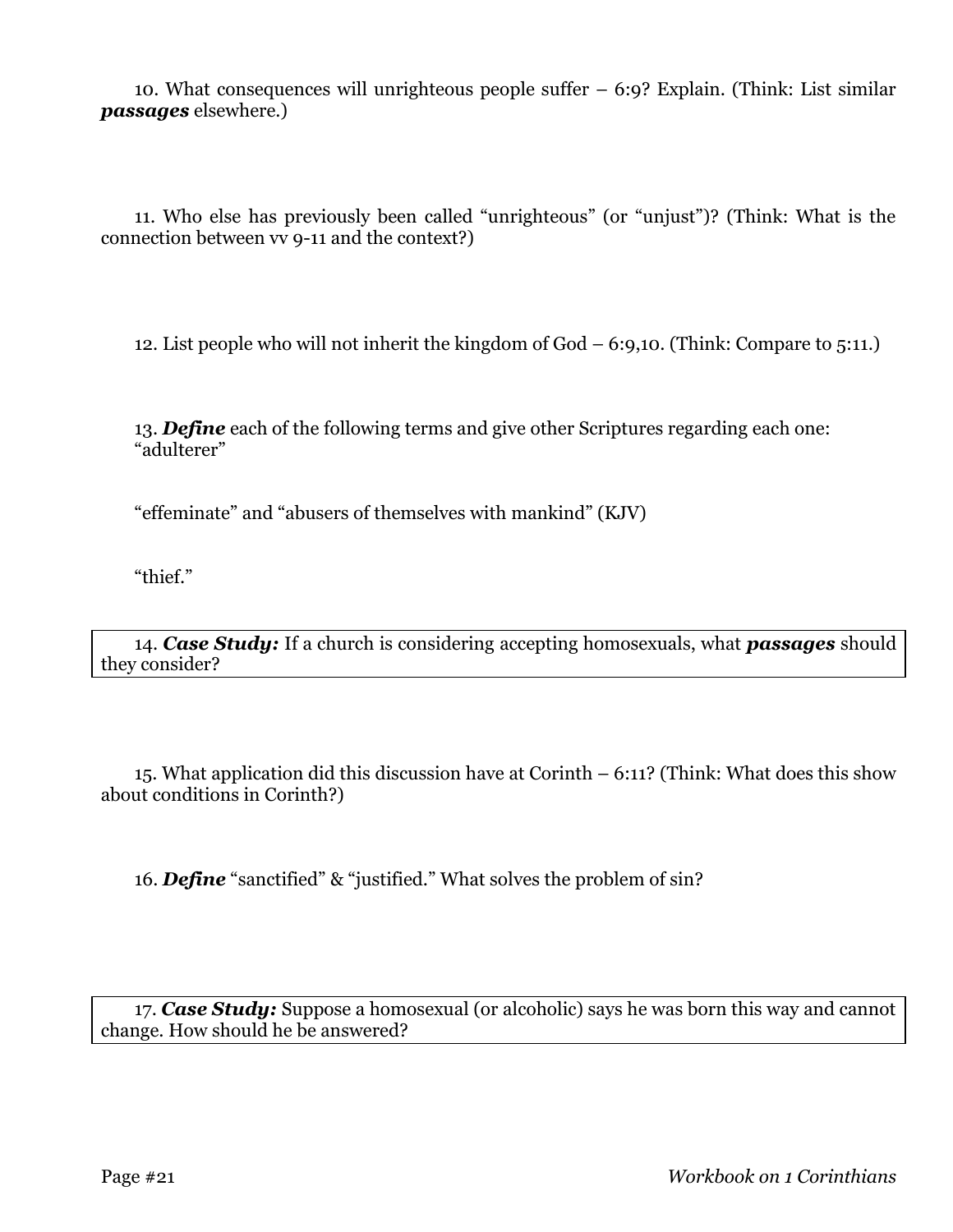18. State the theme of 6:12-20. How does it relate to the context?

19. Explain in what sense "all things are lawful" – 6:12. Absolutely? (Think: Could Paul be stating an argument used to defend fornication?)

20. List and explain two responses Paul gives to the idea all things are lawful – 6:12,13. *Define* "expedient."

21. Explain "Meats for the belly and the belly for meats." (Think: Is this another argument Paul is responding to?)

22. Who ultimately controls the body and the meat? What applications can be made to fornication?

23. What is the body for, and what will God do to the body – 6:13,14?

24. *Special Assignment:* List other *passages* that show what our bodies should be used for.

25. In what sense are our bodies members of Christ – 6:15? (Think: Is the body unimportant because it is physical? Explain.)

26. What passage is quoted in 6:16, and what does it teach?

*Workbook on 1 Corinthians* Page #22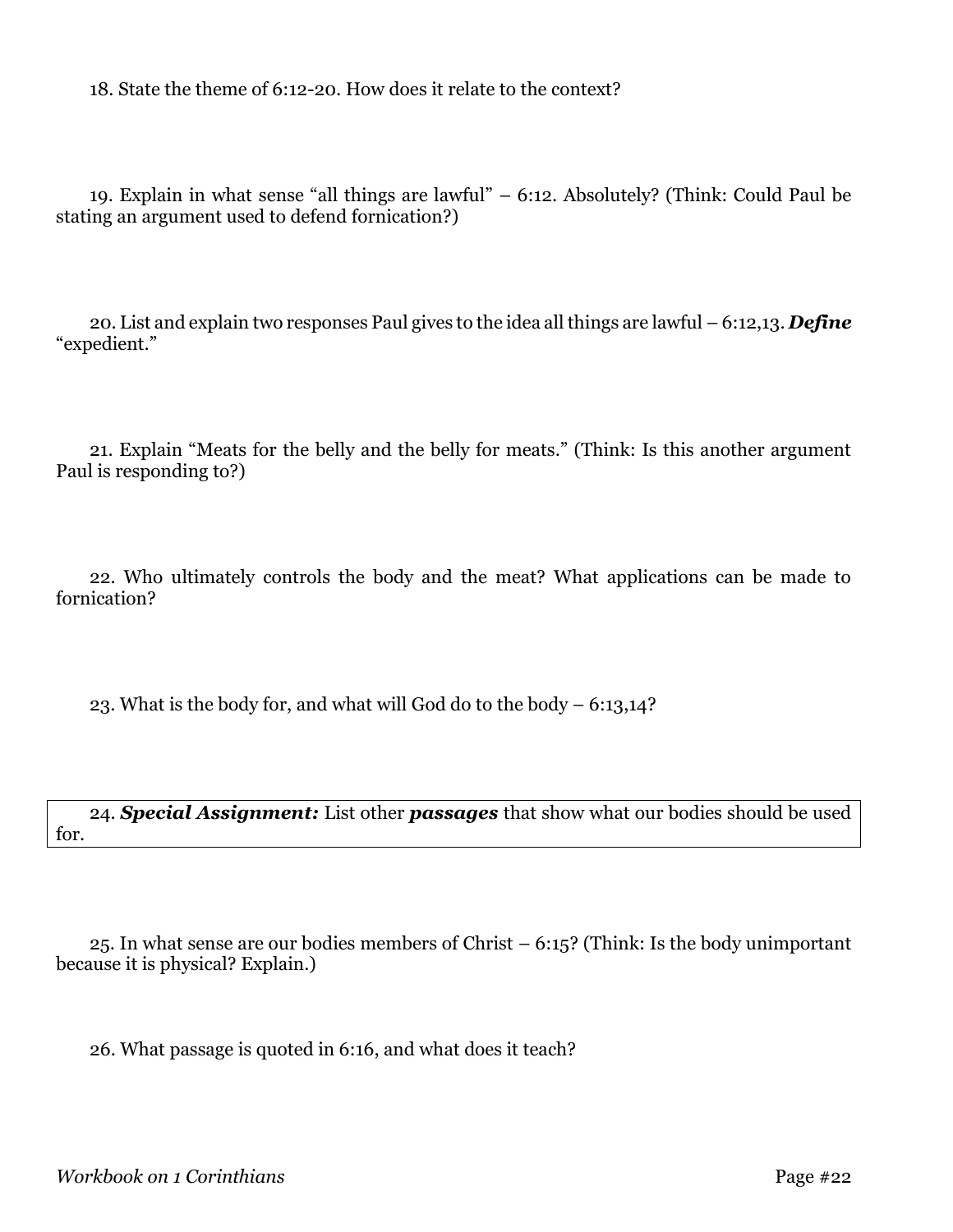27. What is the application of 6:15,16 to fornication?

28. What relationship do we have with the Lord according to 6:17? (Think: Explain how this relates to the discussion of fornication.)

29. How should we handle fornication – 6:18? Explain.

30. What is the connection between fornication and the body? (Think: In what sense are other sins without the body?)

31. What is the connection between the Holy Spirit and the body – 6:19,20? Give similar *passages*. (Think: Explain what this means.)

32. What else do vv 19,20 teach about our bodies? Give parallel verses.

33. What price was paid for our bodies? How can they glorify God?

34. How does this apply to fornication? Give other applications.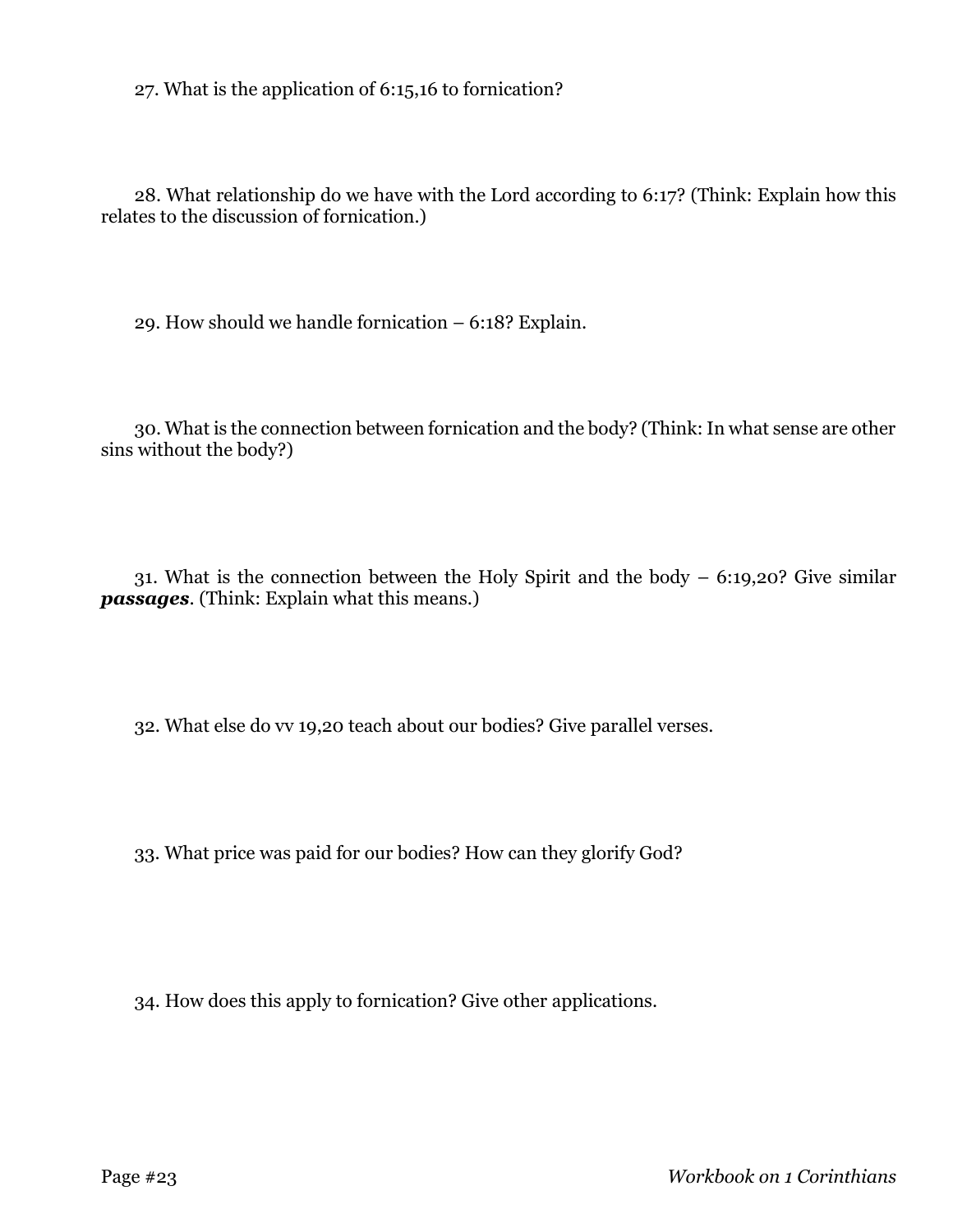Read 1 Corinthians 7 then answer these questions: 1. What subject is discussed in chap. 7? Why did Paul write about it?

2. Does the Bible describe marriage as good or bad – 7:1? Give *b/c/v*. (Think: Why does Paul discourage it? Study context, esp. v26.)

3. Why might one choose to marry according to 7:2?

4. *Special Assignment:* List purposes the Bible gives for marriage.

5. What should husband and wife do for one another – 7:3? Explain.

6. What reason is given why husband and wife should give what is due  $-7:4$ ? (Think: What does this mean, and what conclusions follow?)

7. Under what conditions may a couple refrain – 7:5? What is the reason for this rule? (Think: Describe practices that violate this rule.)

8. *Case Study:* Many people live together in "trial marriages" to see if they are compatible. How would this and other *passages* apply?

9. How do vv 2-5 emphasize the beauty of the marital relationship?

10. How does speaking by permission differ from commands – 7:6? (Think: To what verses does this statement refer?)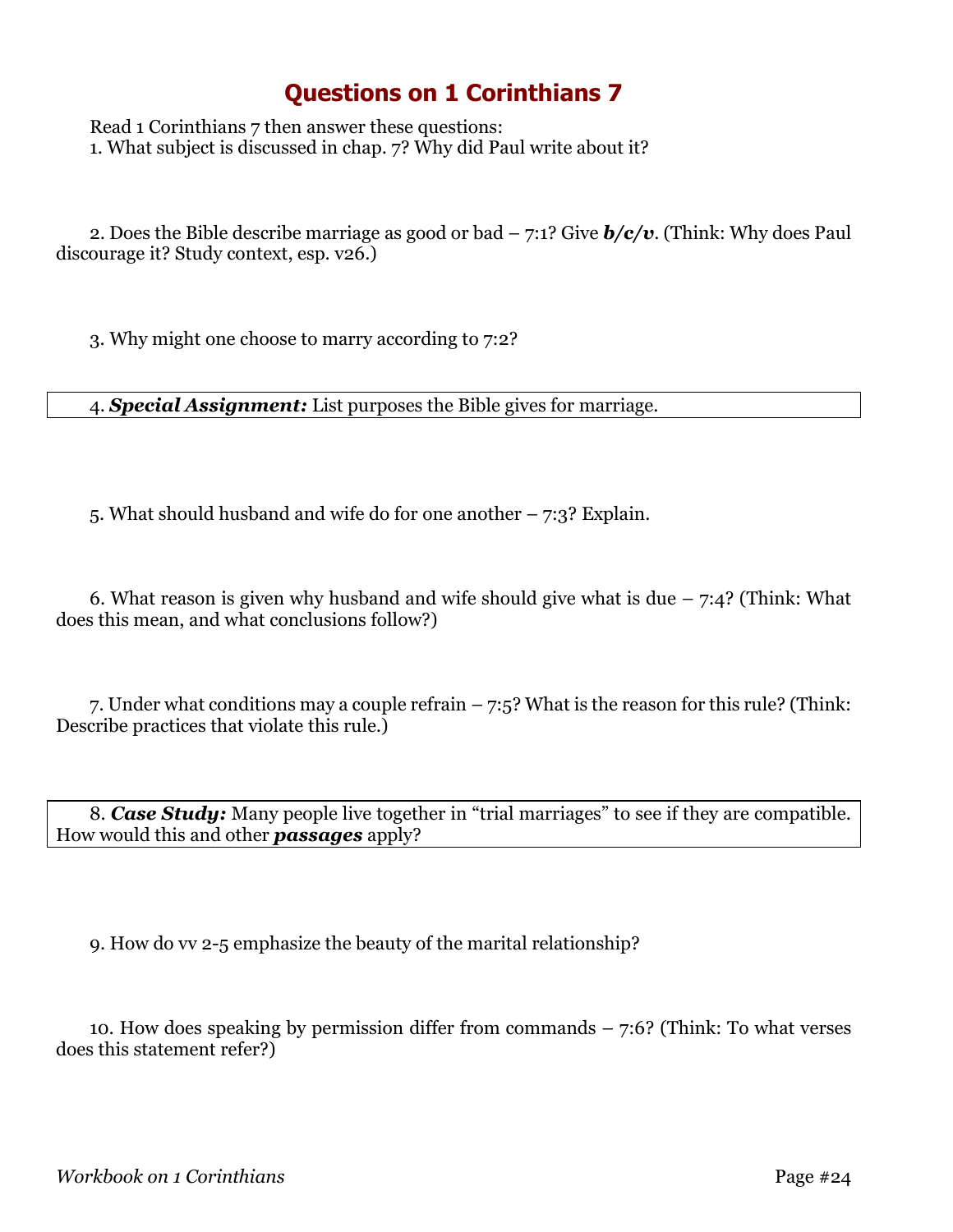11. What advice does Paul give in 7:7? (Think: Why say this? Cf. vv 1,8.)

12. Must all men follow this advice? Why or why not?

13. What advice is given to unmarried people in 7:8? (Cf. vv 1,7.)

14. Yet what option is available to them, and why is this option acceptable – 7:9?

15. Whom does Paul address in 7:10? Is this just Paul's advice?

16. What command does he give? (Think: What does "depart" mean here? Check other translations, and note "unmarried" in v11.)

17. *Special Assignment:* List and *summarize* other *passages* about divorce and remarriage.

18. What options are available if a man or woman has departed  $-7:11$ ? (Think: Is divorce wrong of itself or only remarriage?)

19. *Case Study:* Suppose a sinner divorces, not for fornication, and remarries, then wants to be baptized. May he stay with his wife? Proof?

20. What marriage situation is discussed in 7:12-16? (Think: What is meant by "I, not the Lord" in  $v12$ ?)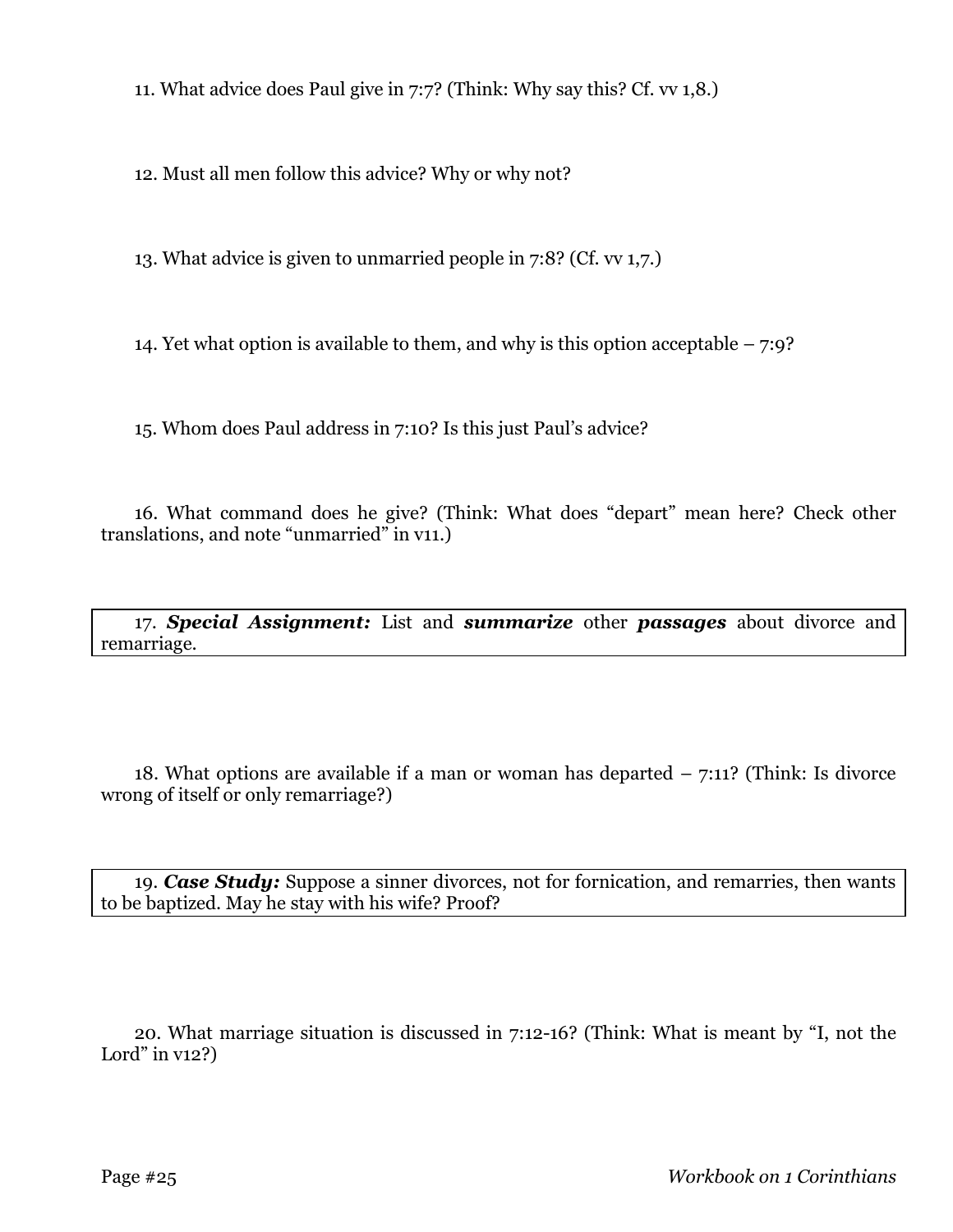21. What should a Christian do if the unbeliever wants to remain – 7:12-14? What reason does v14 give for this?

22. *Define* "sanctify" & "unclean." How do the children relate to this? (Think: Why might Corinth have been concerned about this?)

23. If the unbeliever departs, what should the Christian do  $-7:15$ ? (Think: Does this apply if a Christian leaves a Christian spouse?)

24. Does v15 mean the Christian may remarry? (Consider: vv 10,11 and other verses. Is "bondage" the same as "bound" in vv 27,39, or does "bondage" mean slavery?)

25. What reason does Paul give in 7:16 for this instruction?

26. State the theme or main point of 7:17-24. What question concerns Paul here, and how does this relate to vv 12-16?

27. What circumstance is discussed in 7:18,19? Why does one not need to change this circumstance? Explain the connection to vv 17-24.

28. What does this prove regarding our relationship to the Old law?

29. *Case Study:* Does this passage teach that a person may continue in sinful practices or relationships? Explain (see v19). Give examples.

30. How does 7:21 illustrate the principle being taught in context? Which alternative is preferred? Why?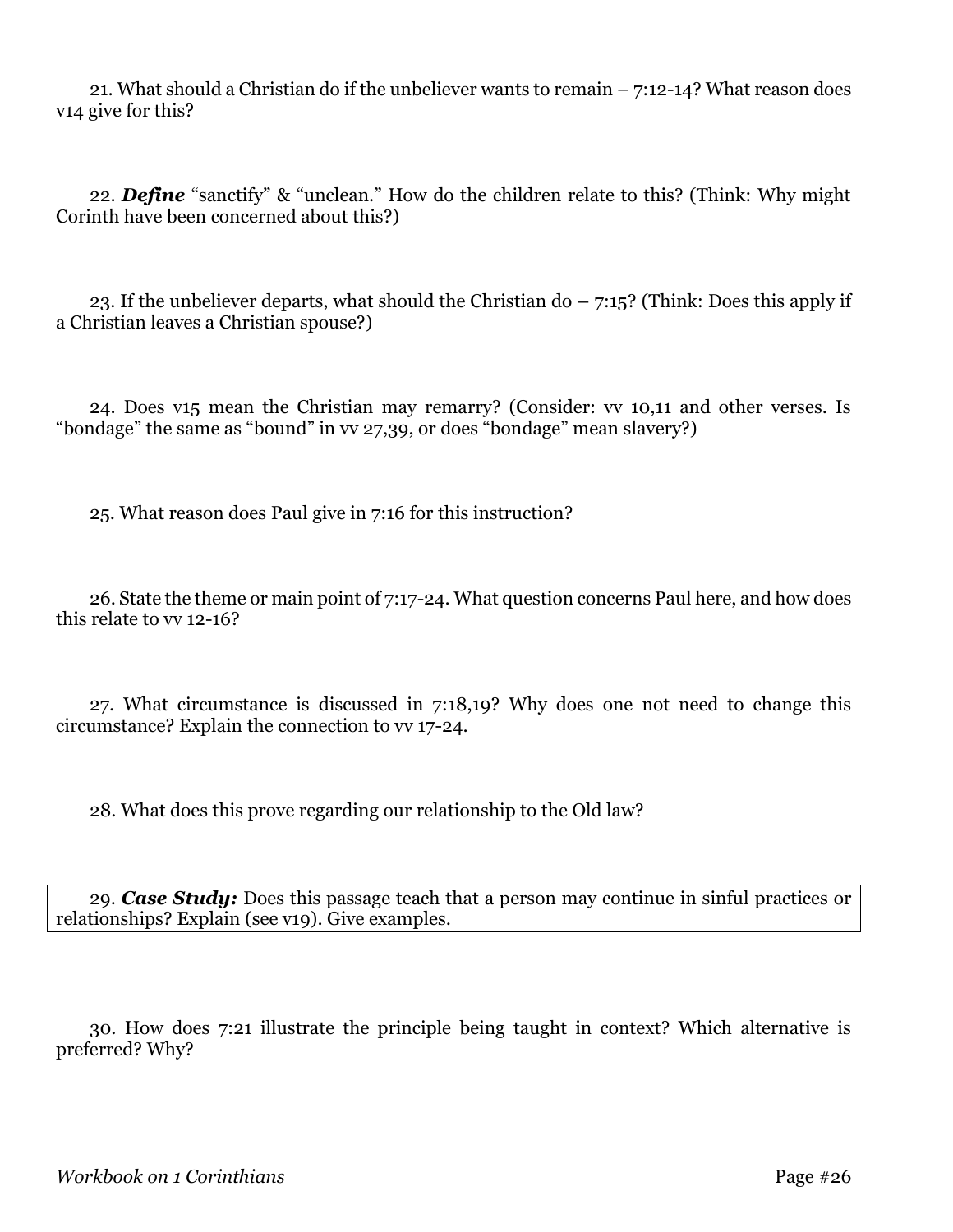31. Explain 7:22. How can one be both free and a slave?

32. Name other situations that illustrate the principle of vv 17-24.

33. How do these points relate to marriage in the context?

34. Does 7:25ff contain Divine command or inspired advice?

35. Under what circumstances did these ideas apply – 7:26?

36. What advice does Paul give in 7:27? Relate this to vv 17-24.

37. What does Paul say about one who chooses to marry – 7:28? (Think: *Define* "loosed." Are all "loosed" people free to marry?)

38. Why does he advise them not to marry – 7:28?

39. Explain how those who have wives would be as those who do not  $-7:29$ . (Think: In what sense was the time short?)

40. In what sense would those who weep be as if they did not, etc.  $-7:30$ ?

Page #27 *Workbook on 1 Corinthians*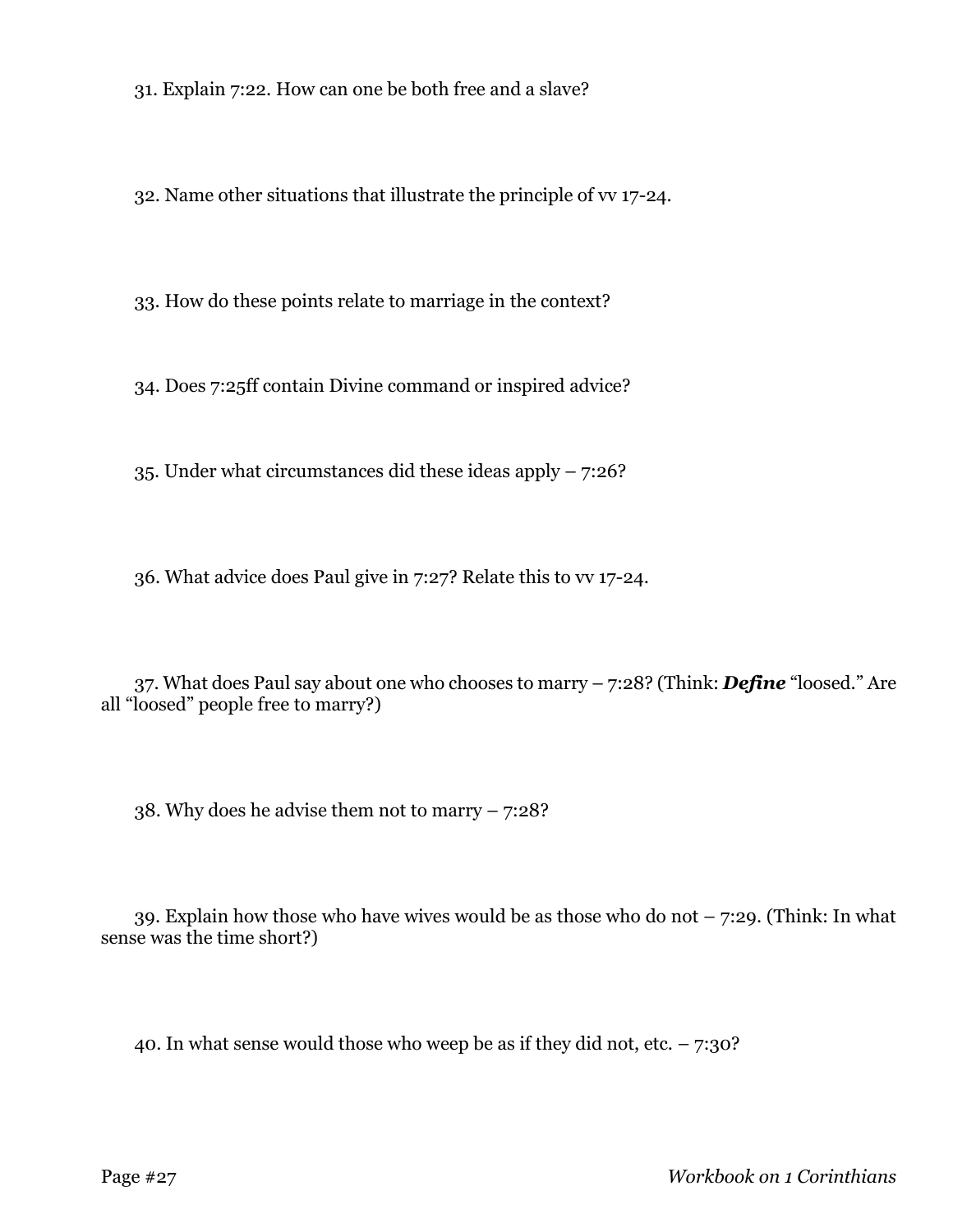41. How does 7:31 help explain the point of vv 29,30?

42. What happens to the fashion or form of the world? What should we learn?

43. What advantage would an unmarried person have – 7:32-34? Explain why this would be so in a time of "distress."

44. Do these disadvantages apply when there is no such distress? What are some advantages to marriage in "normal" times?

45. *Case Study:* Do these verses justify the Catholic doctrine that forbids church leaders to marry? Explain.

46. What explanation does Paul give in 7:35 for his advice?

47. Yet does Paul say it is sinful for virgins to marry – 7:36? (Think: Who gives a virgin in marriage? What is the "flower of her age"?)

48. Explain 7:37,38 in your own words.

49. How long are man and woman bound in marriage – 7:39? Give similar *passages*.

50. Under what conditions is one free to remarry, and whom may she marry? (Think: What is meant by "only in the Lord"?)

51. How does Paul conclude his discussion of marriage – 7:40? (Think: Compare to 1 Tim. 5:14. Why the difference?)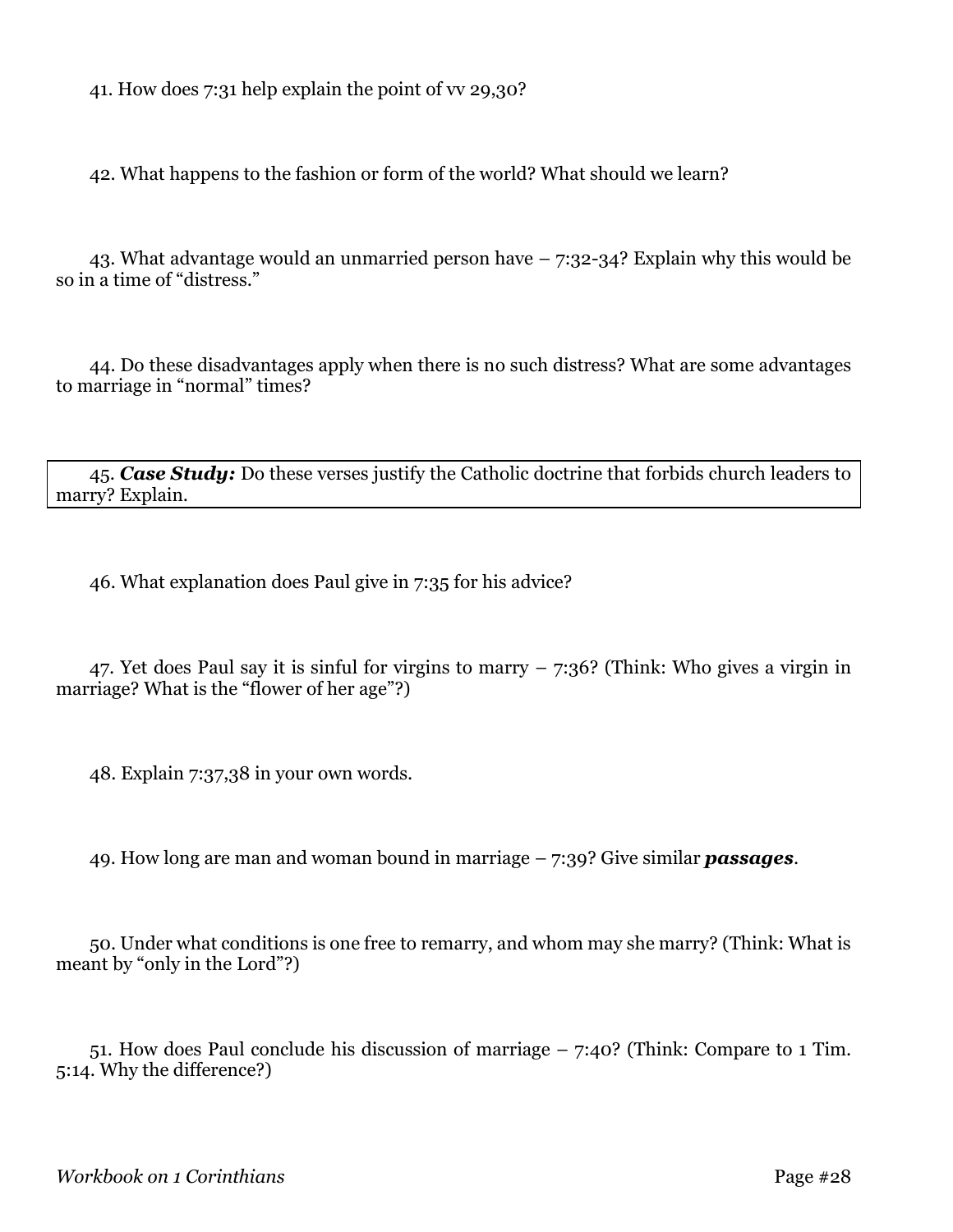Read 1 Corinthians 8 then answer these questions:

1. What subject does Paul introduce in chap. 8? (Think: What was the spiritual significance of eating sacrifices? Cf. 10:18.)

2. How does the effect of knowledge differ from that of love – 8:1? Cf. 13:2.

3. Is knowledge bad? Can we be saved by love without knowledge?

4. Note 8:2. According to context, what is it that a man may think he knows though he actually lacks knowledge?

5. In what sense is an idol nothing – 8:4?

6. *Special Assignment:* Explain the concept of many gods in heathen idolatry. Explain how this differs from the true God.

7. In what sense are all things "through" or "by" Christ – 8:5,6?

8. If an idol is nothing, why would meat offered to it matter?

9. Yet what do some people think of meat offered to an idol – 8:7? Why? (Think: *Summarize* the problem Paul is wrestling with here.)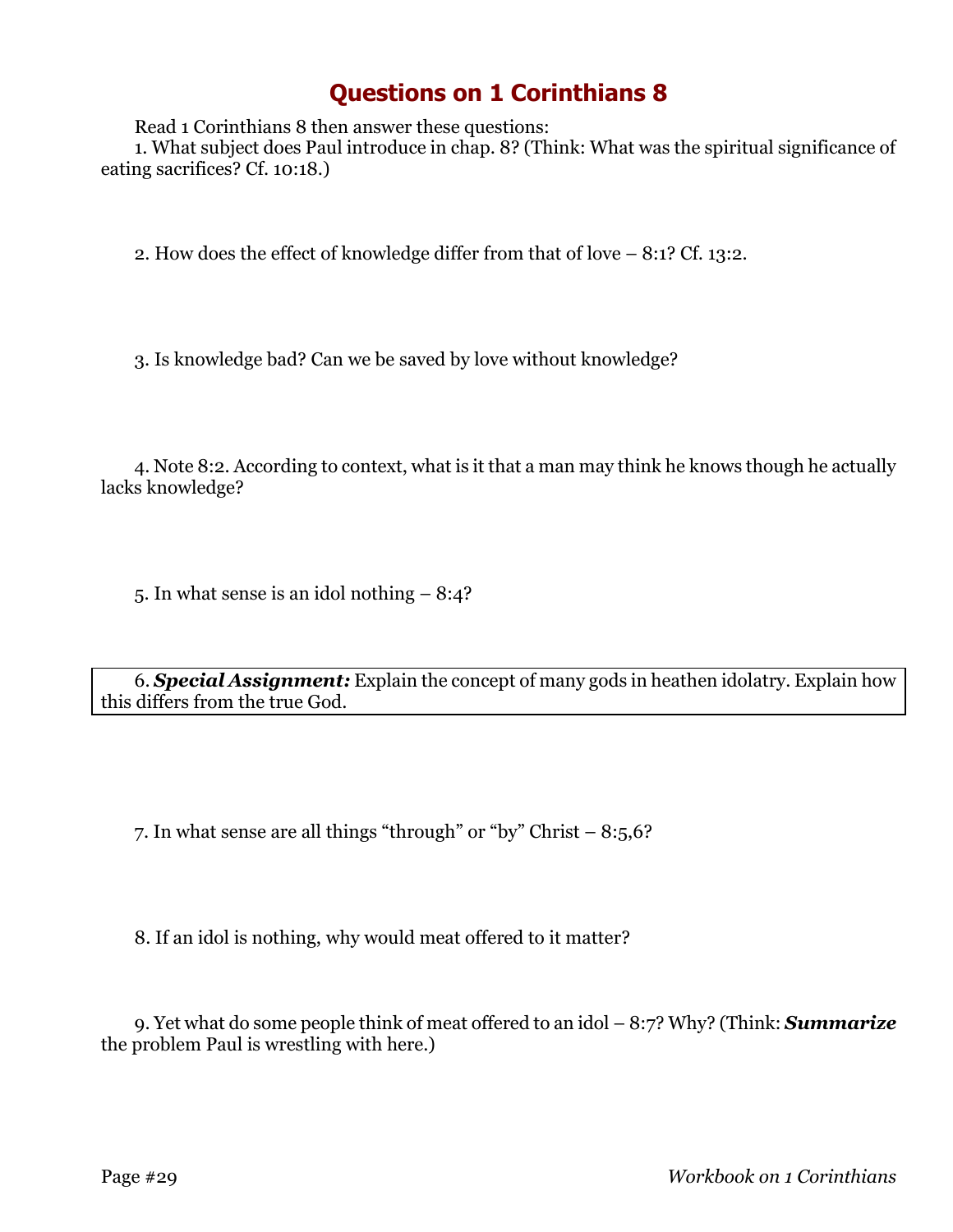10. What does 8:8 teach? How does it relate to the context, esp. vv 4-6?

11. According to v8, what constitutes a matter of "liberty"?

12. *Define* "stumbling block" – 8:9 How may we cause someone to stumble?

13. *Special Assignment:* List verses about influence or stumbling.

14. Describe the application to eating meats – 8:10. (Note carefully the circumstances here. We will note other cases in chap. 10.)

15. What happens to the weak brother as a result – 8:11? (Think: Why bring up the fact Christ died for him?)

16. What is the consequence to the one who ate the meat – 8:12?

17. *Case Study:* Any time some folks oppose an act, they claim they are offended so you must quit it. Is that what Paul means? Proof?

18. What conclusion did Paul reach in 8:13? (Think: How long was Paul willing to refrain from eating?)

19. *Case Study:* Some members think, "My practice is not sinful. If bro. X sins as a result, that's his problem." How would you respond?

20. What limits, if any, restrict the application of this principle?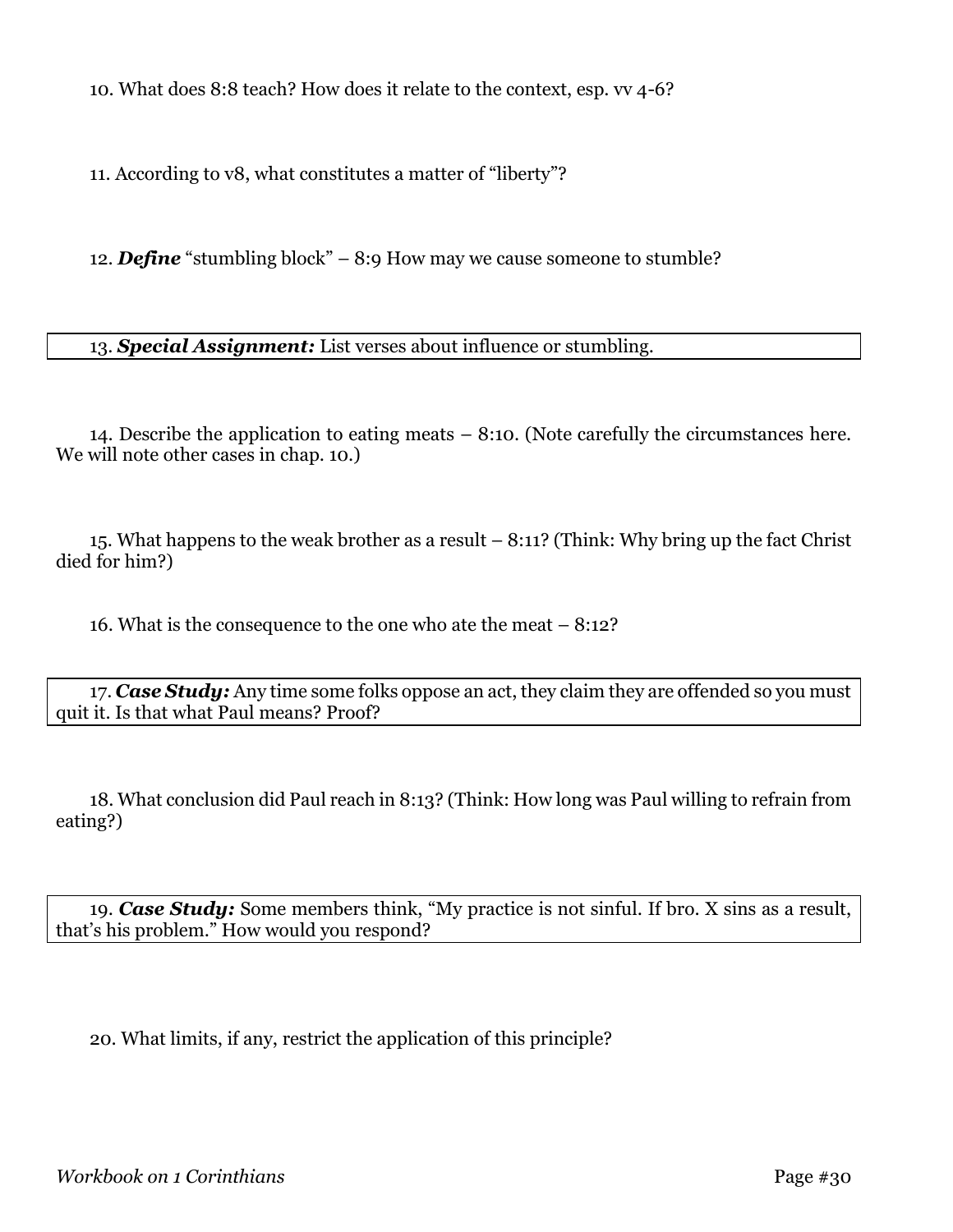Read 1 Corinthians 9 then answer these questions: 1. State the theme of 9:1-18. How does this fit chap. 8-10?

2. What is the point of the questions in 9:1? What do they teach about the requirements of an apostle? (Think: How were the Corinthians the seal of Paul's apostleship  $-9:2$ ?)

3. *Special Assignment:* Explain what an apostle was, what qualifications they had, and what work they did. Give proof.

4. What rights did Paul have – 9:4,5? (Think: How does this relate to the theme of 9:1-18? How does it connect to chap. 8?)

5. *Case Study:* How does v5 relate to the Catholic doctrines of celibacy, Peter as the first Pope, and Mary as a perpetual virgin?

6. Explain the right Paul affirmed he had in 9:6. How does this connect to 9:1-18 and to chap. 8?

7. Explain the 3 examples in 9:7. What principle do they illustrate?

8. Explain the Old Testament concept Paul uses – 9:8-10. How does this illustrate his point?

9. *Special Assignment:* List *passages* about support of preachers.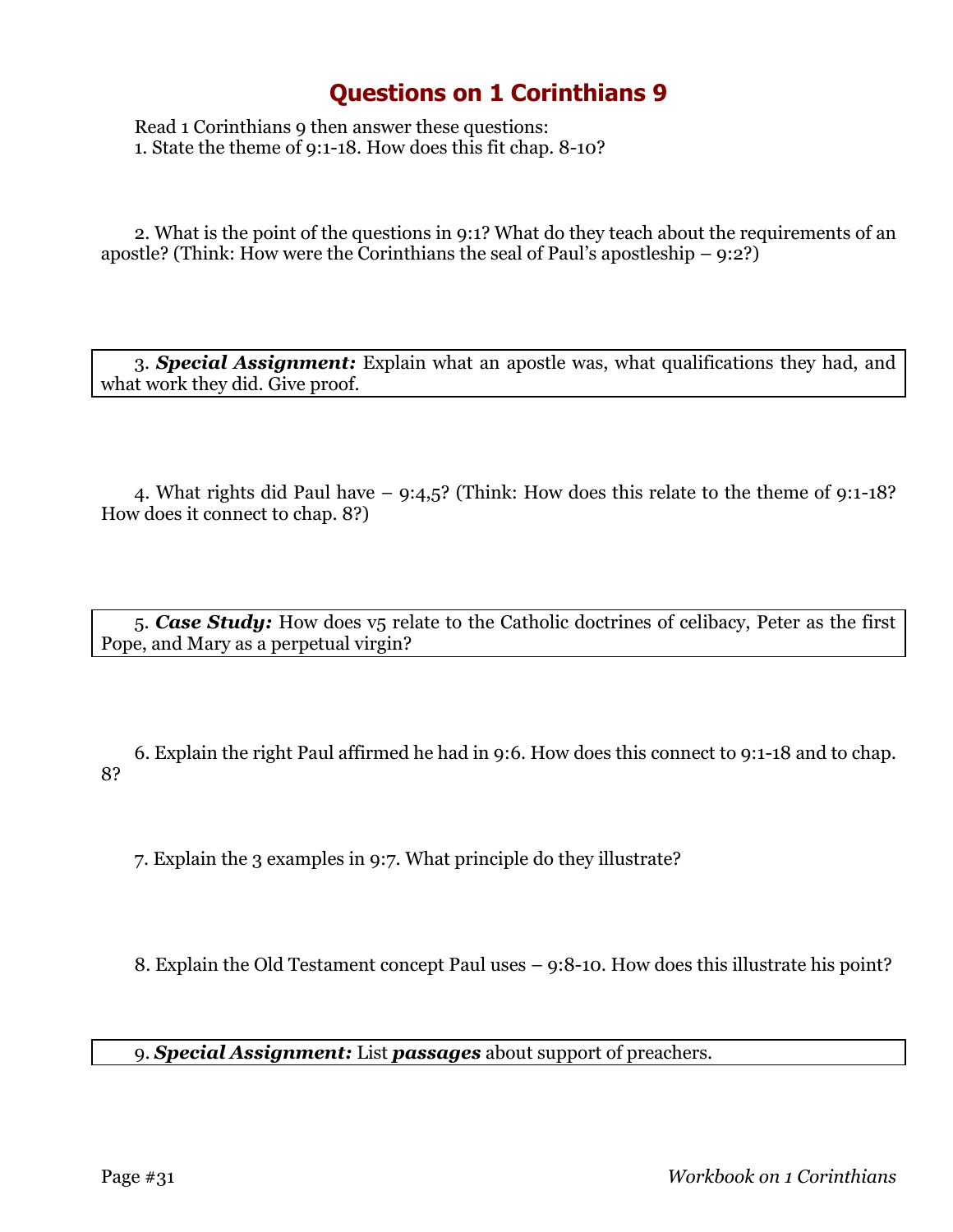10. Explain sowing spiritual things and reaping carnal things – 9:11.

11. What did Paul practice regarding receiving support – 9:12? Why? (Think: How might receiving support hinder the gospel?)

12. In 9:13 what example does Paul use to illustrate his point? Give *b/c/v*. (Think: How were priests and Levites supported?)

13. Explain the conclusion about support of preachers in 9:14. (Check various translations.)

14. How had Paul obtained financial income – 9:15? Give *b/c/v*.

15. Explain how this discussion relates to matters of liberty (chap. 8).

16. Why did Paul preach – 9:16? (Think: What can we learn?)

17. What reasons does Paul give for not receiving support – 9:17,18? Explain them. (Think: Did he ever receive support from churches? Proof.)

18. Should Paul's case be used to prove preachers generally should not accept support from churches? Explain.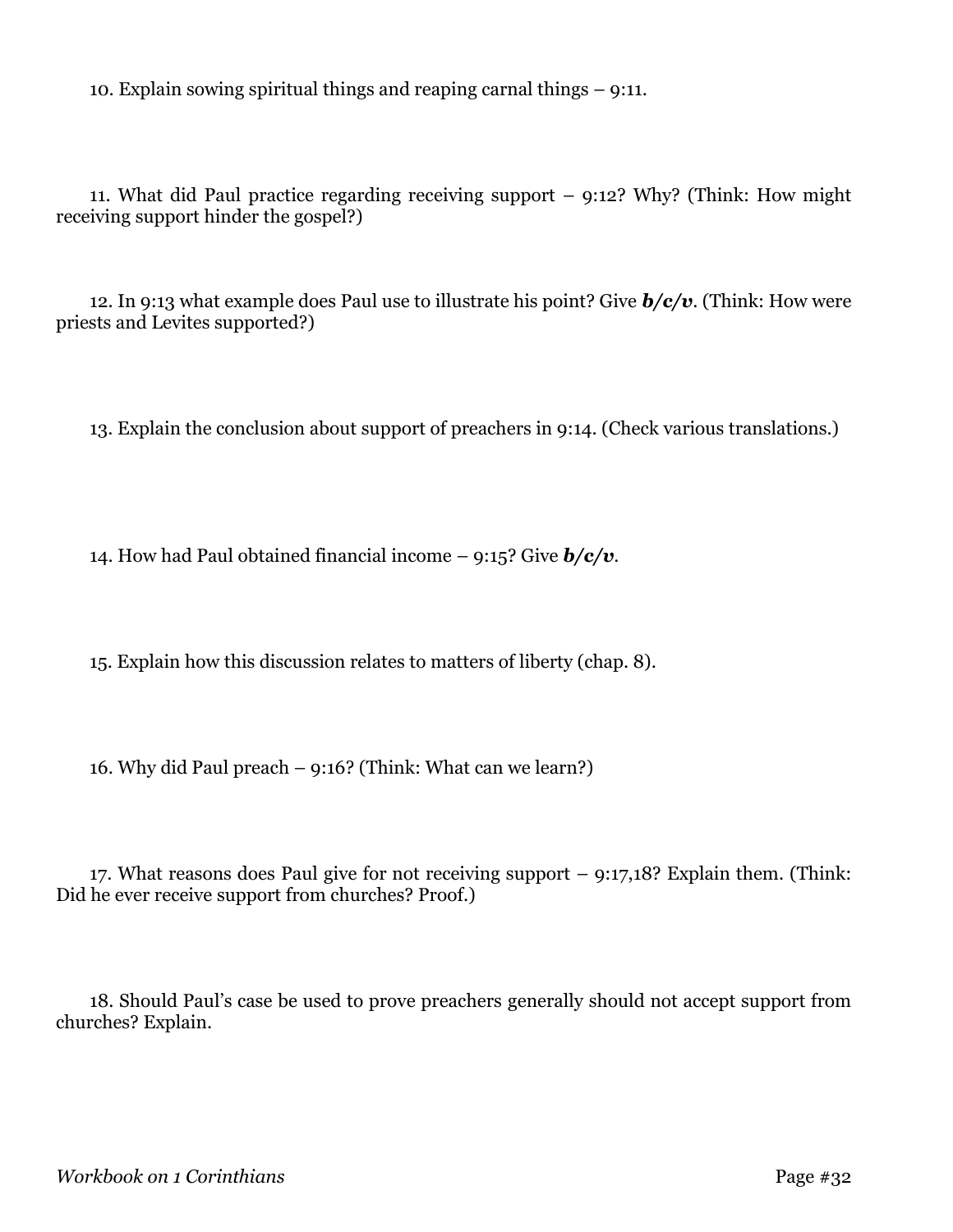19. Explain the use of "free" and "servant" in 9:19 (KJV). (Think: How does this connect to the theme of chap. 8-10?)

20. What goal motivated Paul's conduct throughout these verses – 9:19-23? (Think: How does this help us apply the principle properly?)

21. Who were discussed in 9:20? In what sense were they "under law"?

22. Was Paul also under the same law – 9:21? What does this prove?

#### 23. *Special Assignment:* Give 3 other *passages* about our relationship to the Mosaic Law.

24. What group of people concerned Paul in v21, and how did he act toward them? What law were they "without"?

25. Was Paul absolutely without law? Explain.

26. *Case Study:* Some folks claim Christians are not subject to law (commands). Give and explain  $\mathbf{b}/\mathbf{c}/\mathbf{v}$  to answer this view.

27. *Summarize* Paul's point in 9:22,23. (Think: Whom have we already discussed that would be included among the "weak"?)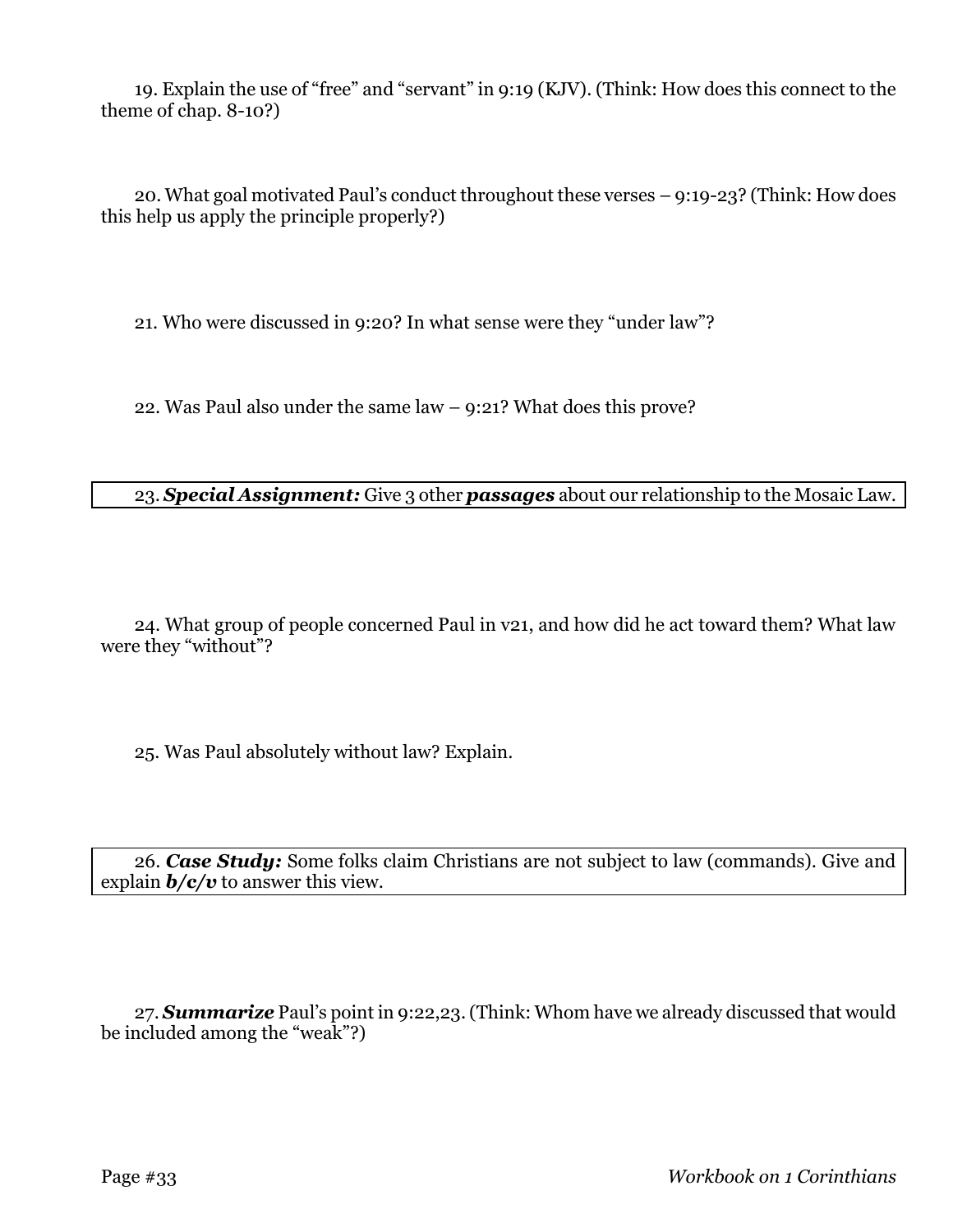28. Name some things one might do to help "gain" various kinds of people? (Think: What limits exist for this principle? Explain.)

29. State the theme of 9:24-27. How does it relate to chap. 8-10?

30. What illustrations are used in 9:24-26?

31. What quality do athletes need – 9:25? *Define* this quality (check other translations). (Think: Does this just mean moderation?)

32. List 3 other *passages* regarding self-control (temperance).

33. Explain why athletes and Christians need self-control.

34. What is the incorruptible crown, and how does it differ from a corruptible crown?

35. How did Paul treat his body, and why – 9:27?

36. *Application*: What can we learn from this section about falling from grace?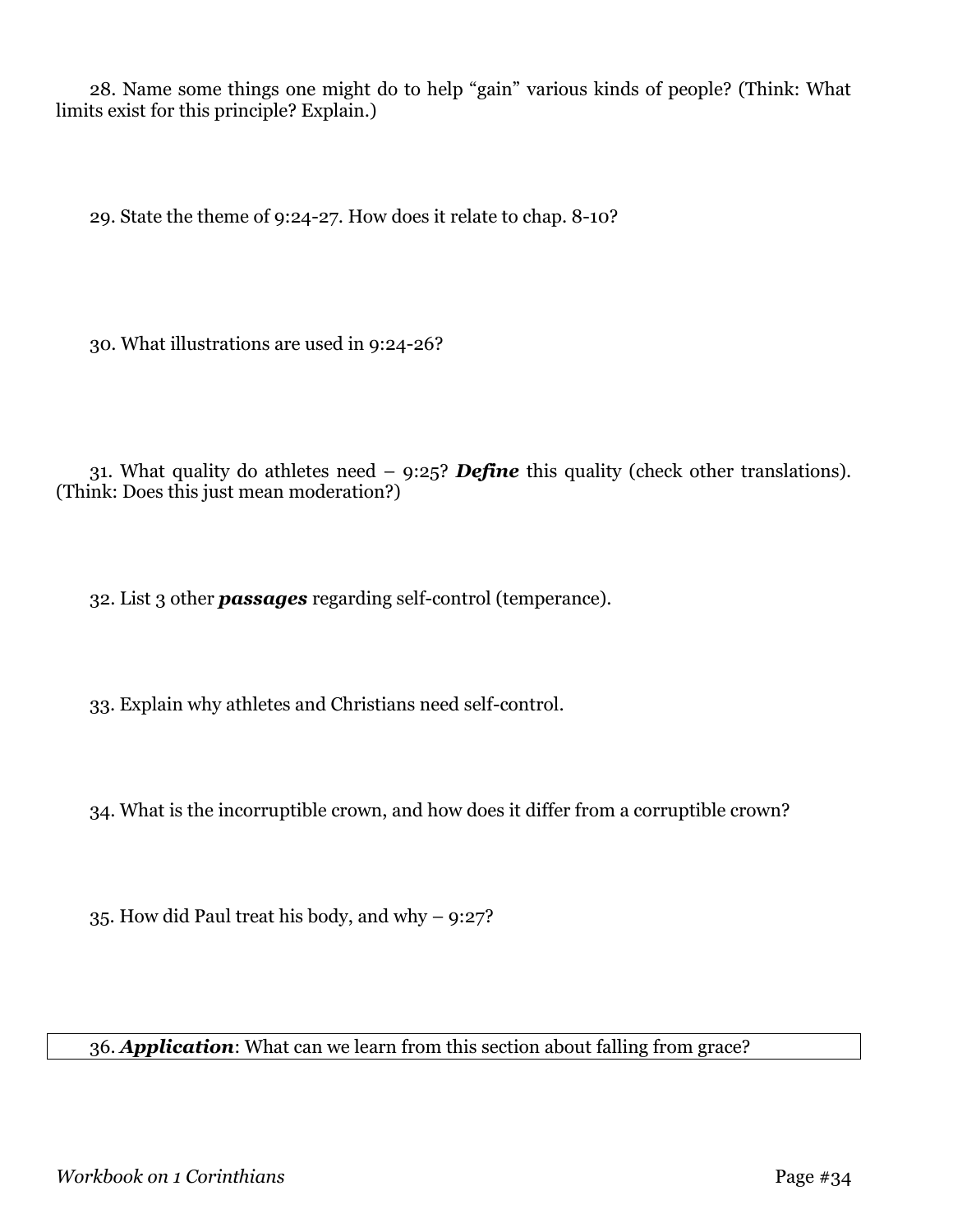Read 1 Corinthians 10 then answer these questions: 1. State the theme of 10:1-13. How does it relate to chap. 8-10?

2. How was Israel baptized to Moses – 10:1,2? (Think: State the point of vv 1-4.)

3. What did they eat and drink – 10:3,4? (Think: How was Christ the rock?)

4. How did God view "the fathers," and how did He treat them – 10:5?

5. What is the application of all this to us – 10:6?

6. *Define* lust and give some specific examples in which Israel lusted.

7. 10:7-10 discusses sins of Israel. For each sin, describe the specific event cited and give *b/c/v*. Tell how it relates to chap 8-10.

8. How does the event in  $v7$  illustrate idol worship?

9. Why were these stories written – 10:11? Does God teach by examples?

10. *Special Assignment:* List ways the Old Law is useful today.

11. What is Paul's conclusion – 10:12? What lessons should we learn?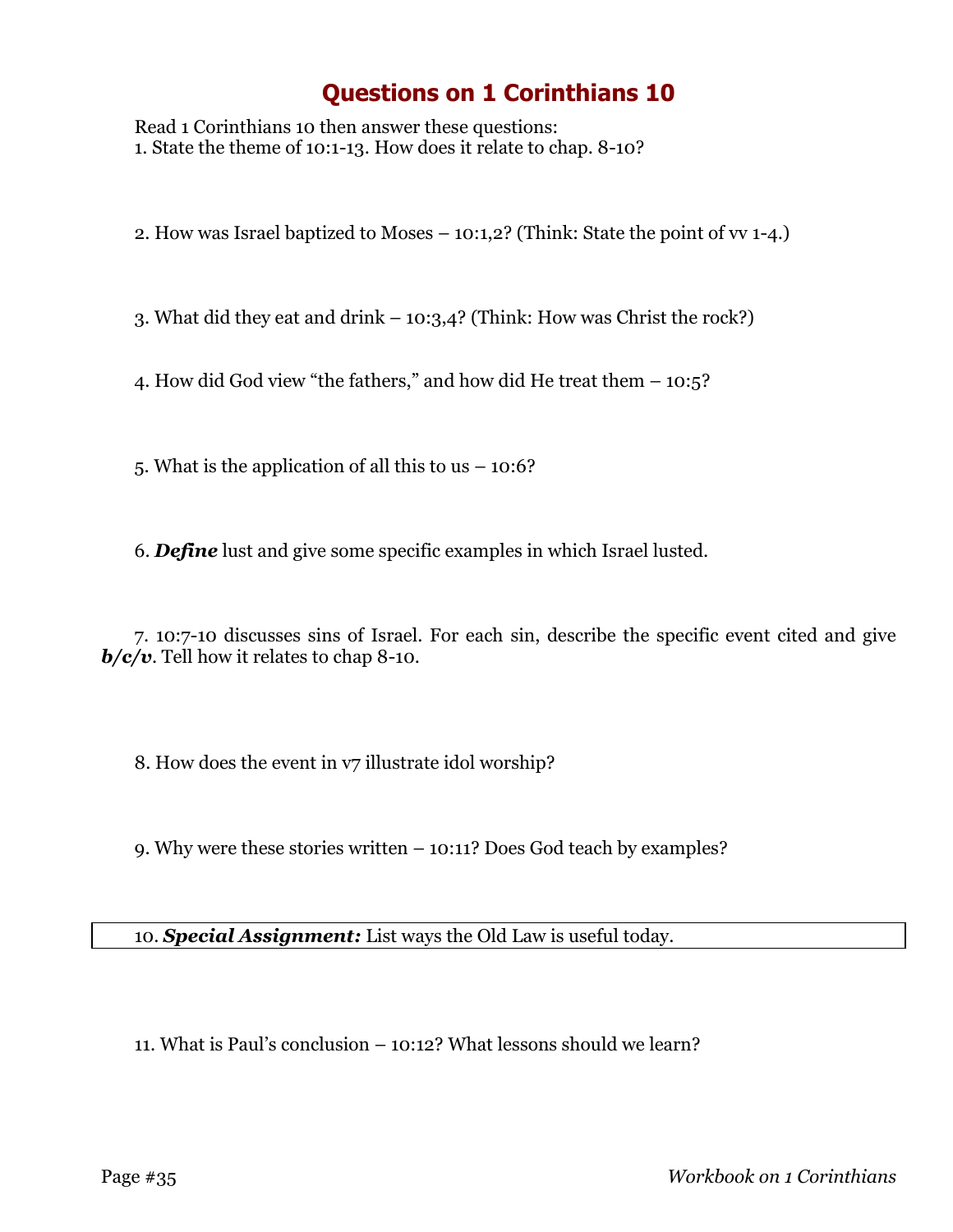12. What lessons does 10:13 teach about temptation? (Think: Is there something in human nature that compels us to sin? Explain.)

13. Whom should we blame when we sin? God? Circumstances?

14. State the theme of 10:14-22. How does Paul *summarize* it (v14)?

15. List 3 other *passages* about idolatry. (Think: Explain the significance of "flee." How does it apply to the Corinthians?)

16. What are the "cup of blessing" and "bread" – 10:16? Give other  $b/c/v$ .

17. *Define* "communion," and explain the sense in which it is used in v16. (Think: How does this point fit the context?)

18. Study 10:17 in several translations, then explain it.

19. What is the "body" in v17? Is it the same "body" as v16? Explain. (Hint: Was Paul part of the Corinthian church?) (Think: Must we all use the same physical bread and container at the same time?)

20. Explain the example of communion in 10:18.

21. What theme is returned to in 10:19, and where else have we studied it? (Think: How does this relate to vv 16-18?)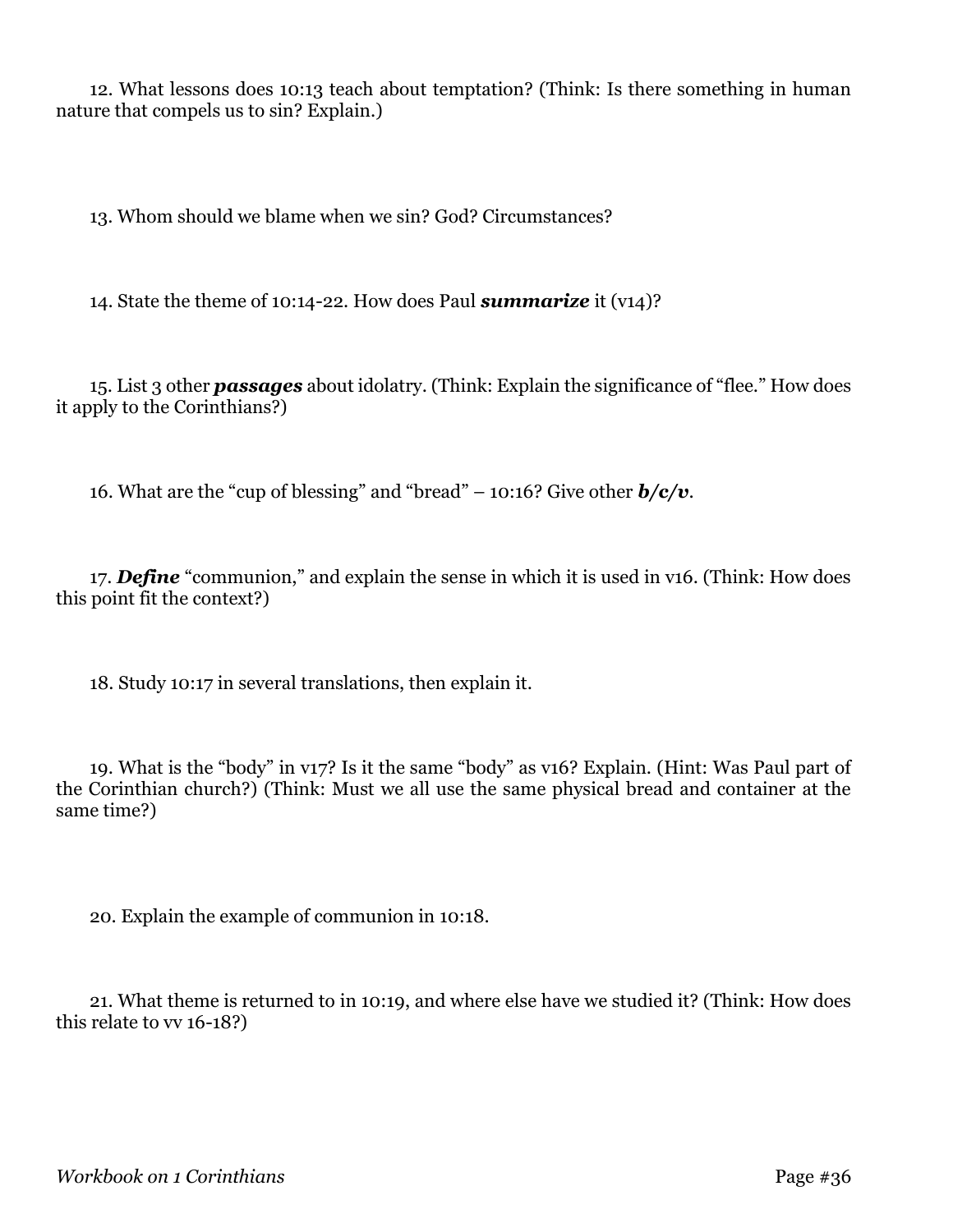22. Explain the connection between meats offered to idols and 10:16-18.

23. Why then would it be wrong to eat things offered to idols – 10:20?

24. How would this be inconsistent for a Christian – 10:21? (Think: List parallel verses.)

25. Why would this make the Lord jealous – 10:22?

26. *Special Assignment: Summarize* the reasons in chap. 8-10 why Christians should not participate in heathen feasts of idol worship.

27. Where have we previously studied the ideas of 10:23? Explain.

28. What concern must one have even in "matters of liberty" – 10:24?

29. List verses similar to v24. Explain the connection to the context.

30. What was the "shambles" – 10:25,26 (KJV – check other translations)? What may be done with meat bought there? Why?

31. Why does this situation differ from the idol's temple?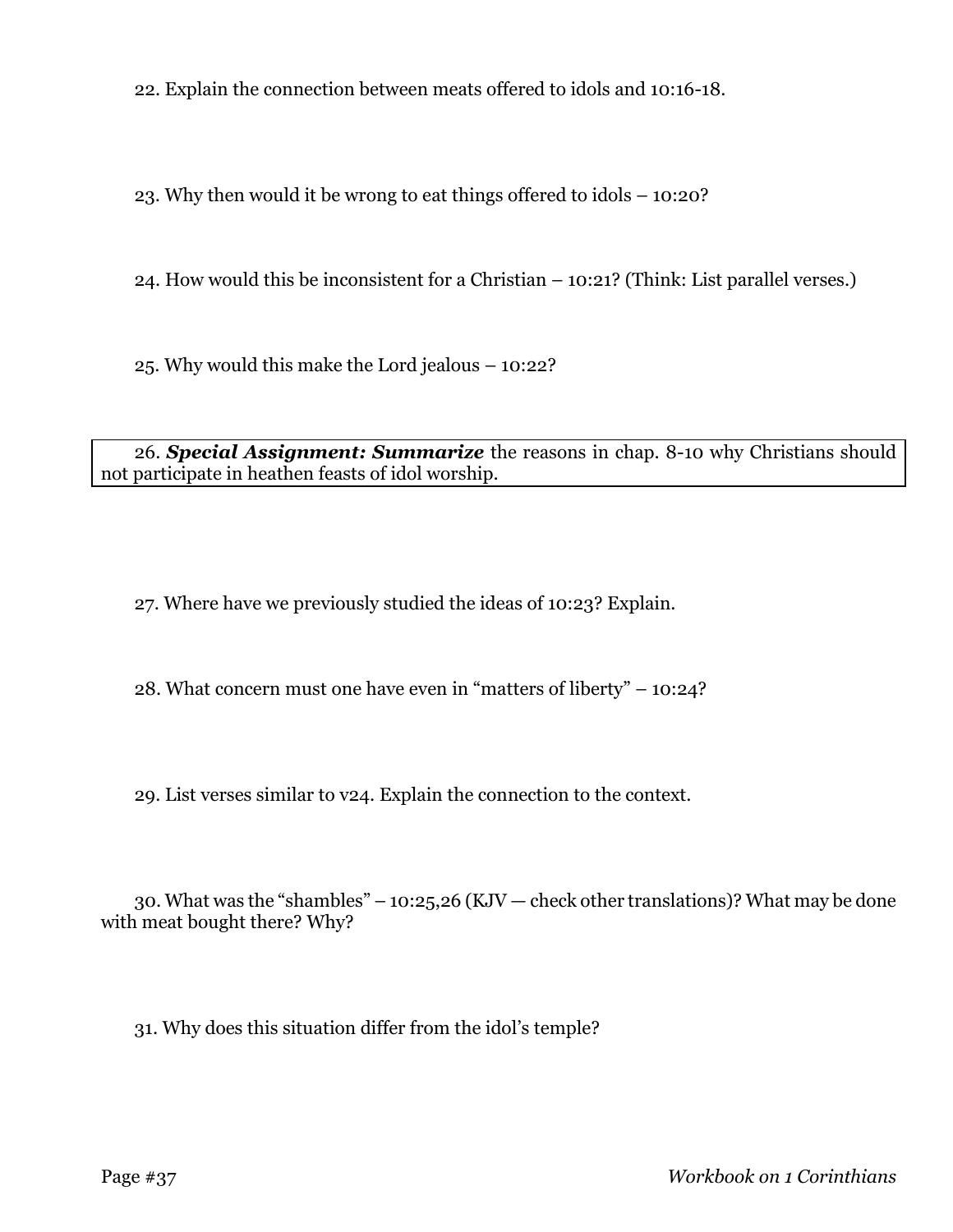32. 10:27 discusses eating meat in what circumstance? What instruction does Paul give?

33. But what problem can arise, and what does Paul instruct then – 10:28?

34. *Special Assignment: Summarize* the differences among the three cases in the context: the idol's temple, the shambles, and a feast.

35. Explain 10:29. What is Paul's point?

36. What problem can occur even though we give thanks – 10:30? Why?

37. What conclusion is stated in 10:31?

38. How do we eat to God's glory? Explain the application in context.

39. What is the conclusion – 10:32? (Recall the meaning of "offense.")

40. What groups of people should we not offend?

41. What principle should motivate all our decisions – 10:33? Explain.

42. *Case Study:* Discuss modern applications of these principles.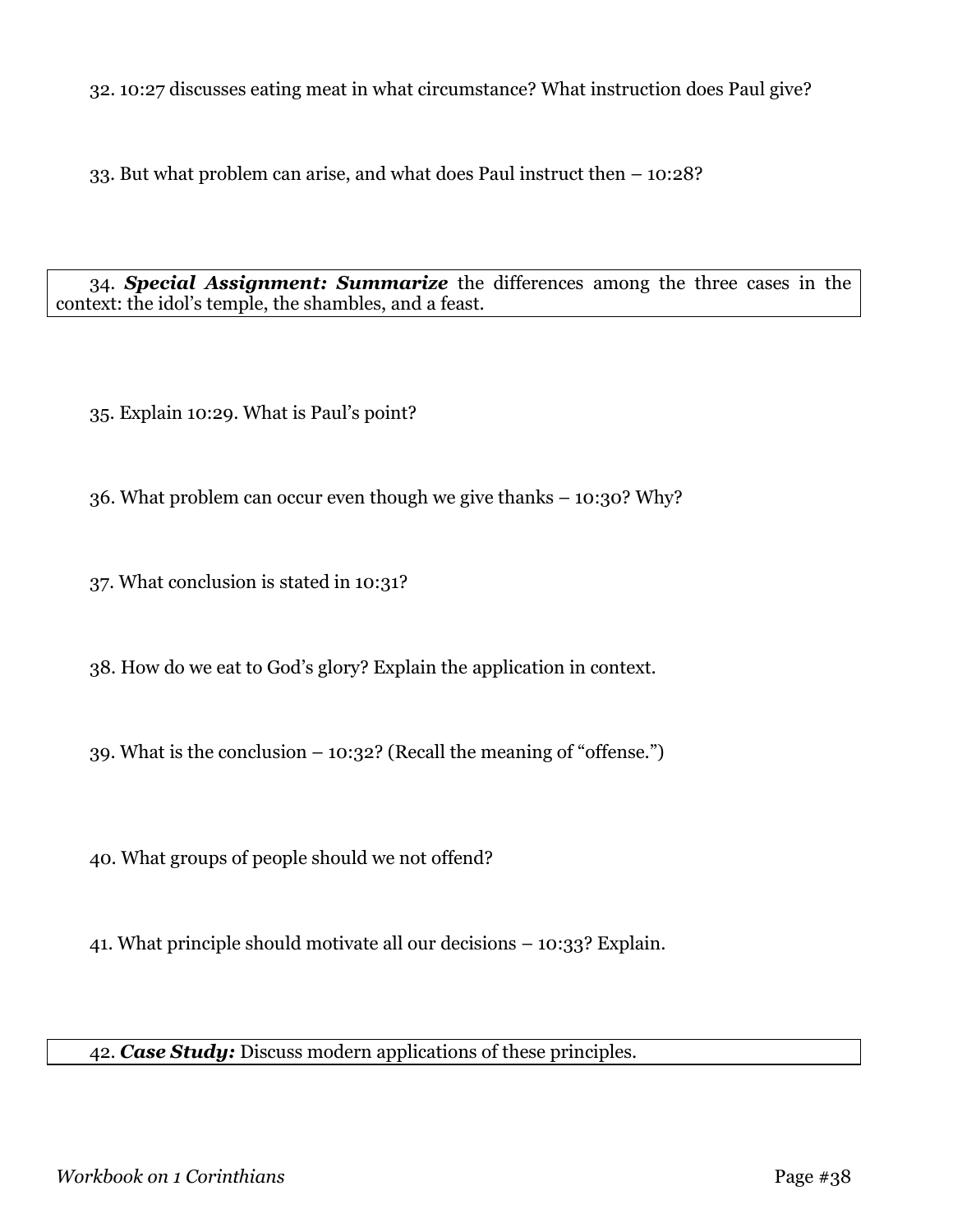Read 1 Corinthians 11 then answer these questions. 1. What examples should be imitated according to 11:1?

2. List two other *passages* showing God teaches by example. (Think: What can we learn about the binding nature of examples?)

3. State the theme introduced in 11:2 (see vv 2-16).

4. *Define* "tradition," and list two other *passages* about it. (Think: Are all traditions bad? All good? Explain.)

5. *Define* "head" (11:3), and list the order of headship. (Think: Is this order a custom of that society, or is it Divine law? Proof?)

6. *Special Assignment:* List several other *passages* about authority between men and women. (Think: As the study progresses, consider how the issue of authority relates to the covering and other issues discussed.)

7. How may a man dishonor his head? How may a woman – 11:4,5?

8. *Define* "pray" and "prophesy," and list other *passages* about them. (Think: Do these words always refer to spiritual gifts? Proof?)

9. *Define* "cover." (Note that Paul begins by stating a rule for *men* being covered. Is this an issue in the church today?)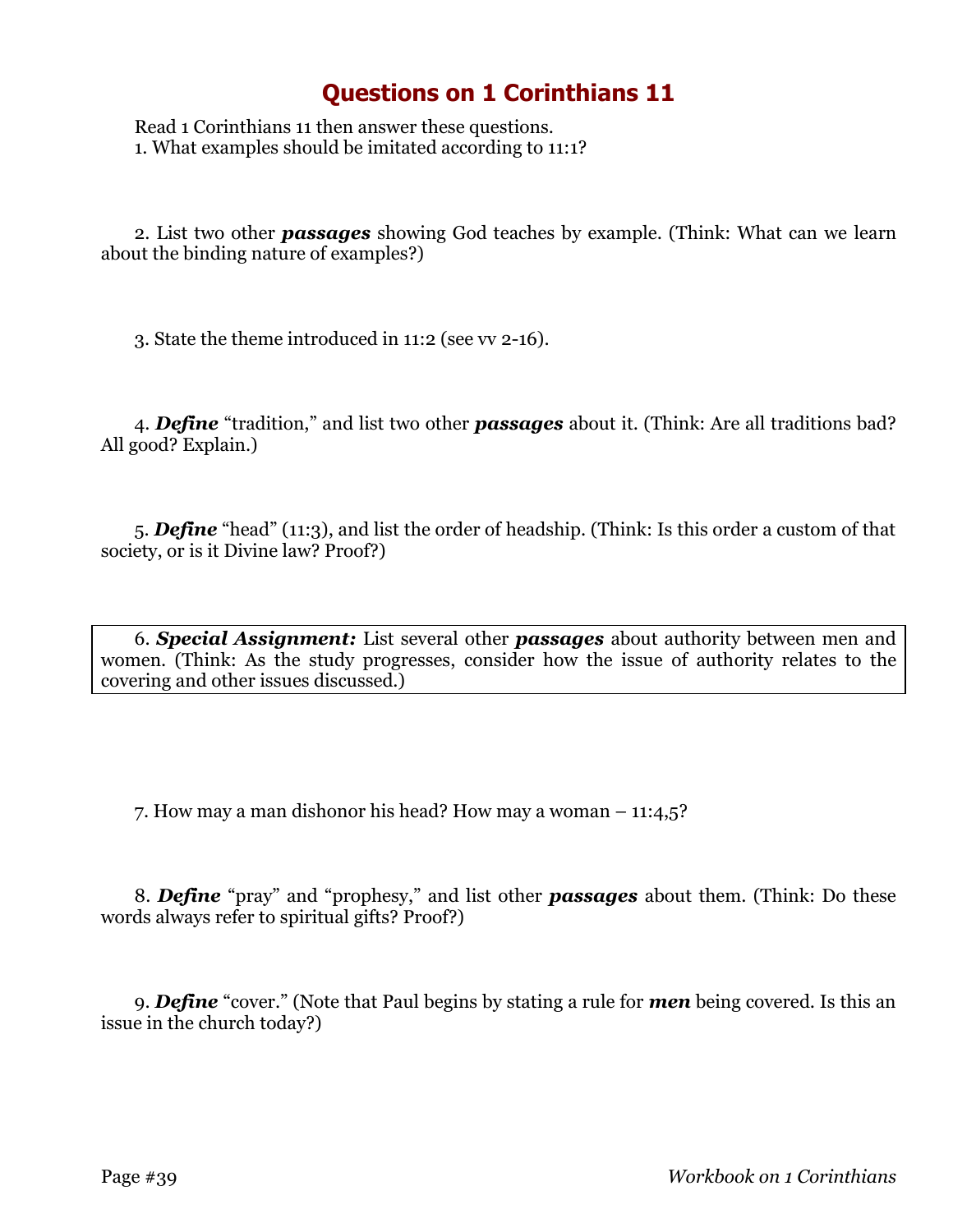10. *Special Assignment:* List other Scriptures about men or women having something on their heads. (Think: When did women wear veils? What did they cover? *B/c/v*?)

11. *Define* "shave" and "shear." How do these compare to being covered – 11:6? (Think: Is it still a shame for a woman to be shorn?)

12. What should a man not do (11:7), and what reason is given?

13. Is man still in the image of God? Proof? (Think: Conclusions?)

14. What application is made to women in v7?

15. Explain 11:8,9 in your own words. Where else is this taught?

16. *Case Study:* How do vv 8,9 confirm the account of creation? How do they conflict with evolution and women's liberation?

17. What should women wear according to 11:10, and how does this connect to vv 8,9? (Think: Is this still true today?)

18. *Define* "authority" and "ought." Explain the connection to angels. [Consider Jude 6 and 2 Peter 2:4.]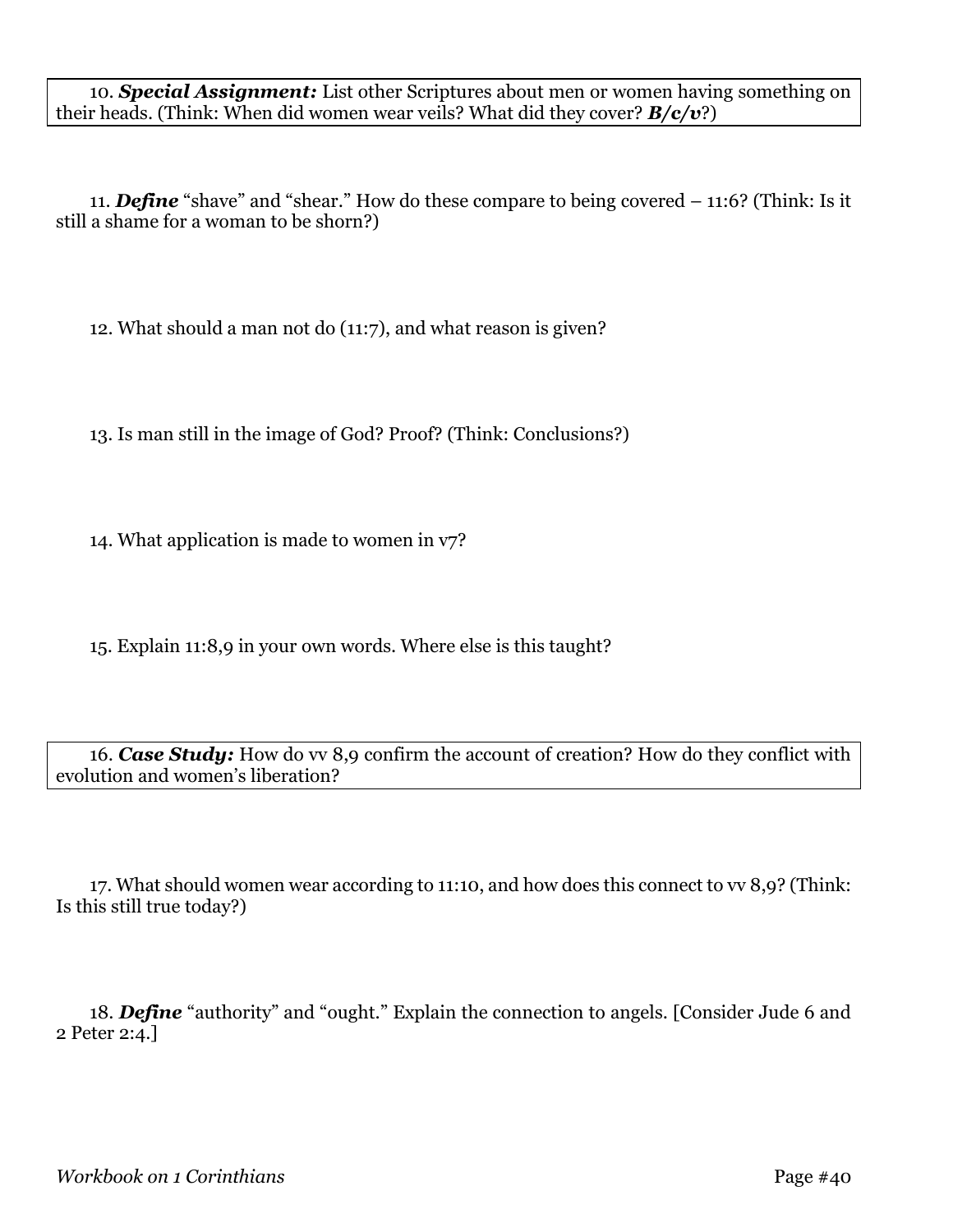19. In what sense is man dependent on woman – 11:11,12? How do vv 11,12 connect to vv 8,9? What is the point in context?

20. What judgment must be made according to 11:13?

21. *Define* "nature" and list other uses of it. What does it teach – 11:14?

22. How should hair length differ between men and women, and what is the significance regarding the role of men and women?

23. *Special Assignment:* List other *passages* regarding hair length on men and on women. (Think: How is "long" hair defined or determined according to this context? Study Deut. 22:5 and explain any connection here.)

24. Is the "covering" of 11:15 the same as the "covering" of vv 5,6,13? Is long hair the only covering a woman needs? Proof?

25. *Define* "contentious" and "custom" – 11:16.

26. What "custom" did the churches not have (try re-reading the context of the passage before you answer)?

27. What subject is discussed in 11:17-34?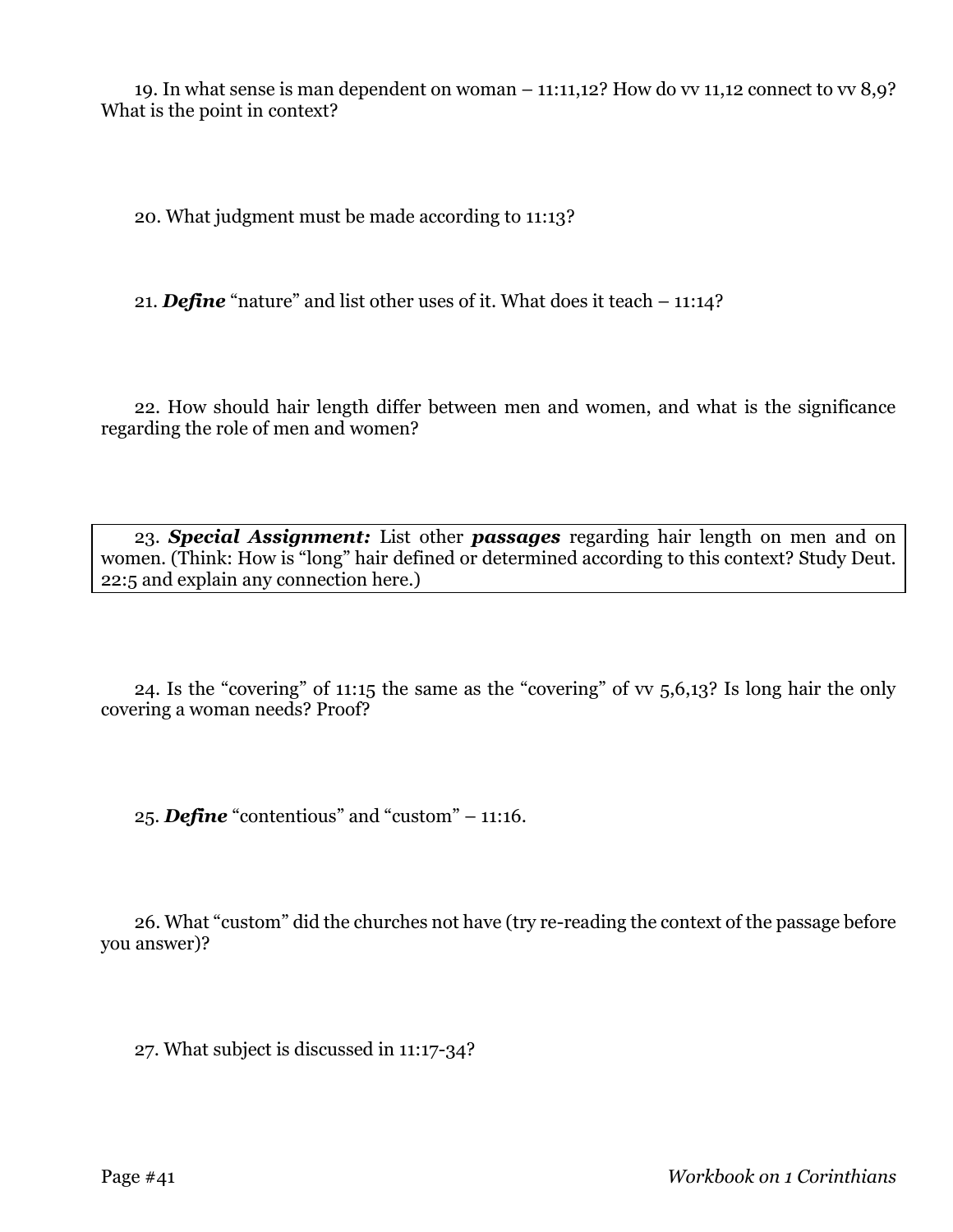28. What problems did he find at Corinth – 11:17,18? (Think: Where else have we read about division in Corinth?)

29. *Define* "heresies" – 11:19 (KJV). Why must they occur? (Think: How could benefit come from this?)

30. When and where did these problems occur – 11:17,18,20? (Think: What does this tell us about when and where to commune?)

31. What term is used in v20 for the act of worship being considered? Explain the term. What terms are used elsewhere (*b/c/v*)?

32. What is implied by "have ye not houses to eat and drink in" – 11:22 (cf. v34)? (Think: How did their conduct "despise the church"?)

33. *Special Assignment:* Study vv 21,22.33,34; 14:26-31,33,40. Also recall the feasts of heathen idol worship in Corinth. Then *summarize* the problems and perversions of the Lord's Supper at Corinth. (Think: Explain the significance of "taketh before other his own supper"  $-$  v21, KJV. Study other translations and the context.)

34. List other *passages* about the institution of the Lord's Supper.

35. What did Paul do with the messages he received from the Lord – 11:23? What does this show regarding the work of inspired men?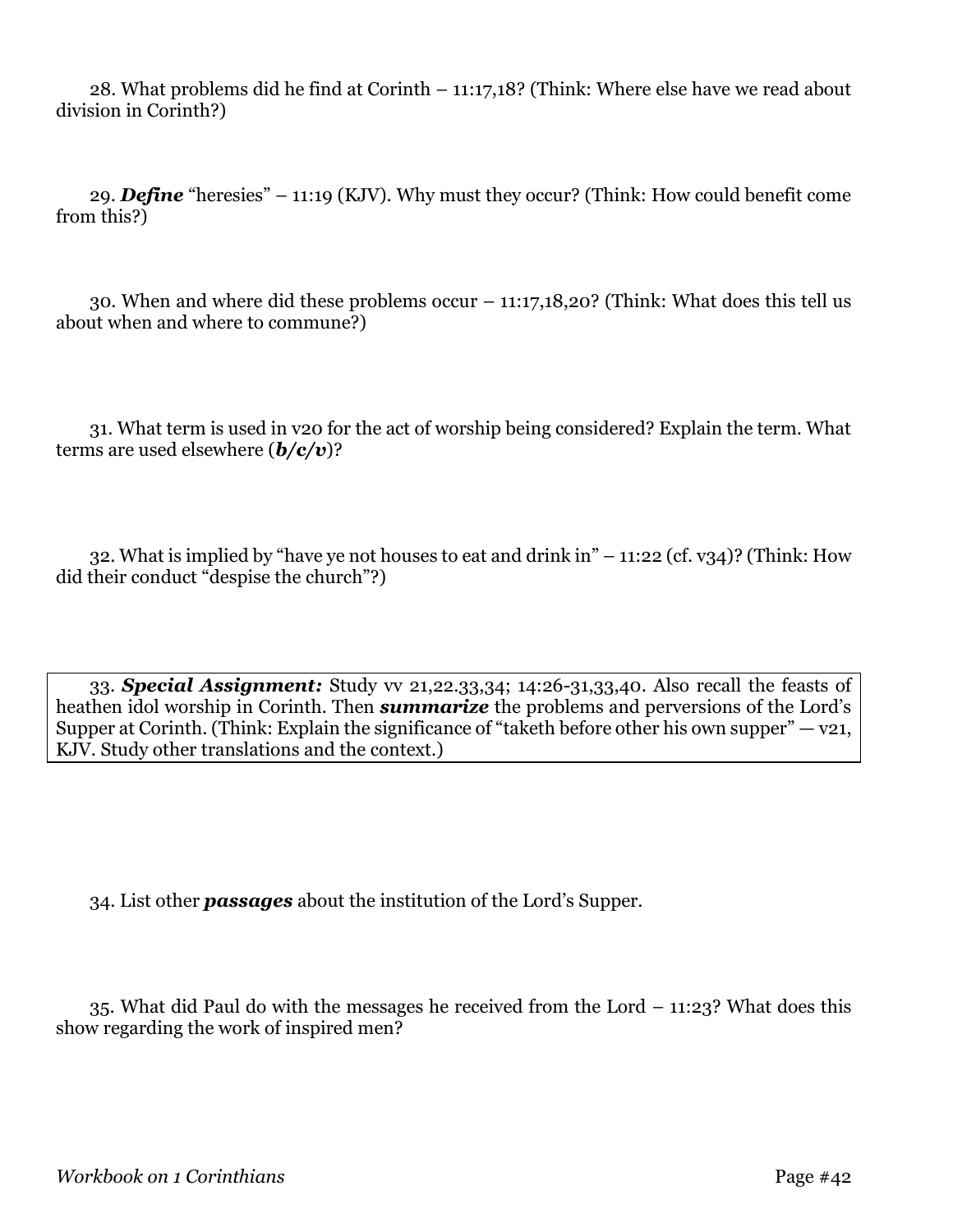36. What kind of bread would Jesus have used in the Lord's Supper? Why? (Think: What is the symbolic significance of leaven here?)

37. What did Jesus do with the bread – 11:24? What is its symbolic meaning?

38. *Case Study:* Some folks claim the bread and cup literally and physically become Jesus' body and blood? How would you answer?

39. What is "the cup," and what does it symbolize – 11:25? (Think: What is the "new covenant" in the blood?)

40. What purpose of the Lord's Supper is described in 11:26? (Think: To whom does our participation convey a message? Explain.)

41. How long will the practice of the Lord's Supper continue? (Think: What is the significance of "as often as"?)

42. What does it mean to eat or drink "unworthily" – 11:27 (check other translations)? What are the consequences?

43. Why must we understand the spiritual significance of the supper? (Think: Compare this to understanding the purpose of baptism.)

44. What should we do in order to commune properly – 11:28? (Think: Does this mean our lives must make us "worthy to partake"?)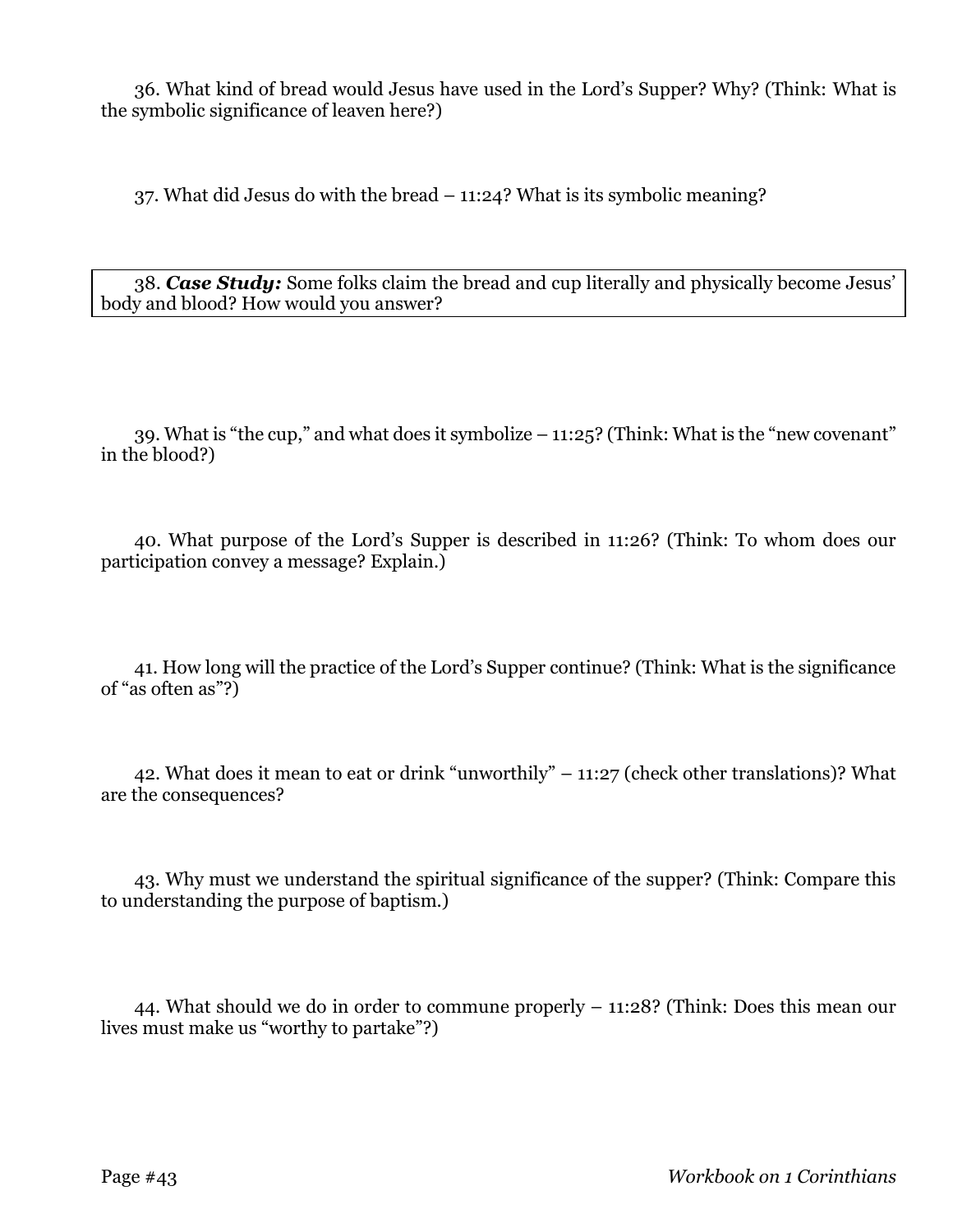45. What is the consequence of not partaking properly according to – 11:29? (Think: What does it mean to "discern the body"?)

46. What problem had resulted in Corinth – 11:30? (Think: How are the words "sickly" and "sleep" used here?)

47. In what sense should we "judge ourselves" – 11:31 (KJV)? (Think: Where has this already been discussed?)

48. What can we avoid if we judge ourselves? (Think: By whom would we not be judged?)

49. How does the Lord chasten us  $-11:32$ ? Why does He do so?

50. *Define* "tarry" – 11:33 (KJV; see other translations).

51. What can we learn from v33 regarding proper attitudes toward others and making sure they have opportunity to partake?

52. How would v33 solve the confusion in the Corinthians' assemblies (cf. v21)? (Think: How should this be applied today?)

53. What does 11:34 teach about common meals? (Think: Study the phrase "at home" and explain it — cf.  $14:34,35$ .

54. *Case Study:* Some churches provide facilities for common meals, banquets, parties, etc. How does 1 Cor. 11 apply? (Did Paul teach the church how to properly conduct common meals like he did the Lord's Supper? Explain the difference. Do common meals fit the purpose for which the church building is purchased?)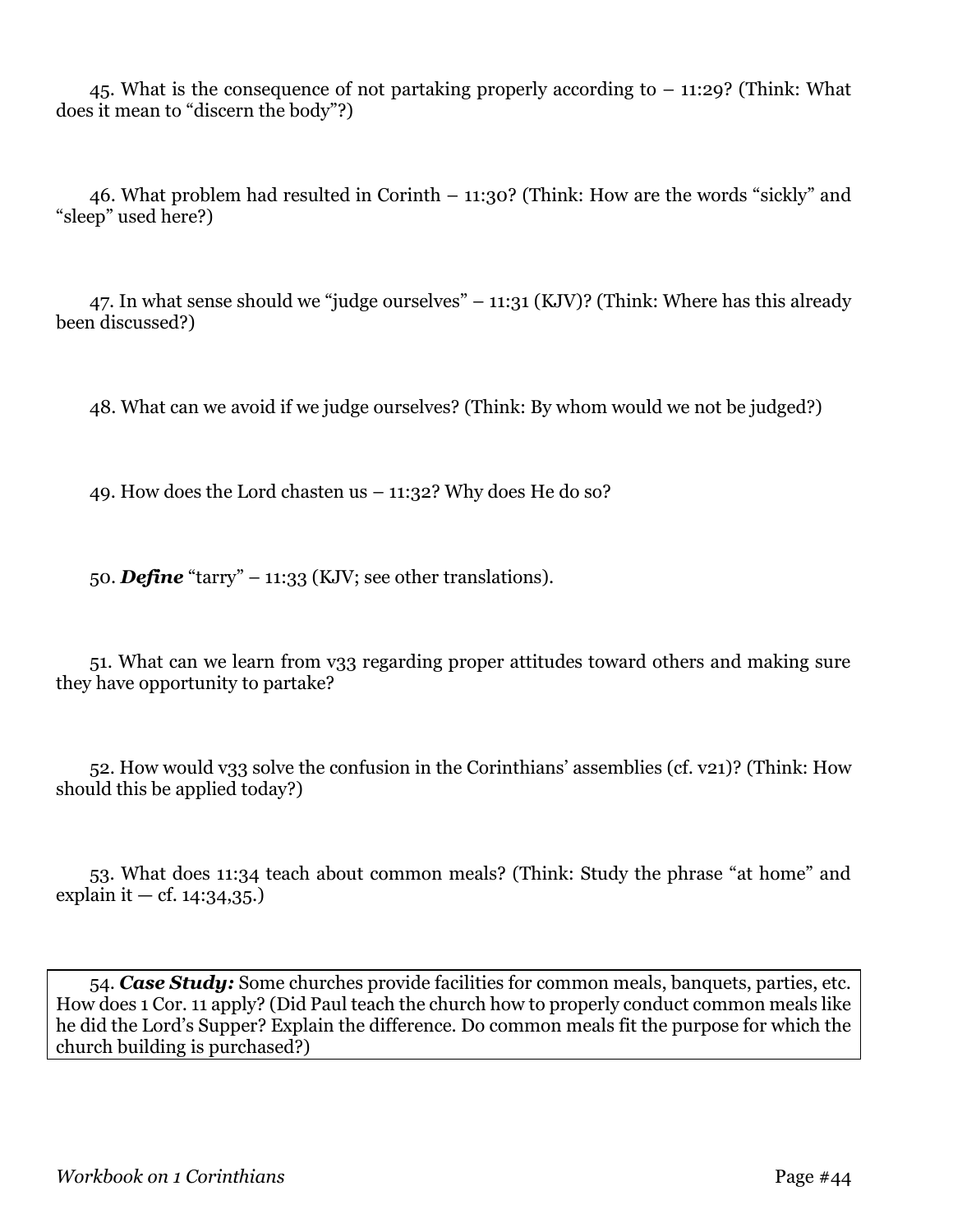Read 1 Corinthians 12 then answer these questions:

1. *Special Assignment: Summarize* the theme of chap. 12-14. Briefly state the problems that existed at Corinth. What aspects of the subject are discussed in each of the chapters?

2. Describe Paul's concern – 12:1. (Think: How does this occur today?)

3. What was the religious background of many of the Corinthians – 12:2? (Think: How does this explain many problems we have studied?)

4. What had the Spirit led men to teach and not teach – 12:3? Why was this important to the Corinthians?

5. *Define* "diversities" (12:4-6), and explain the point Paul is making. What would be the application to the Corinthians?

6. *Case Study:* Some people say we need spiritual gifts today to unite people who are divided. Were the Corinthians united? Explain.

7. What purpose should the gifts have accomplished – 12:7? How does this differ from the Corinthians' practice and modern "gifts"?

|  |  | 8. <b>Define</b> each spiritual gift listed in 12:8-10 and try to find another passage about each: |
|--|--|----------------------------------------------------------------------------------------------------|
|  |  |                                                                                                    |

| Gift                  | Definition | Other passage |
|-----------------------|------------|---------------|
| word of wisdom        |            |               |
| word of knowledge     |            |               |
| faith                 |            |               |
| gifts of healing      |            |               |
| working of miracles   |            |               |
| prophecy              |            |               |
| discerning of spirits |            |               |
| tongues               |            |               |
| interpretation of     |            |               |
| tongues               |            |               |

(Think: In what sense are "wisdom," "faith," and "knowledge" used here? Explain.)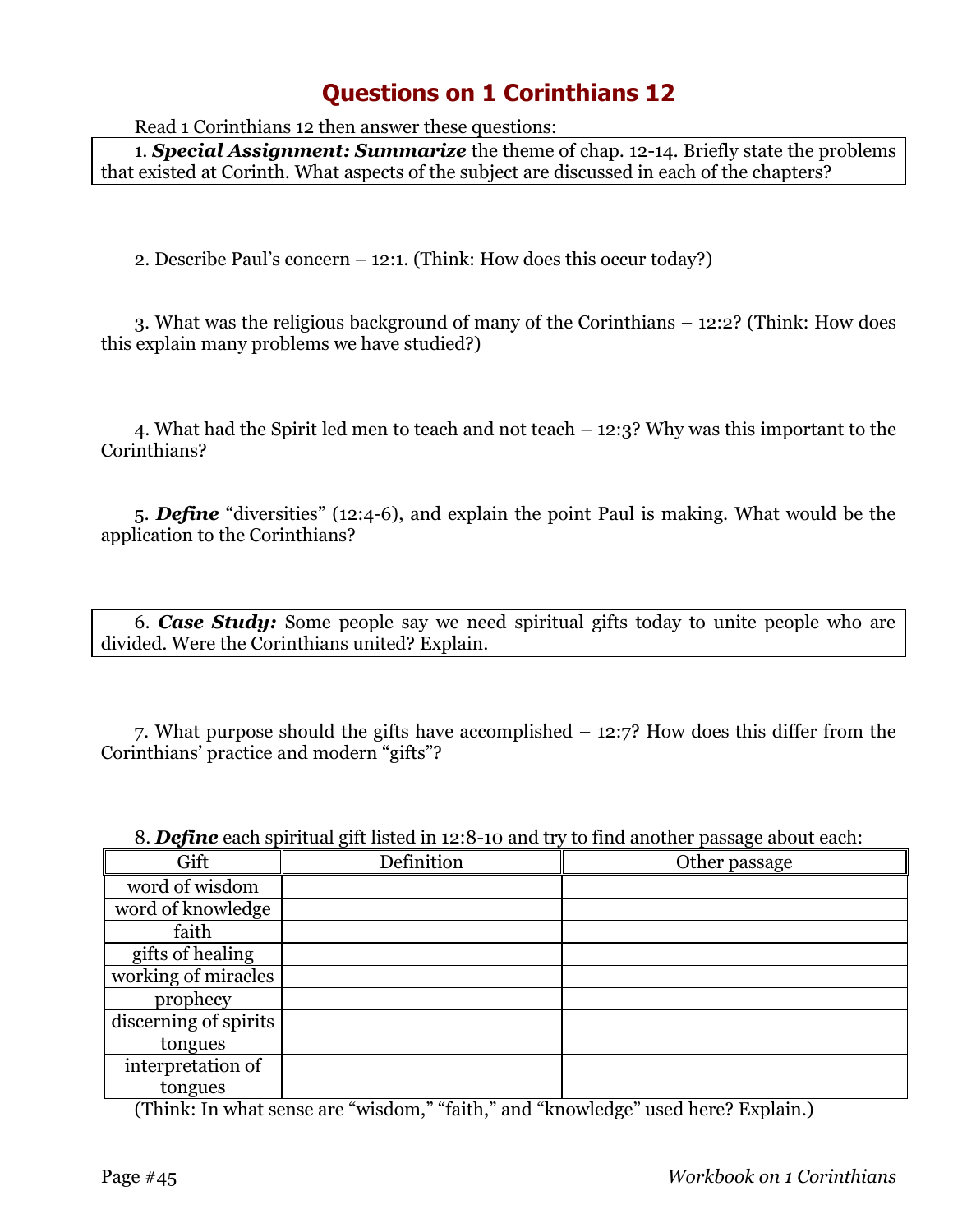9. *Special Assignment:* Study miraculous healings and list characteristics they always possessed. Give *b/c/v*.

10. Study Acts 2:4-11 and describe characteristics of tongues. (Think: Was tongue-speaking just emotional nonsense gibberish? Proof?)

11. Who gave the gifts and decided what gifts people would receive – 12:11? (Think: Should one be exalted for possessing a gift?)

12. Explain the similarity between our body and Christ's – 12:12,14.

13. What is the body of Christ? Proof?

14. *Case Study:* List other *passages* showing Jesus has one body. Explain the application to denominations.

15. Explain the application of vv 12,14 to spiritual gifts.

16. Who may enter Jesus' body, and how is it done – 12:13? (Think: Explain baptized "by one Spirit" and drink "into one Spirit"?)

17. *Case Study:* Some folks deny church membership and baptism have any connection to salvation. Answer giving *b/c/v*.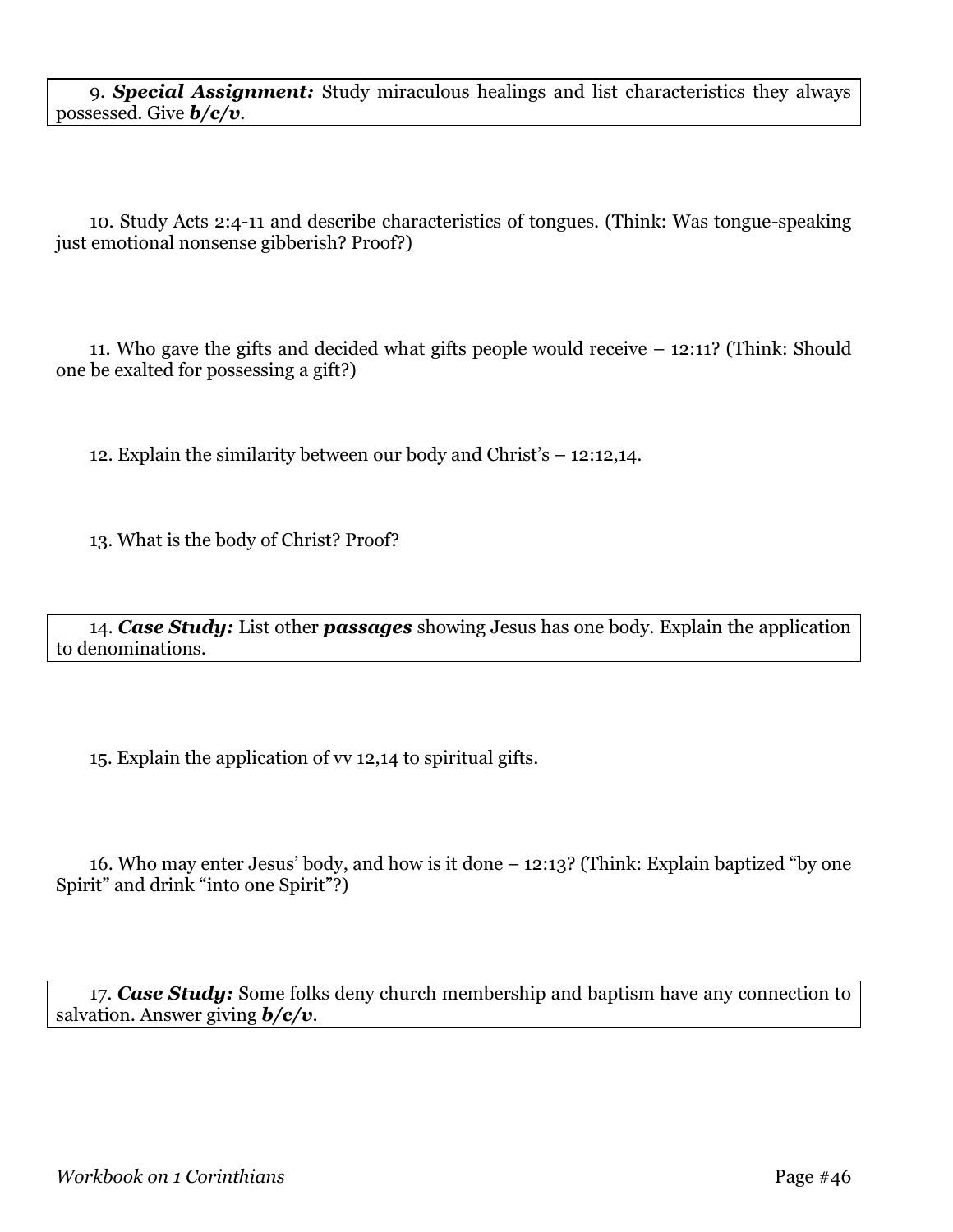18. What is the point of the illustration of 12:15,16, and how would it apply to spiritual gifts? How does v17 fit the illustration?

19. What applications may be made to Christians today? Should members view themselves as unneeded? Explain.

20. How were the roles of various members determined (12:18), and how does that apply to spiritual gifts (cf. v11)?

21. 12:19,20 makes the same point as what previous verses?

22. Should members consider others to be unneeded – 12:21? Explain.

23. How does this compare to the parable of the talents in Matt. 25?

24. Are there unnecessary parts in the body – 12:22? (Think: Does this mean no parts should ever be removed? See chap. 5. Explain.)

25. Explain 12:23,24. On what parts of our bodies do we expend the greatest effort and attention? What is the application?

26. *Special Assignment: Summarize* the illustration of the body and the members, explain the application to the Corinthians and to us.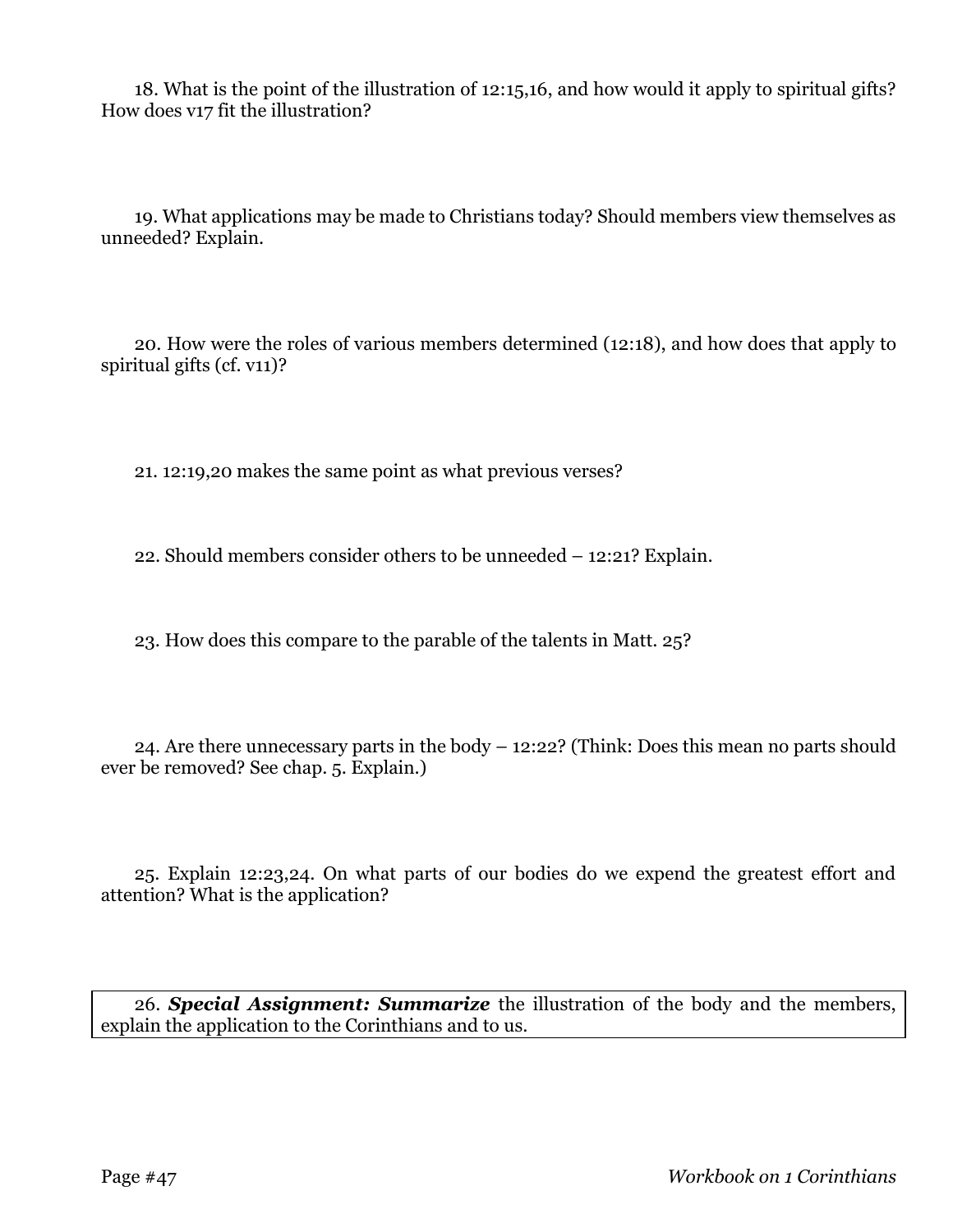27. *Define* "schism." Where else is it rebuked? Why discuss it here?

28. Instead of schism, how should members treat one another – 12:25?

29. Specifically, how do we act if we care for one another – 12:26? (Think: Give specific examples of caring for one another.)

30. How does this fit the illustration of the members of the body (12:27), and how would this lesson help the Corinthians?

31. List the works Paul names in 12:28.

32. The following works are listed here but not in vv 7-10. *Define* them: apostles, teachers, helps, governments. (Think: Why list tongues last?)

33. Answer the rhetorical questions in 12:29,30. Explain Paul's point.

34. *Case Study:* Some folks claim all Christians can have spiritual gifts, so God is partial if He does not give them to people today. Explain how the context applies to this view.

35. How do vv 29,30 fit the illustration of the body and the members?

36. Were some gifts greater than others – 12:31? Was it wrong to desire greater gifts? Explain.

37. What idea did Paul introduce as he concluded chap. 12?

*Workbook on 1 Corinthians* Page #48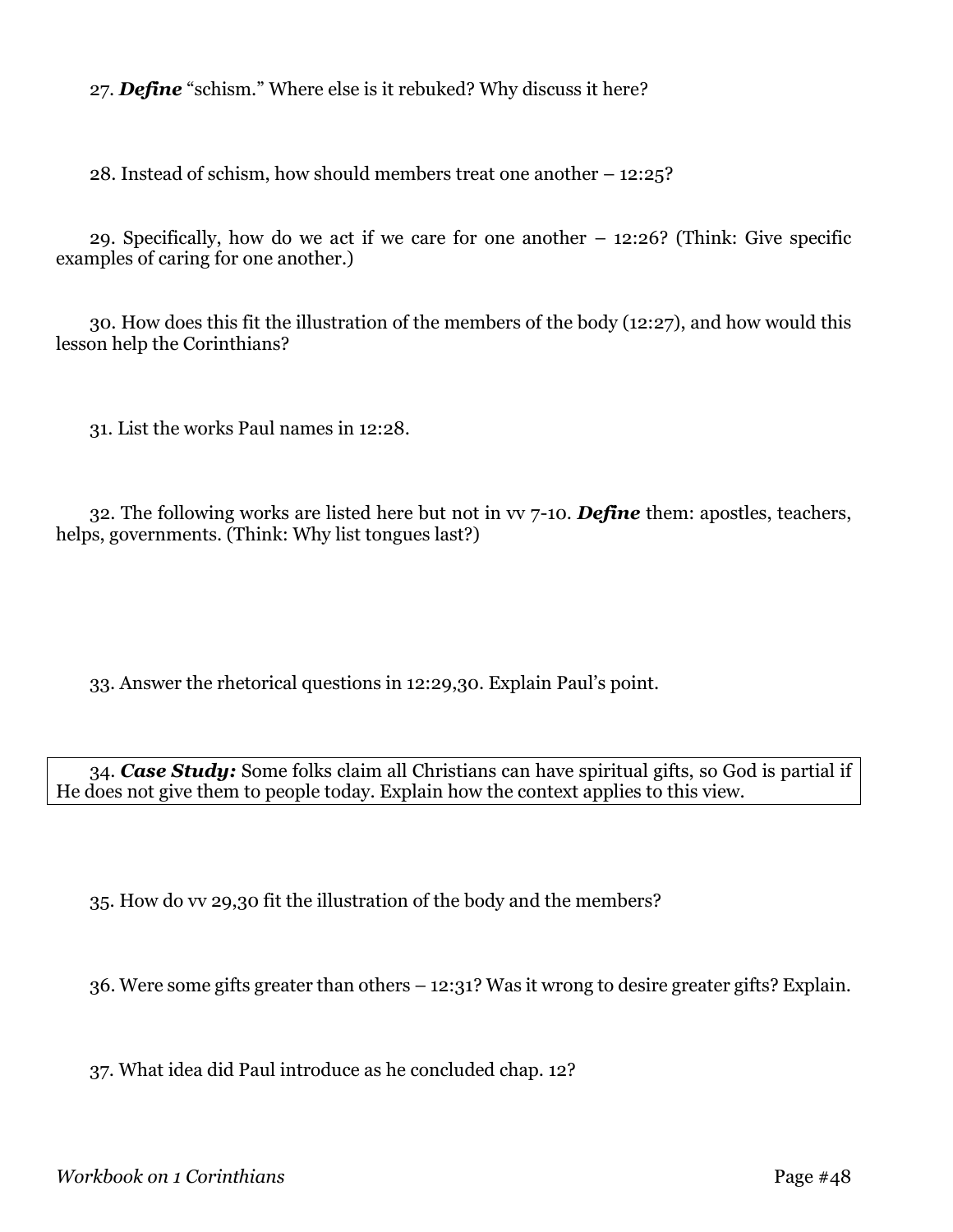Read 1 Corinthians 13 then answer these questions: 1. What is the "more excellent way"  $(12:31)$ ? **Define** love – 13:1.

2. List two other *passages* showing the importance of love.

3. What is the main point of 13:1-3, and how does it apply at Corinth?

4. What are "tongues" in v1 (cf. 12:10)? What is the significance of brass and cymbals? (Think: Are "tongues of angels" a special prayer language? Who today speaks "tongues of men"?)

5. Does tongue speaking prove the speaker will be saved? Explain.

6. List other good works one might do without pleasing God (vv 2,3). (Think: Were these acts sinful? What was the problem?)

7. *Special Assignment:* List other *passages* showing that attitude of heart, not just outward action, is important to God.

8. List each characteristic of love – 13:4-7. *Define* each, give at least one other passage about it, and list some specific applications of it.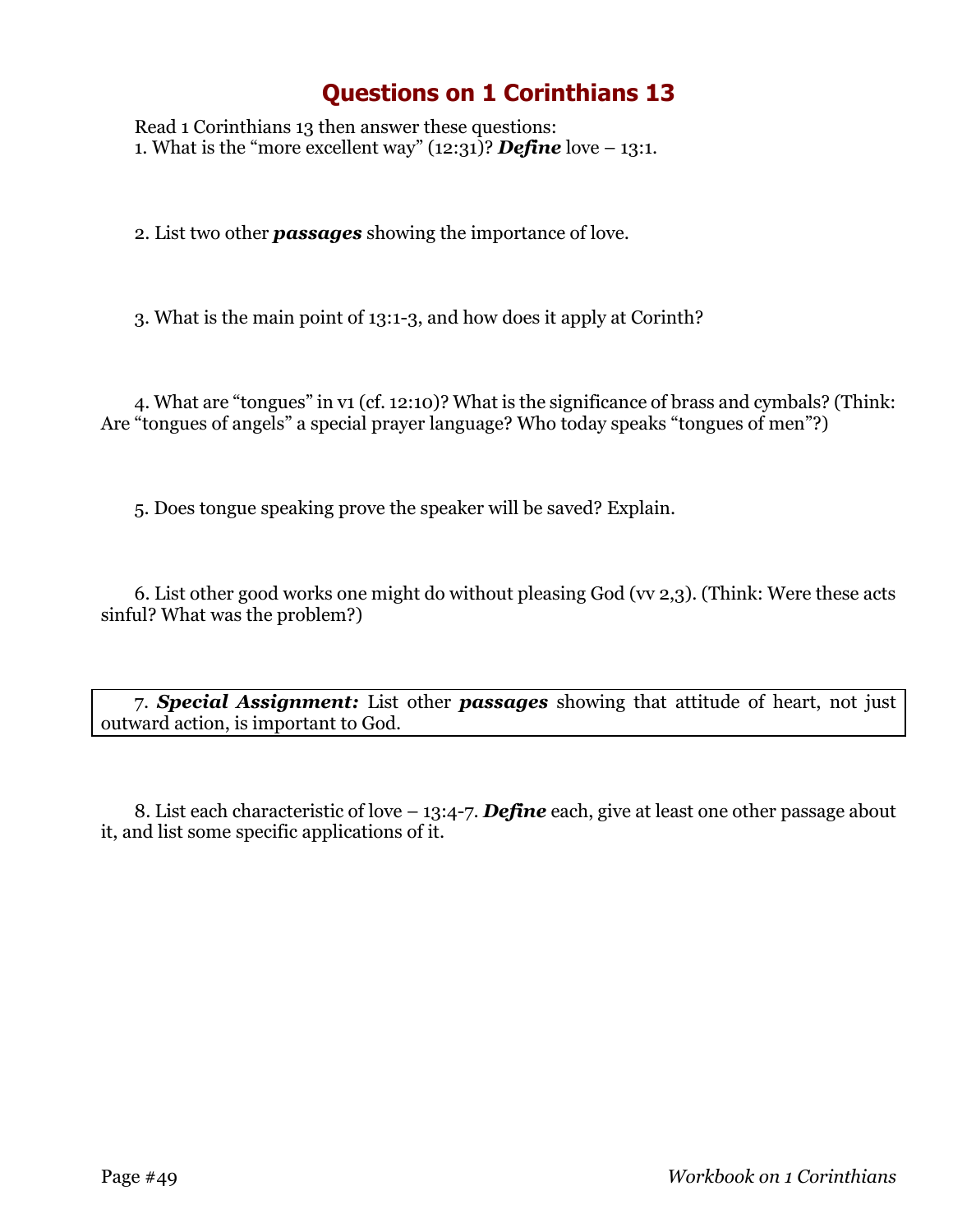9. Explain how love would have helped the Corinthians' problems.

10. In what sense does love never fail  $-13:8$  (cf. context)?

11. What would happen to prophecy, tongues, and knowledge? (Think: In context, what must "knowledge" mean here?)

12. Do the principles Paul discusses here apply only to these 3 gifts? What about miracles? Explain and prove your answer.

13. *Case Study:* A friend argues that spiritual gifts must exist today because God does not change (Heb. 13:8). List some things God did in the past but is not doing now (give *b/c/v*), and answer the friend.

14. Why and when would spiritual gifts cease  $-13:9,10$ ?

15. Note the contrast between "in part" and "perfect" (vv 9,10). In what sense were the gifts "in part," in contrast to something "perfect"?

16. Note James 1:25 and Jude 3 (study cross references on "once"). How do these *passages* help explain what the "perfect" refers to?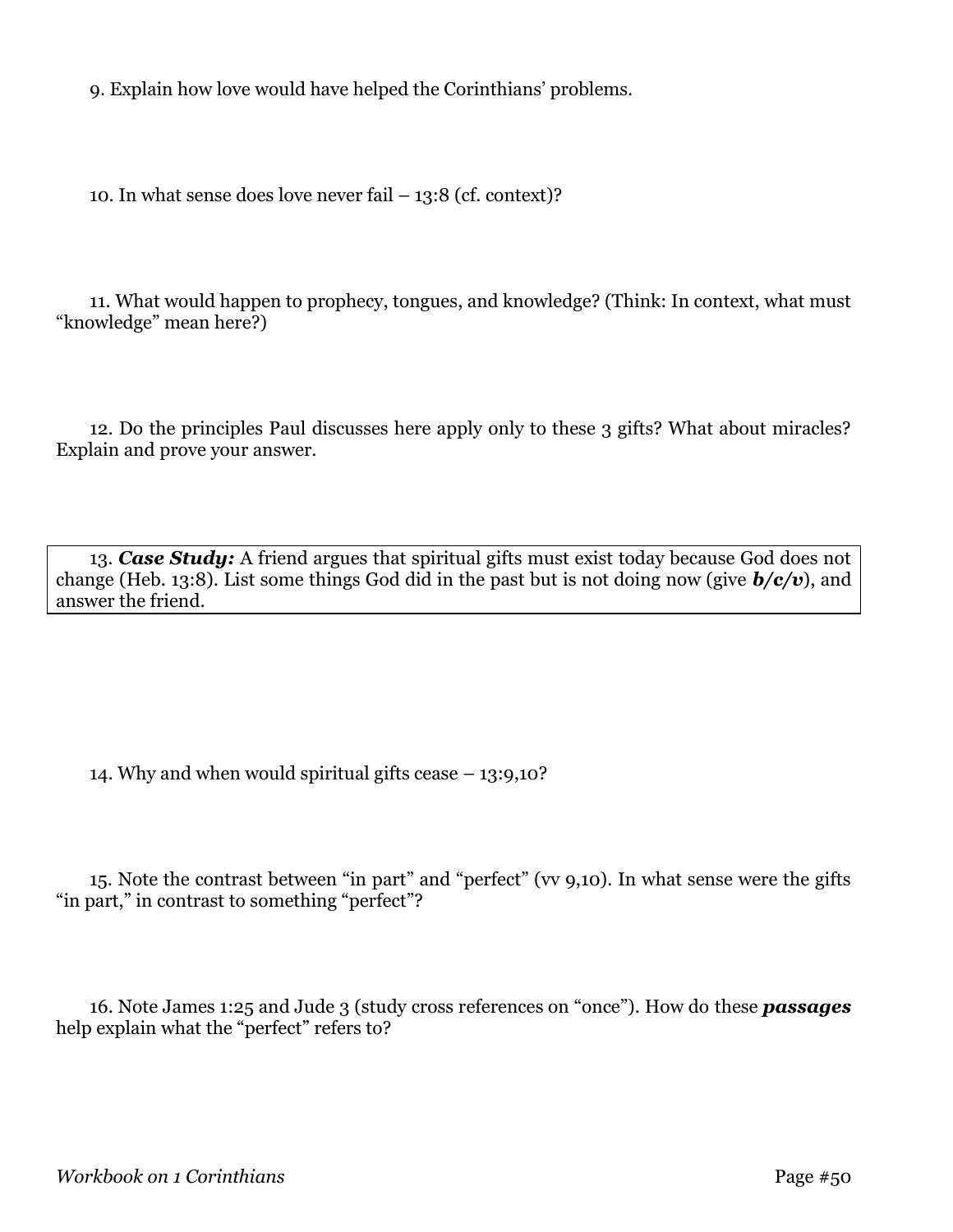17. *Special Assignment:* List *passages* about the purpose of spiritual gifts. Prove whether or not they have accomplished their purpose.

18. How does the illustration in 13:11 explain Paul's point? (Think: Name other temporary activities that cease when a job is done.)

19. How does seeing in a mirror ("glass" — KJV) vs. seeing face to face illustrate Paul's point  $-13:12?$ 

20. What 3 qualities are named in 13:13? In what sense is love the greatest? (Think: These 3 qualities "abide" in contrast to what?)

21. *Case Study:* If someone argued "that which is perfect" refers to Jesus' second coming, how would you respond (consider v13)?

22. What other evidence helps establish when the gifts were to cease (consider their purpose, how people received them, etc.)?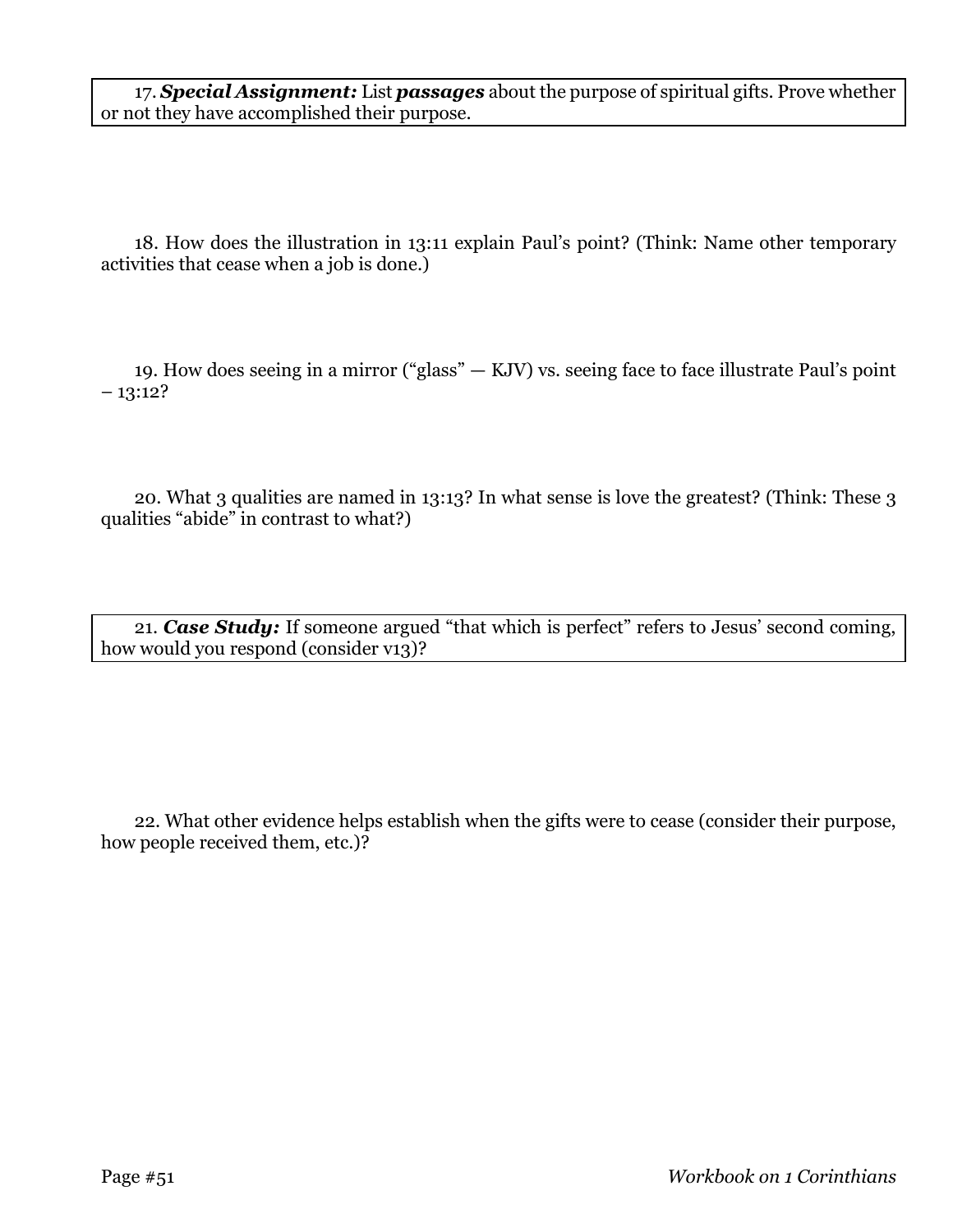Read 1 Corinthians 14 then answer these questions: 1. Read chap. 14 and *summarize* it briefly.

2. Were spiritual gifts forbidden to the Corinthians – 14:1? (Think: Why so, if the gifts were to cease?)

3. *Special Assignment:* Review tongues in 12:7-10. In Acts 2:4ff did "no one understand" the tongues? Explain how Corinth's case differed from Acts 2 and how this affected Paul's instructions.

4. What gift was most profitable? Why – 14:2-5? (Think: How would this conflict with the Corinthian's view of tongues?)

5. In what case would tongues edify? (Think: What does this show about the nature of tongues and how Corinth used them?)

6. What had to happen for speech to benefit people – 14:6? What does this show about tongues and about the purpose of spiritual gifts?

7. Explain the illustration Paul uses in 14:7.

8. What can be learned from the military use of instruments – 14:8?

9. What application does Paul make to tongues in 14:9? What should be learned by the Corinthians and by modern "tongue-speakers"?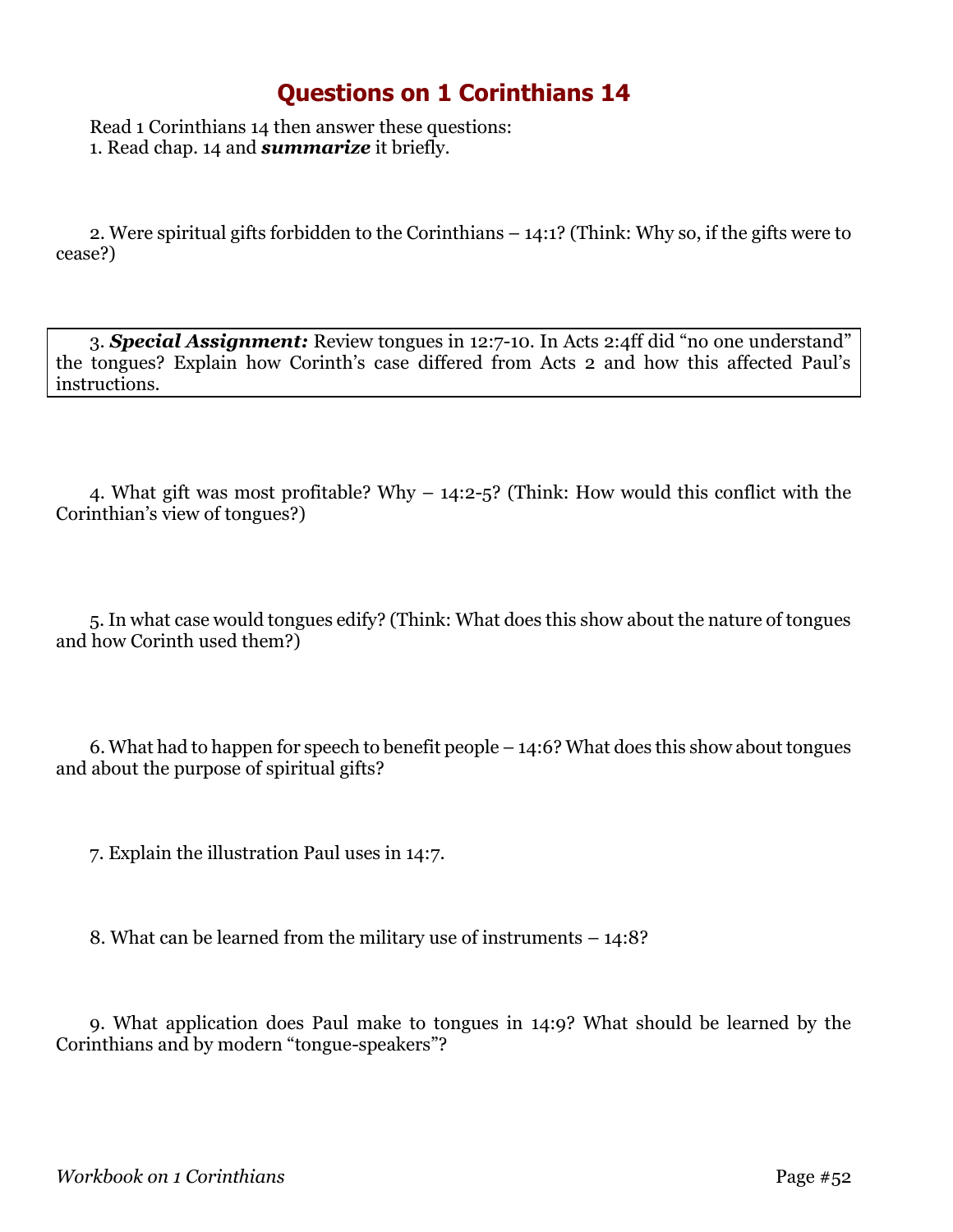10. *Define* "barbarian" & "voice" – 14:10,11 (KJV). Read other translations.

11. Explain vv 9,10, and tell how they apply to the Corinthians.

12. For what should spiritual gifts be used – 14:12? *Define* "edify."

13. If one had the gift of tongues, what else should he seek – 14:13? Why? (Think: What does this prove about the nature of tongues?)

14. What was wrong with how the Corinthians prayed in a tongue – 14:14? (Think: How does this apply to modern "tongues"?)

15. What must characterize our praying and singing – 14:15? *Define* the terms. (Think: Whose "spirit" is referred to here? Note v14.)

16. *Special Assignment:* List other *passages* that teach the importance of understanding what we do in worship.

17. List other *passages* about music in our worship.

18. What problem did the tongues cause in 14:16,17? *Define* "amen."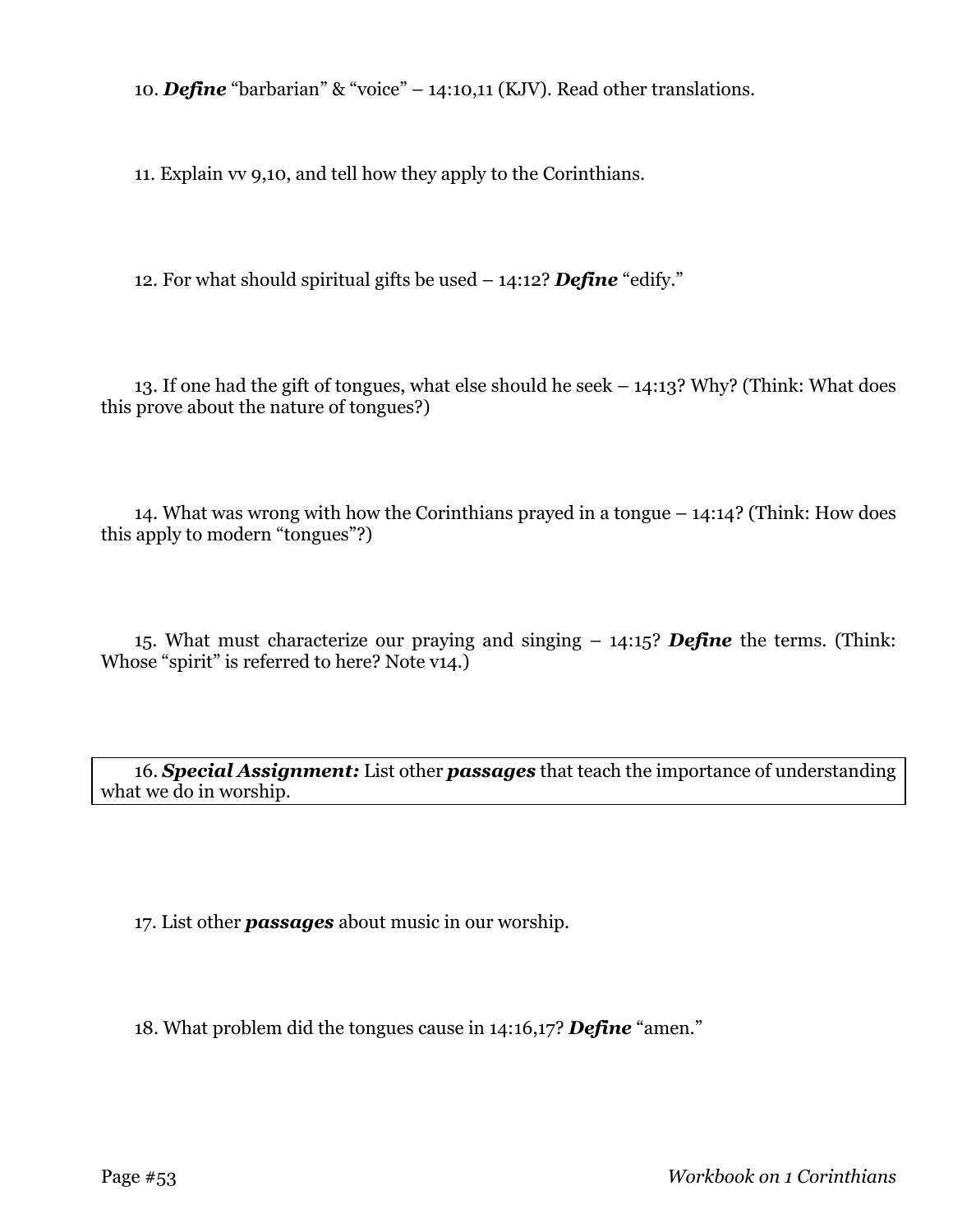19. Was Paul opposed to all tongue speaking – 14:18? Proof?

20. What was more important than (uninterpreted) tongues – 14:19? What lesson should the Corinthians learn?

21. *Case Study:* What are some applications of v19 today?

22. List other *passages* comparing us to children. In what ways should we be like children and in what ways should we not  $-14:20$ ?

23. What passage is quoted in 14:21? Explain it.

24. To whom were tongues a sign – 14:22? How? (Cf. Acts 2:1-12.)

25. Whom did prophesying especially benefit? How?

26. What effect would uninterpreted tongues have on a visitor – 14:23?

27. What effect could prophecy have on a visitor – 14:24,25?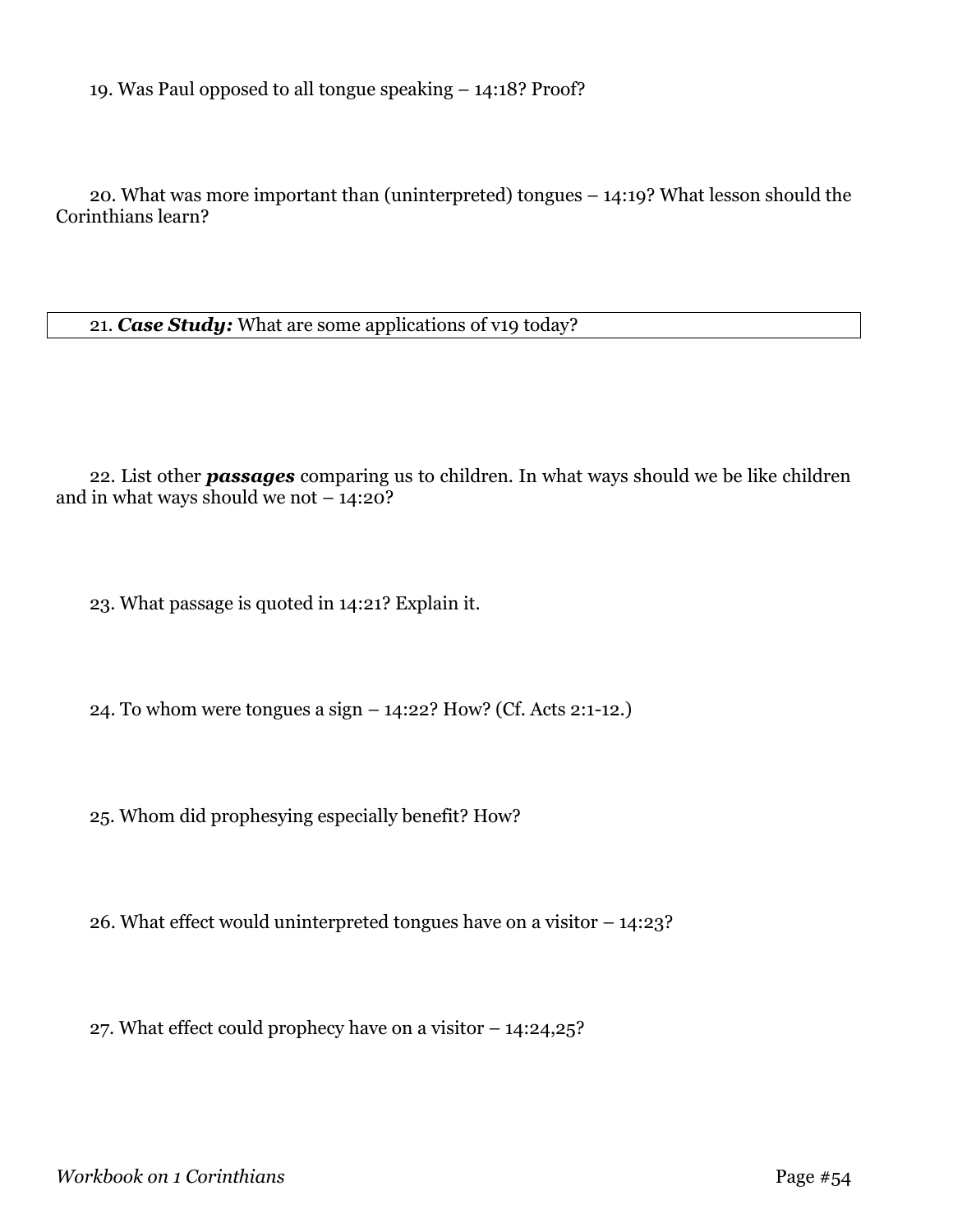28. List the kinds of activities in the assemblies according to 14:26.

29. What goal should each act accomplish in the assembly?

30. *Case Study:* How can v26 be applied today?

31. How did Paul apply v26 to tongues in 14:27? Explain "in turn."

32. Under what condition were tongues forbidden in the church – 14:28? How was this different from outside the assemblies?

33. What restriction is placed on prophets in – 14:29?

34. *Define* "judge" (KJV), and explain what it refers to here.

35. What should be done when another person delivered his revelation – 14:30? How does this relate to "one by one"  $(v31)$ ?

36. Explain 14:32, and tell how it relates to the context.

37. What is God's nature (14:33), and how does this relate to the discussion? (Think: Based on verses 26-33, *summarize* the kind of confusion occurring at Corinth. Note the connection to 11:17-34.)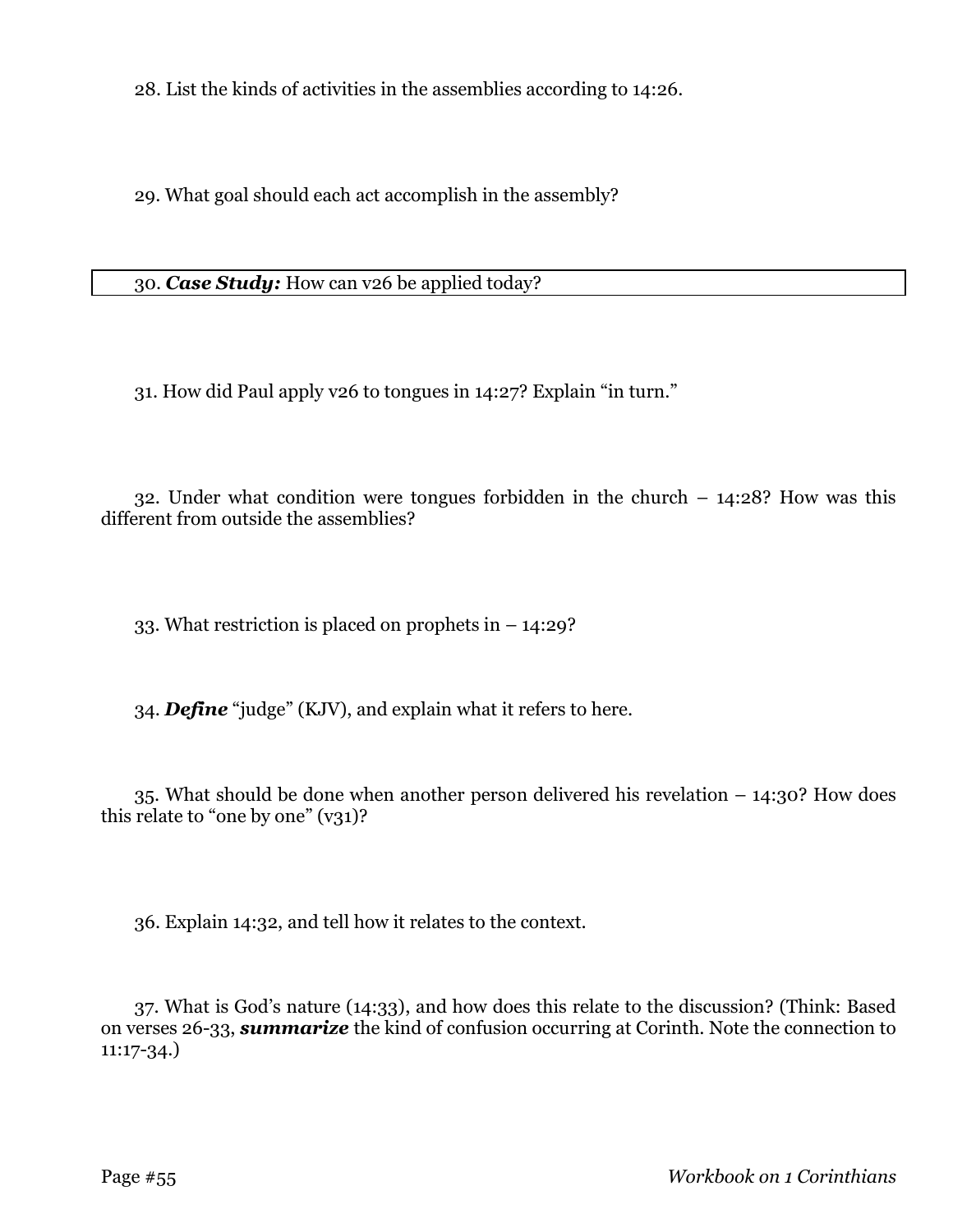38. *Case Study:* What other applications can be made of the character of God (v33) to modern division and denominations?

39. What instructions are given about women in 14:34,35?

40. *Special Assignment:* List other *passages* about women's subjection to men. Was this just Paul's personal prejudice? What other leadership roles were reserved for men in the church? Give *b/c/v*.

41. List & explain 2 other *passages* about women's role in teaching children, women, & men. May women teach at all? Explain.

42. Study the phrase "in the church" (vv 34,35) in context. In what cases do these restrictions apply? (Think: What limits do vv 34,35 place on women? Is this limited to the first century? Proof?)

43. Explain the significance of 14:36 in the context.

44. What claim did Paul make for the authority of Scripture in 14:37?

45. What did Paul conclude about prophecy and tongues – 14:39?

46. *Define* "decently and in order" – 14:40 How did it apply in context, and what lessons should we learn today?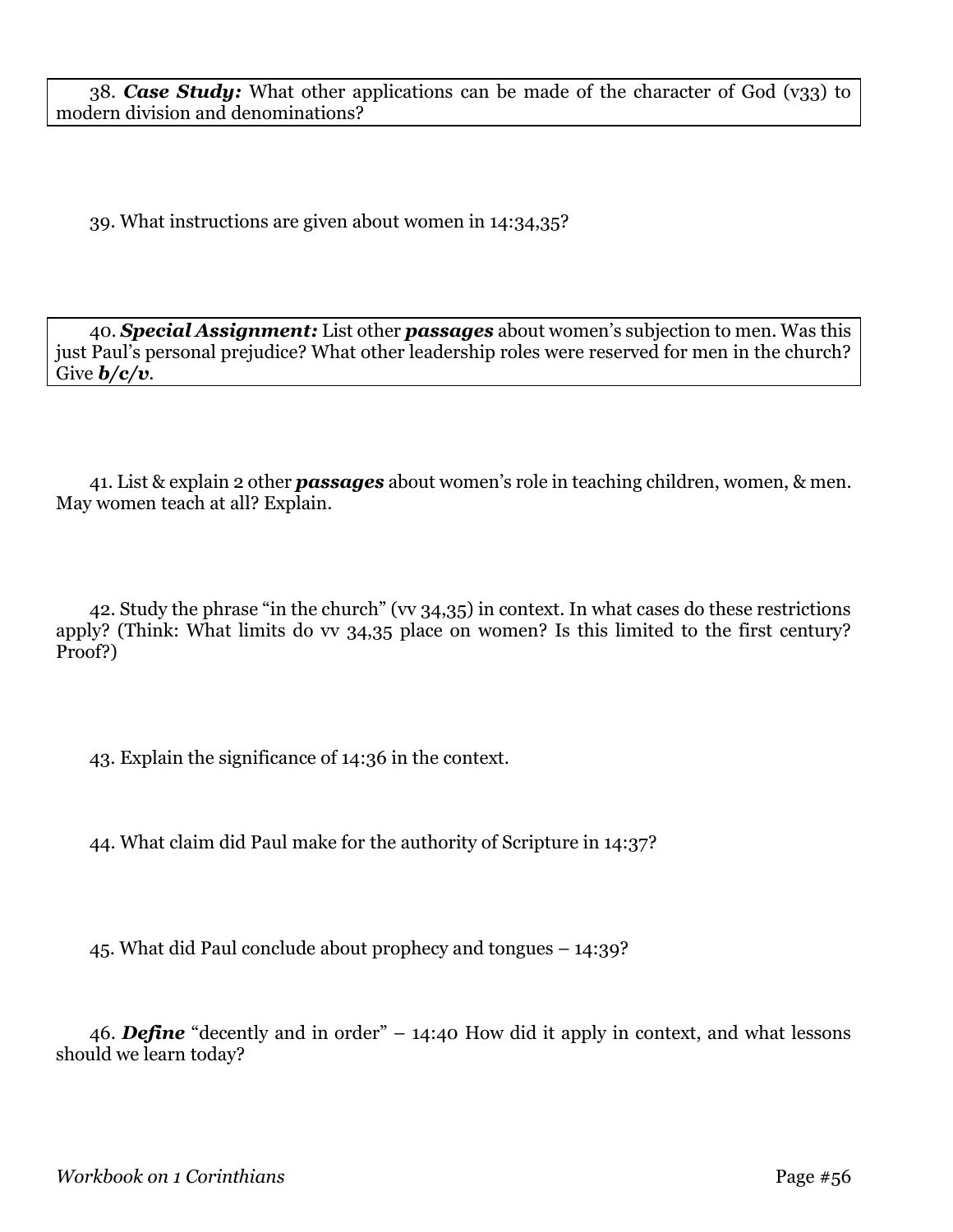Read 1 Corinthians 15 then answer these questions:

1. Skim chapter 15 and state the theme of the chapter. (Think: What first-century sect taught that there is no resurrection? Proof?)

2. *Define* "gospel." Why is the gospel important? How can we receive its blessing – 15:1,2? (Think: What does it mean to believe in vain?)

3. When had Paul preached the gospel to Corinth? Give *b/c/v*.

4. What are the basic facts of the gospel according to 15:3-5? (Think: In what sense was this "according to the Scriptures"?)

5. Are these facts all there is to the gospel? Explain your answer.

6. *Special Assignment:* List other *passages* about Jesus' death, burial, and resurrection. Why were these acts important?

7. *Summarize* Jesus' appearances and explain their importance – 15:5-8. Find other references to them.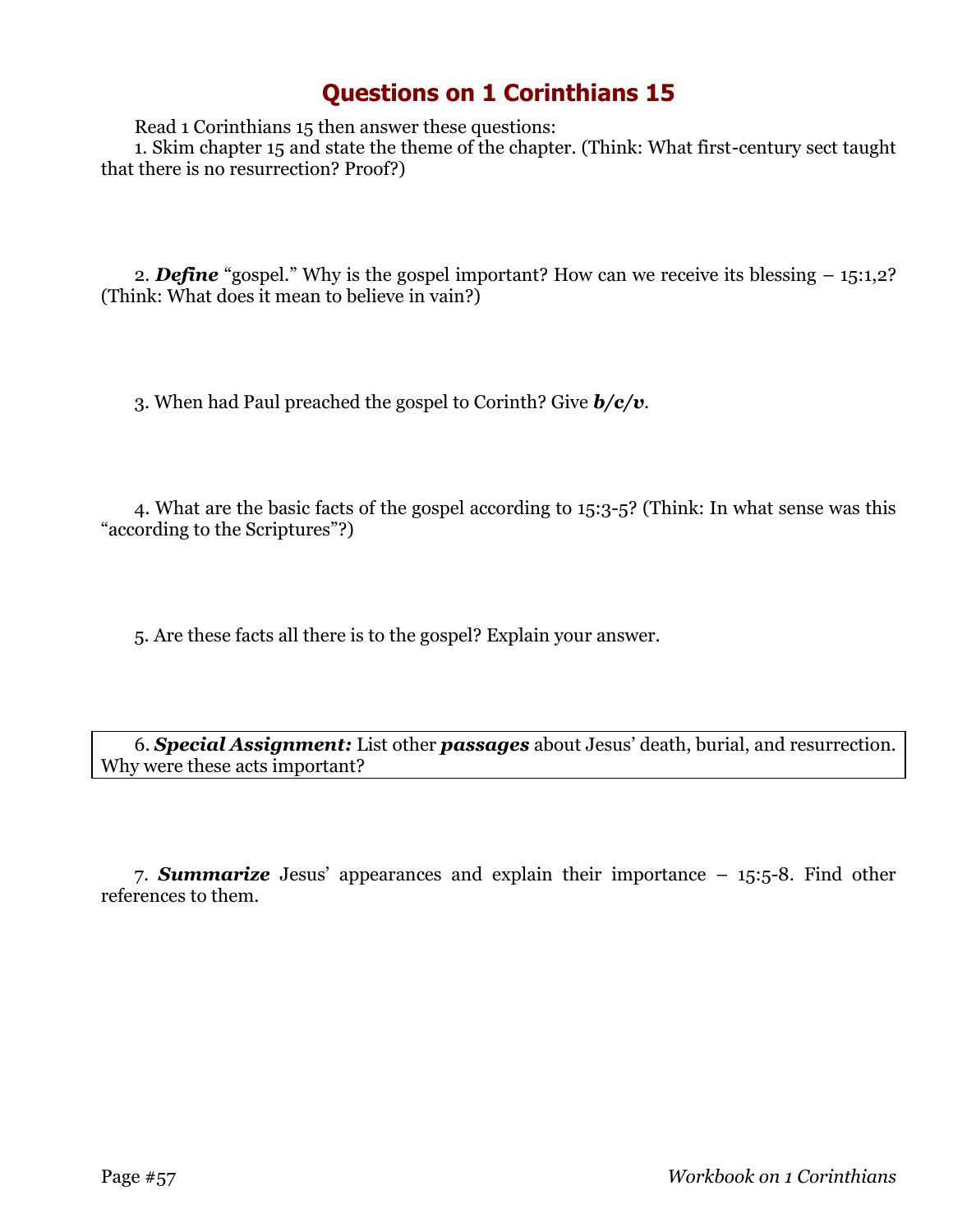8. Describe Jesus' appearance to Paul. (Think: In what sense was this "last of all" and "out of  $due time" - KJV?$ 

9. In what sense was Paul the least of the apostles – 15:9? (Think: Were his revelations less authoritative than those of other apostles?)

10. How did Paul compare his work to that of other apostles – 15:10?

11. What did some Corinthians say about the resurrection – 15:12?

12. *Application*: Explain what consequence this doctrine would have regarding the following: Jesus' resurrection, Paul's preaching, the Corinthians' faith, forgiveness of sin, and dead Christians – 15:13-19.

13. What conclusion did Paul reach about the condition of Christians if this doctrine is true – 15:19? (Think: What can we learn from vv 12-18 about the use of "necessary inferences"?)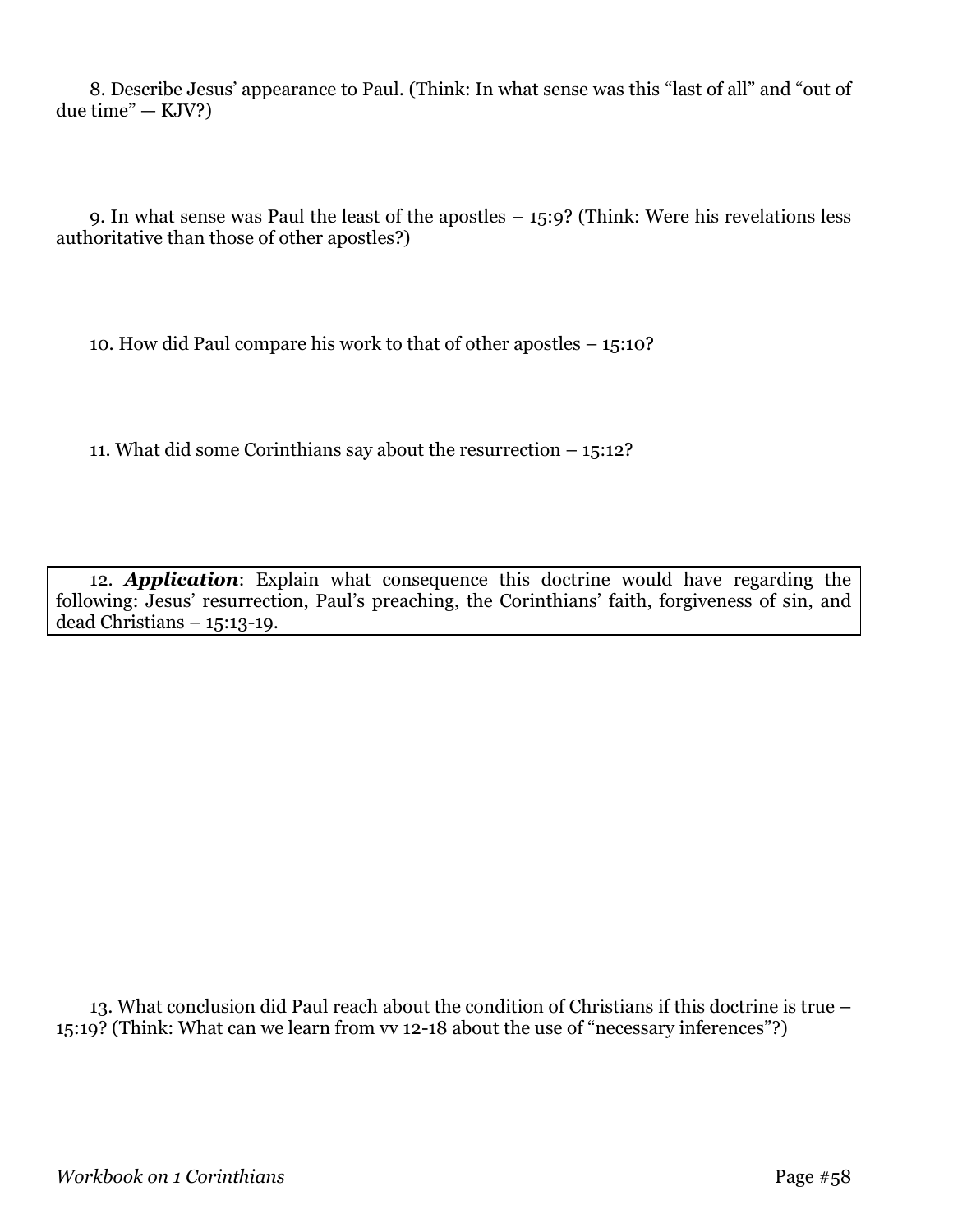14. *Define* "firstfruits." What is the point regarding Jesus' resurrection – 15:20? (Think: What does "asleep" mean here?)

15. In what sense do all die in Adam and are made alive in Christ – 15:21,22?

16. When will the dead be raised– 15:23?

17. What will happen to the kingdom when Jesus comes again – 15:24?

18. Explain the connection between Jesus' reign and the resurrection – 15:25,26.

19. *Case Study:* Premillennialists say that Jesus is not reigning now but will begin to reign when He returns. Explain how this compares to this passage and to other *passages* about His reign and kingdom.

20. In what sense is death "the last enemy"?

21. Explain what it means for all things to be "under his feet"  $-15:27$ .

22. Who is the exception to subjection to Jesus?

23. What does 15:28 say will be the final outcome of Jesus' coming?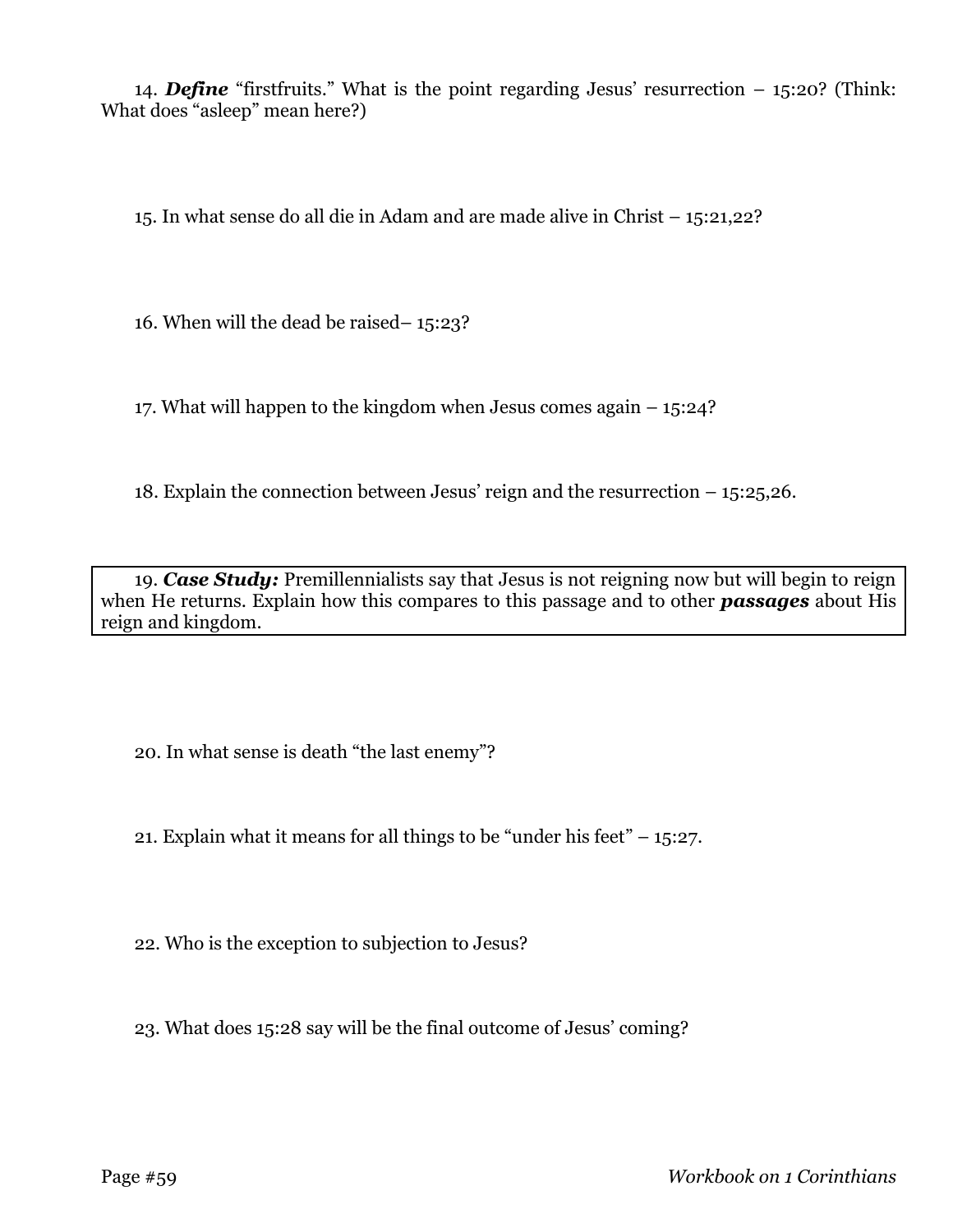24. Can a person be saved because someone else obeys God (is baptized) in place of the first person? Explain and prove.

25. *Special Assignment:* Research what Mormons teach about 15:29.

26. What Scriptural explanations could be given for v29?

27. What argument does Paul raise in 15:30,31? How does it relate to the resurrection?

28. Explain 15:32 in light of the context.

29. Explain "let us eat and drink, for tomorrow we die."

30. What does 15:33 warn about, and how are some people "deceived" about it? (Think: How does this fit the topic under discussion?)

31. *Special Assignment:* List other *passages* about the danger of harmful influence, and name some applications we should make.

32. Explain the warning in 15:34 and the question in v35.

*Workbook on 1 Corinthians* Page #60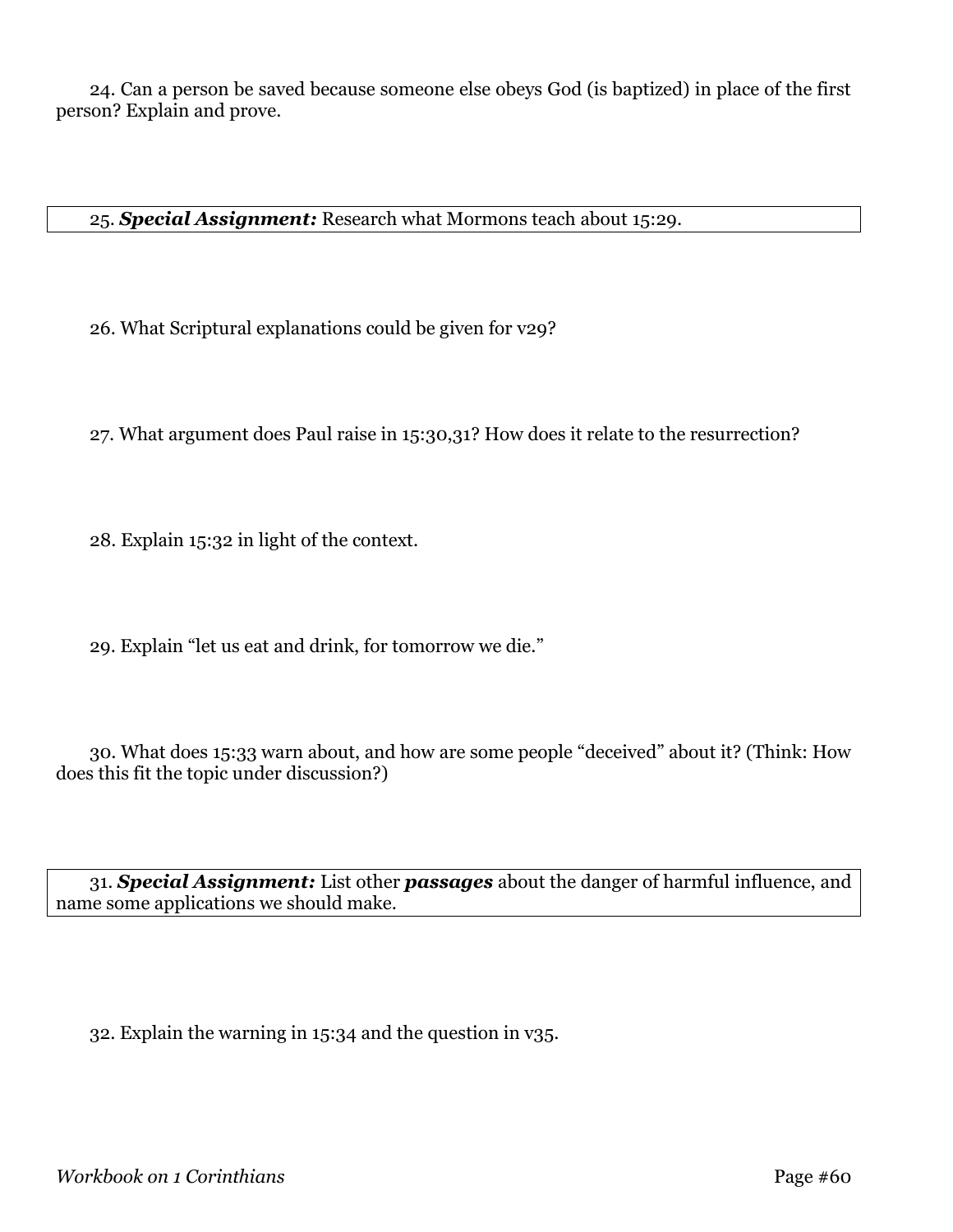34. *Case Study:* How does resurrection differ from reincarnation?

35. *Define* "celestial" and "terrestrial" – 15:39,40

36. Explain the different kinds of natures in 15:39,40, & 41.

37. *Define* "corruption," "glory," "natural," "spiritual" – 15:42-44

38. How are the terms "sown" and "raised" used in vv 42-44?

39. Explain the point of vv 42-44. How does it connect to vv 39-41?

40. Who are the first man Adam and the last Adam in 15:45? What is the point (cf. vv 20-22)? What does v46 add to the study?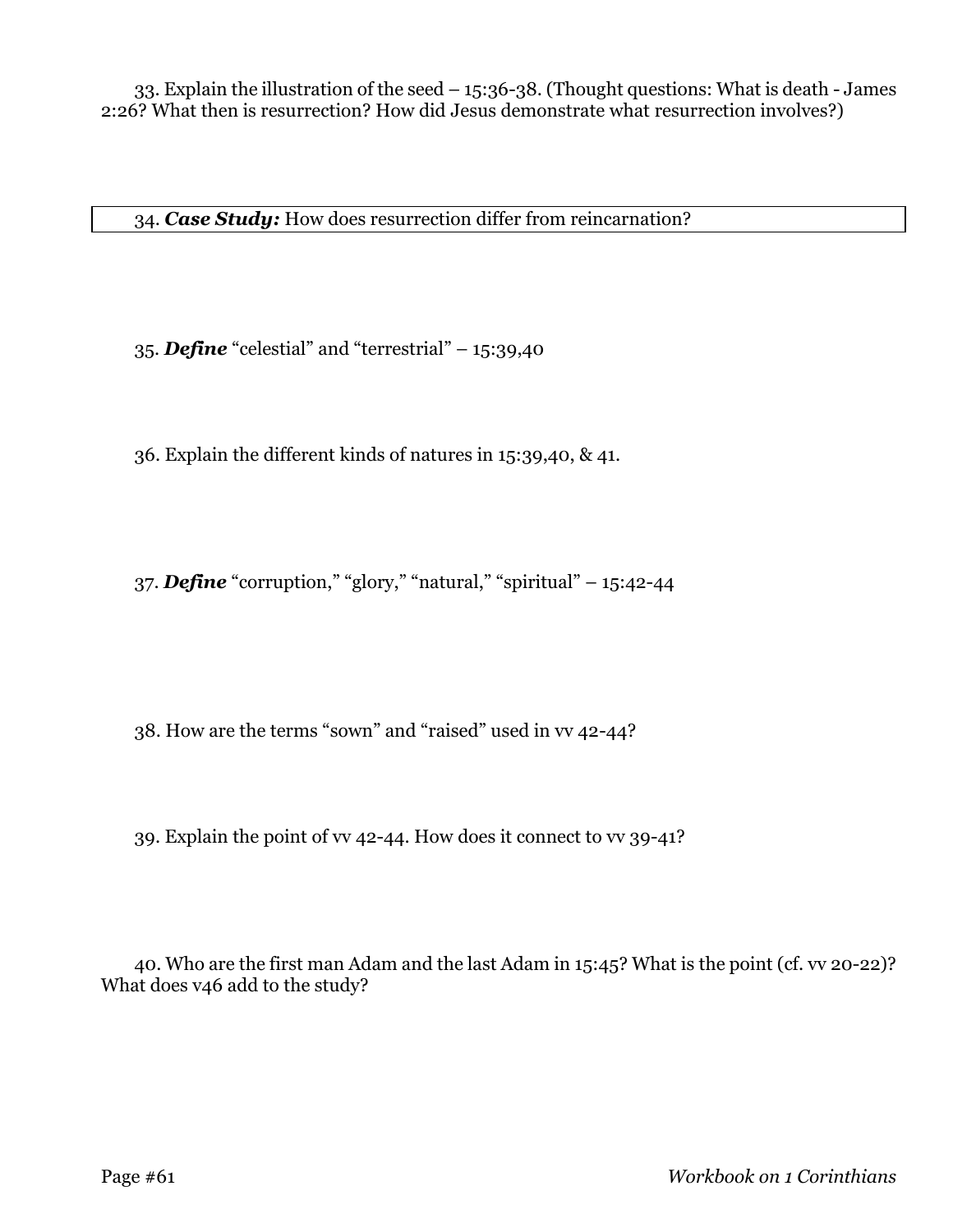41. What nature did we receive from the first man, and what nature did we receive from the heavenly man  $-15:47-49$ ?

42. Explain 15:50 and relate it to the context (note v35)?

43. What does this mean about our resurrection  $-$  15:51,52? (Think: What is meant by "we shall not all sleep"?)

44. *Define* corruption, incorruption, mortal, immortal – 15:53,54.

45. When will this change occur?

46. Explain, "Death is swallowed up in victory"  $-15:55$ 

47. Explain the connection between sin and death. Between sin and the law – 15:56.

48. Who gives victory? How  $-15:57$ ?

49. *Special Assignment:* Explain how we should work for the Lord – 15:58. Give some applications. Why is labor for the Lord not vain? Give other *passages* about the importance of work/labor.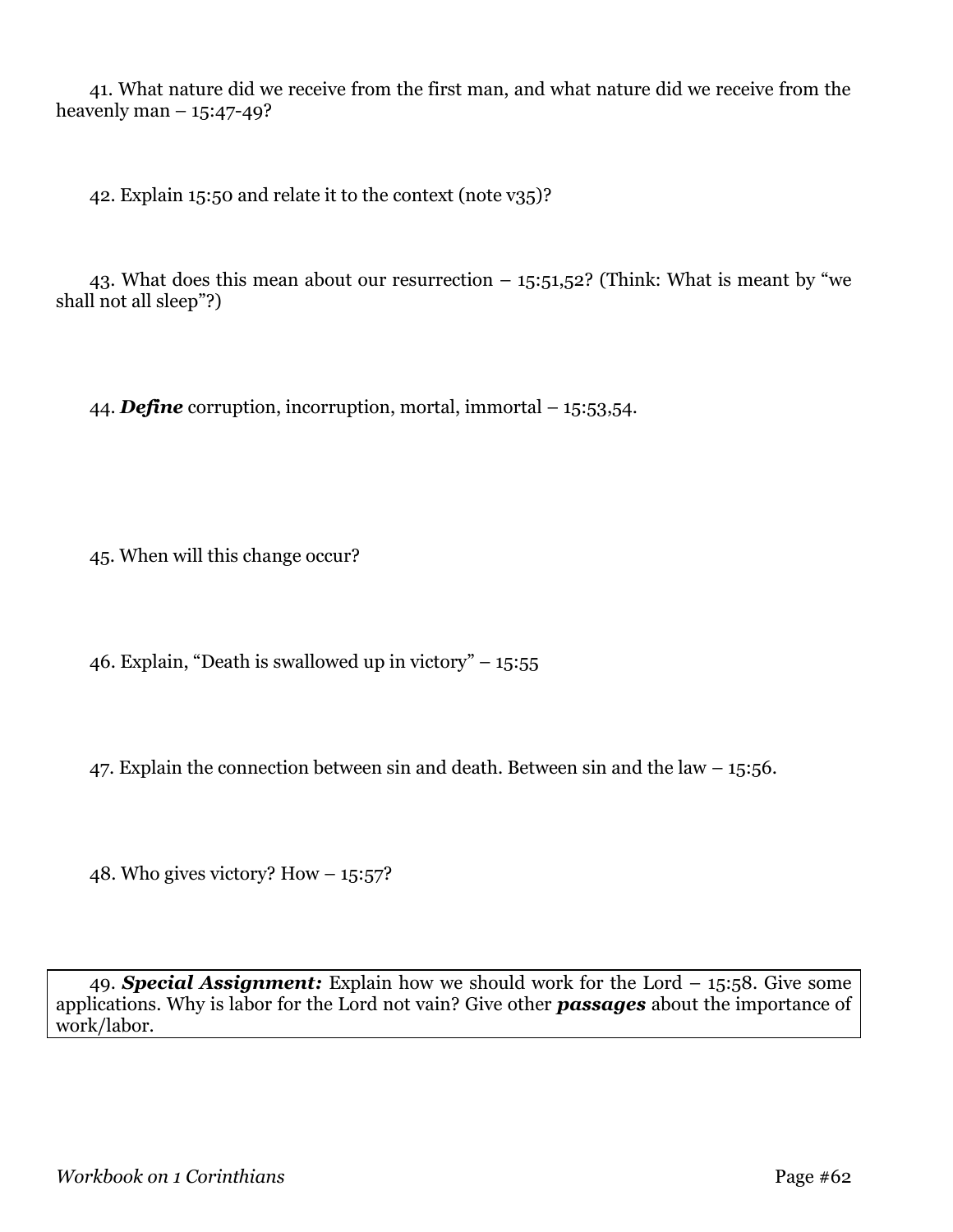Read 1 Corinthians 16 then answer these questions:

1. What event is discussed in 16:1-4? List other *passages* about it. (Think: Does this refer to church or individual finances? Proof?)

2. *Special Assignment:* List other *passages* about church income, and *summarize* how the church should obtain money.

3. Who specifically would benefit from the funds discussed here? (Think: Is vv 1-4 a command or an example? Explain.)

4. List other *passages* showing whom the church should relieve.

5. *Special Assignment: Summarize* the significance of the first day of the week in the New Testament. Give *b/c/v*.

6. How should a member decide how much to give? List other *passages* on this subject. (Think: Does v2 mean to lay money aside at home or in the church treasury? Proof?)

7. *Case Study:* List ways various religious groups violate the principles of this passage.

8. How would you respond to one who says there is no authority for a "church treasury"?

9. List *b/c/v* showing the purposes for which churches may use funds.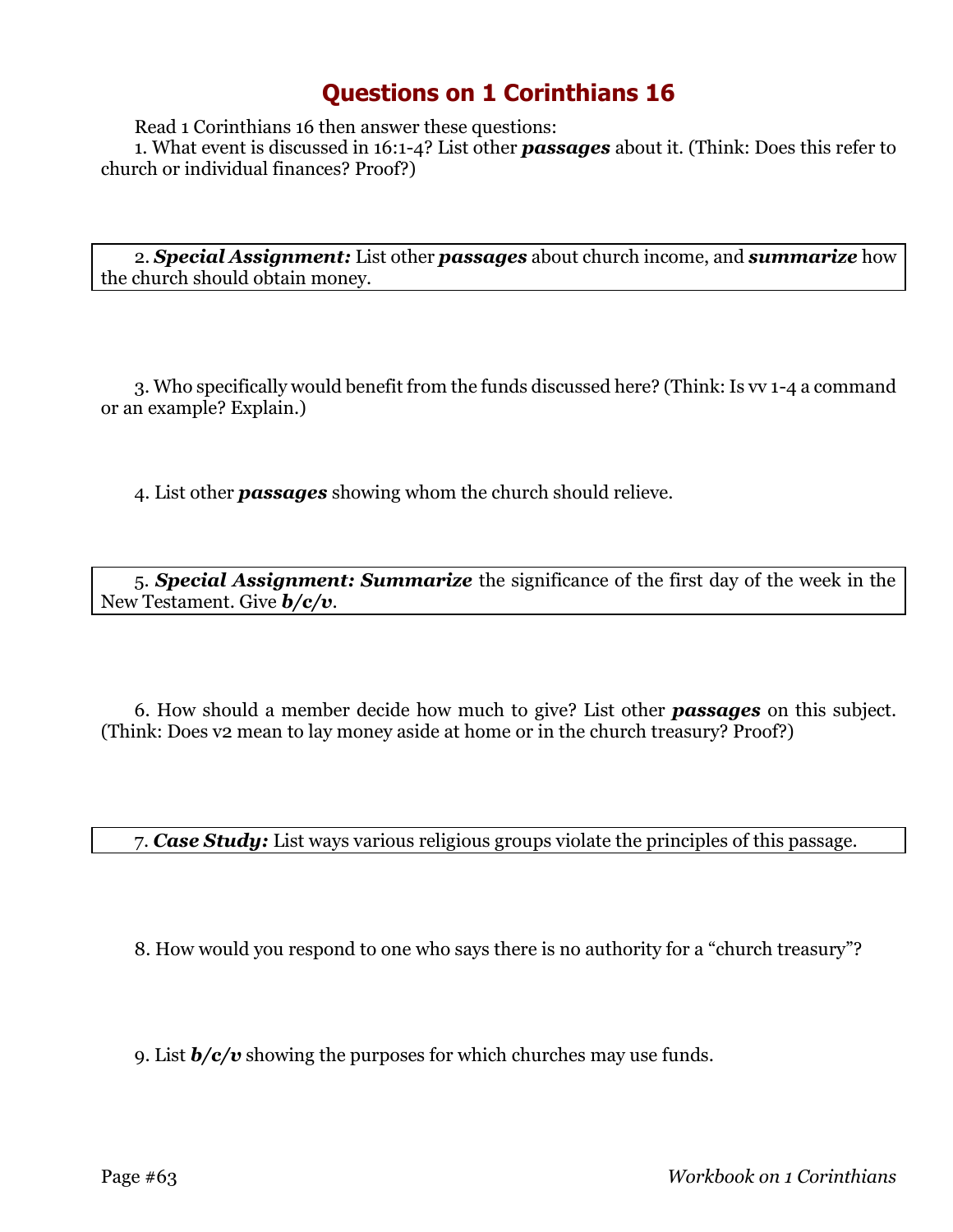10. How would these specific funds get to their destination?

11. *Case Study:* May churches donate to centralized institutions that do works of benevolence or evangelism (such as orphan institutions, missionary societies, sponsoring churches, etc.)? Explain.

12. What did Paul plan about visiting the Corinthians, and where did he plan to go first – 16:5- 7 (see *map*)?

13. Where was Paul when he was writing (see *map*)? How long and why did he want to stay – 16:8,9? (Think: What is an open door?)

14. What treatment did Paul say they should give Timothy, and why – 16:10,11?

15. What had Paul wanted Apollos to do, and what was the result – 16:12? (Think: What was Apollos' previous connection to Corinth?)

16. Explain the expressions in 16:13,14. Why are these qualities needed?

17. What do we know about Stephanas? Aquila and Priscilla – 16:15-19?

18. Study what the Bible says about kissing. Does 16:20 command a religious ceremony or regulate an existing custom? Explain.

19. *Define* "anathema" and "maranatha" – 16:22 (KJV).